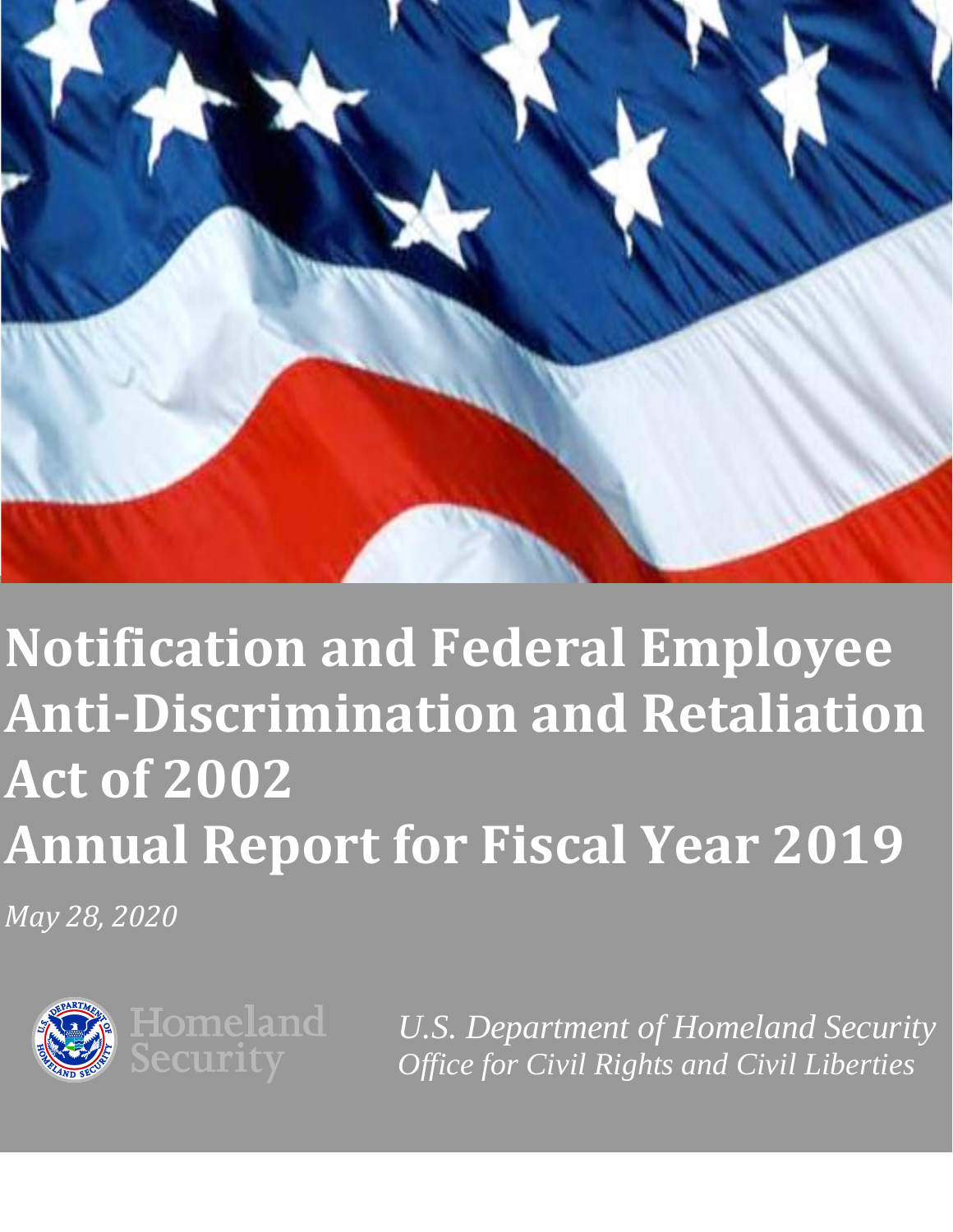### MESSAGE FROM THE OFFICER FOR CIVIL RIGHTS AND CIVIL LIBERTIES

May 28, 2020

I am pleased to present the U.S. Department of Homeland Security's (DHS or the Department) "*Notification and Federal Employee Antidiscrimination and Retaliation Act of 2002*" (No FEAR Act) Annual Report for Fiscal Year (FY) 2019.

The No FEAR Act, Public Law 107-174, requires federal agencies be publicly accountable for violations of anti-discrimination laws and policies. Federal agencies must post quarterly and annual statistical data relating to federal sector Equal Employment Opportunity (EEO) complaints on their public website, reimburse the Judgment Fund for payments made, and notify employees and applicants for employment about their rights under the federal anti-discrimination and whistleblower laws.



This report, summarizes the most significant accomplishments within the Department's EEO program to implement the No FEAR Act, focusing principally on EEO complaint processing. The report is a testament to the exceptional EEO professionals at the Department, whose commitment endures through all challenges. It evidences the Department's strong commitment to abide by merit system principles, provide protection from prohibited personnel practices, and promote accountability on the part of its leadership.

Pursuant to Section 203 of the No FEAR Act, this report is being provided to the following Members of Congress:

**The Honorable Chuck Grassley** President Pro Tempore, U.S. Senate

**The Honorable Ron Johnson** Chairman, U.S. Senate Committee on Homeland Security and Governmental Affairs

**The Honorable Gary C. Peters** Ranking Member, U.S. Senate Committee on Homeland Security and Governmental Affairs

**The Honorable Lindsey Graham** Chairman, U.S. Senate Committee on the Judiciary

**The Honorable Dianne Feinstein** Ranking Member, U.S. Senate Committee on the Judiciary

#### **The Honorable Nancy Pelosi**

Speaker of the House, U.S. House of Representatives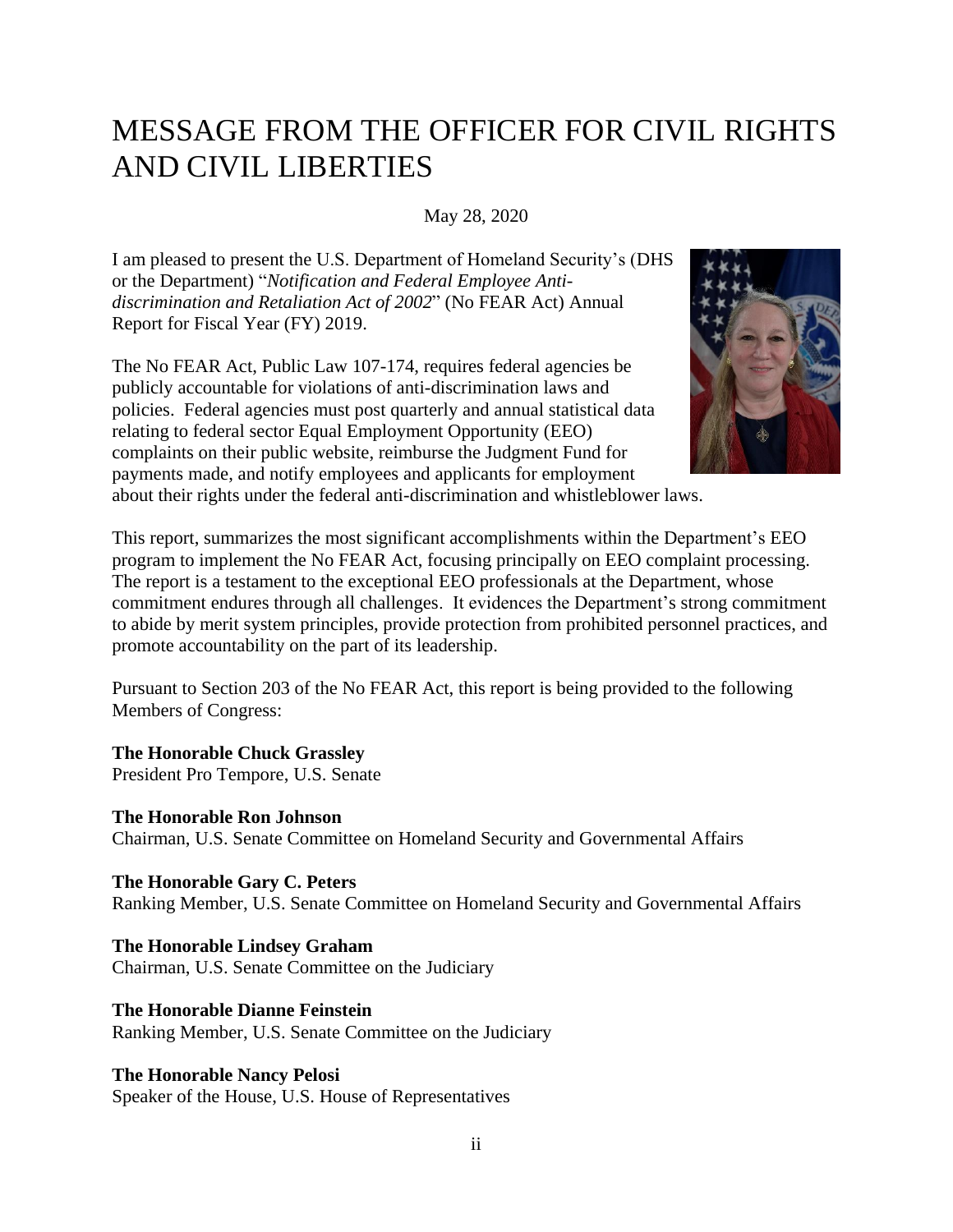#### **The Honorable Bennie G. Thompson**

Chairman, U.S. House of Representatives Committee on Homeland Security

**The Honorable Mike Rogers** Ranking Member, U.S. House of Representatives Committee on Homeland Security

**The Honorable Jerrold Nadler** Chairman, U.S. House of Representatives Committee on the Judiciary

**The Honorable Doug Collins** Ranking Member, U.S. House of Representatives Committee on the Judiciary

#### **The Honorable Carolyn B. Maloney**

Chairwoman, U.S. House of Representatives Committee on Oversight and Reform

#### **The Honorable Jim Jordan**

Ranking Member, U.S. House of Representatives Committee on Oversight and Reform

Pursuant to the No FEAR Act, this report is also provided to the Chair of the U.S. Equal Employment Opportunity Commission (EEOC), the Attorney General of the United States, and the Director of the U.S. Office of Personnel Management (OPM).

The Department's Office for Civil Rights and Civil Liberties (CRCL) supports the Department's mission to secure the Nation while preserving individual liberty, fairness, and equality under the law. CRCL's mission includes leading the Department's EEO programs and promoting workforce diversity. The Department succeeds in its mission to protect the homeland, in part, by ensuring that all its workplace decisions are equitable, fairly implemented, and work for the benefit of all its employees.

The Department's EEO program continued to demonstrate a strong and collaborative partnership between CRCL and the Department's Components throughout FY 2019. The year brought several program challenges described in greater detail in this report, including the impact of the 35-day appropriation lapse and continuing resource challenges that affected all Component EEO programs. Nevertheless, the program achieved a great deal, a testament to the drive, tenacity, and professionalism of the dedicated EEO staff throughout DHS. A few of the FY 2019 EEO program highlights in this report include:

• The DHS Anti-Harassment Working Group, led by the DHS EEO Council, developed anti-harassment training curriculum and launched revised anti-harassment training as follow up to the revised Anti-Harassment Policy changes in FY 2018. In recognition of these accomplishments, the Anti-Harassment Working Group received a 2019 Secretary's Award for Unity of Effort for, "outstanding collaboration in developing implementation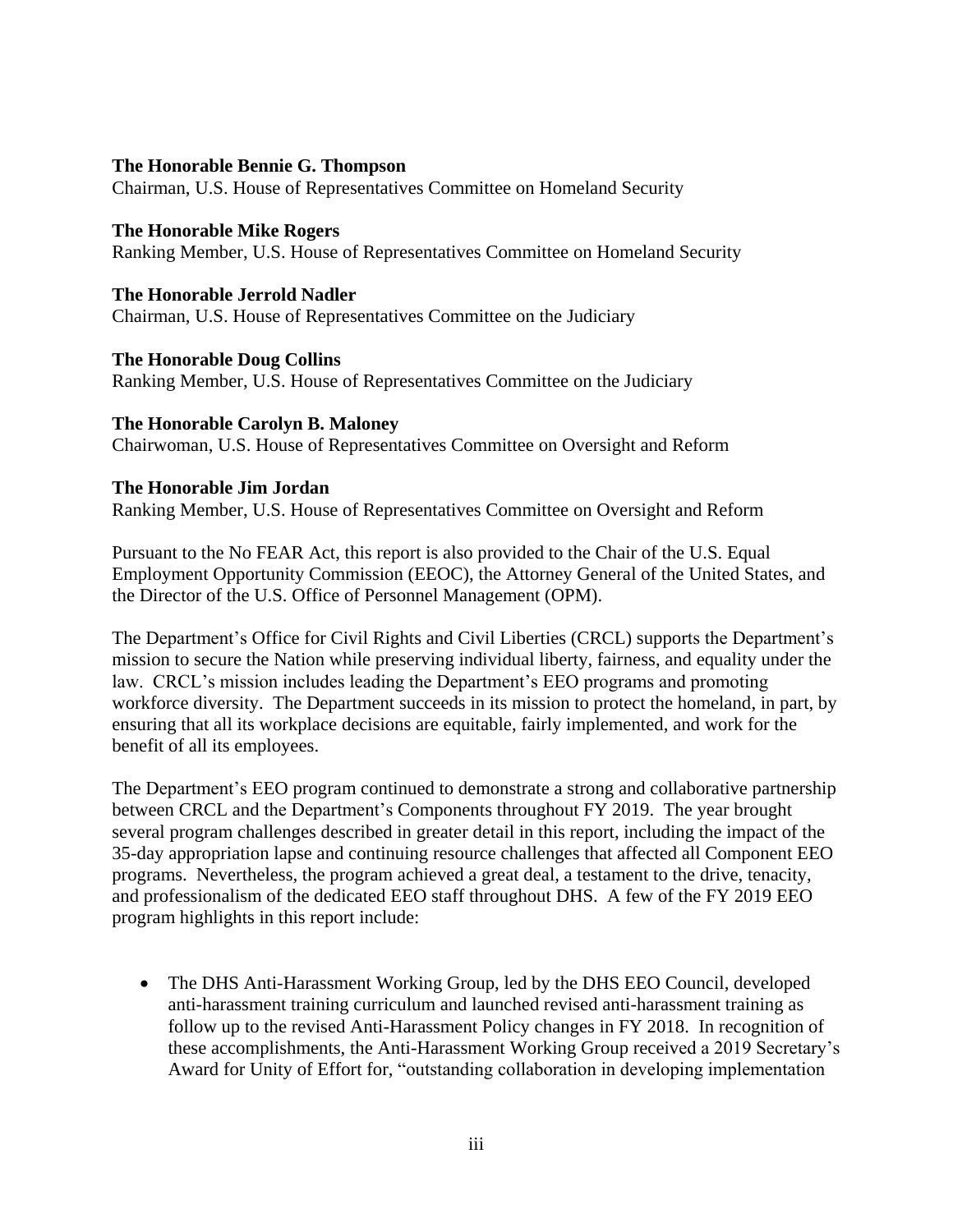procedures for the new DHS Anti-Harassment Policy and standardized training curriculum, improving working conditions for all DHS employees."

- Hiring actions were completed in several key leadership positions within Components' EEO programs. This brought a new level of stability and strategy to those Components and to the Department's program overall. The report highlights resulting Component process improvements and steps toward resolution of long-standing EEO complaint processing delays.
- The CRCL Complaints Management and Adjudication Section (CMAS) surpassed its goal to issue 45 percent of merit-based final agency actions within regulatory timeframes, issuing 51 percent (421 of 832) timely final actions.

Moving forward into the new fiscal year, CRCL and Component partnerships will continue to develop and strengthen the Department's EEO program. The EEO Directors' Council recently produced a new five-year EEO and Diversity Strategic Plan that will be refined and finalized in FY 2020. I look forward to providing information on program successes in future reports. Please contact the Department's Office of Legislative Affairs for additional information at (202) 447-5890.

Sincerely,

Cameron P. Quinn Officer, Office for Civil Rights and Civil Liberties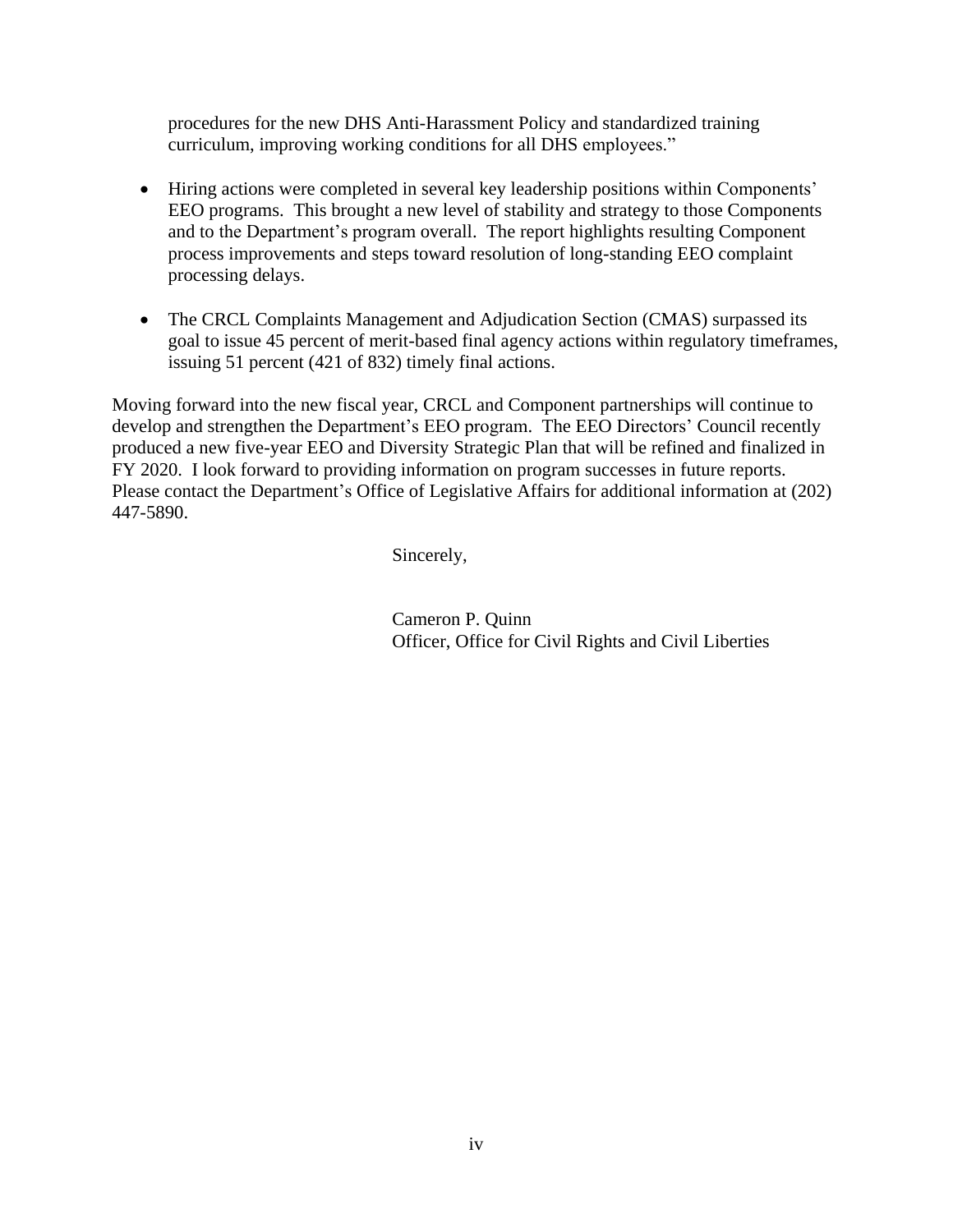

# Fiscal Year 2019 No FEAR Act Annual Report

# **Table of Contents**

| I. |    |  |
|----|----|--|
| П. |    |  |
|    |    |  |
| B. |    |  |
| C. |    |  |
|    |    |  |
|    |    |  |
|    |    |  |
| B. |    |  |
|    |    |  |
|    |    |  |
|    |    |  |
| B. |    |  |
|    |    |  |
| D. |    |  |
|    | 1. |  |
|    | 2. |  |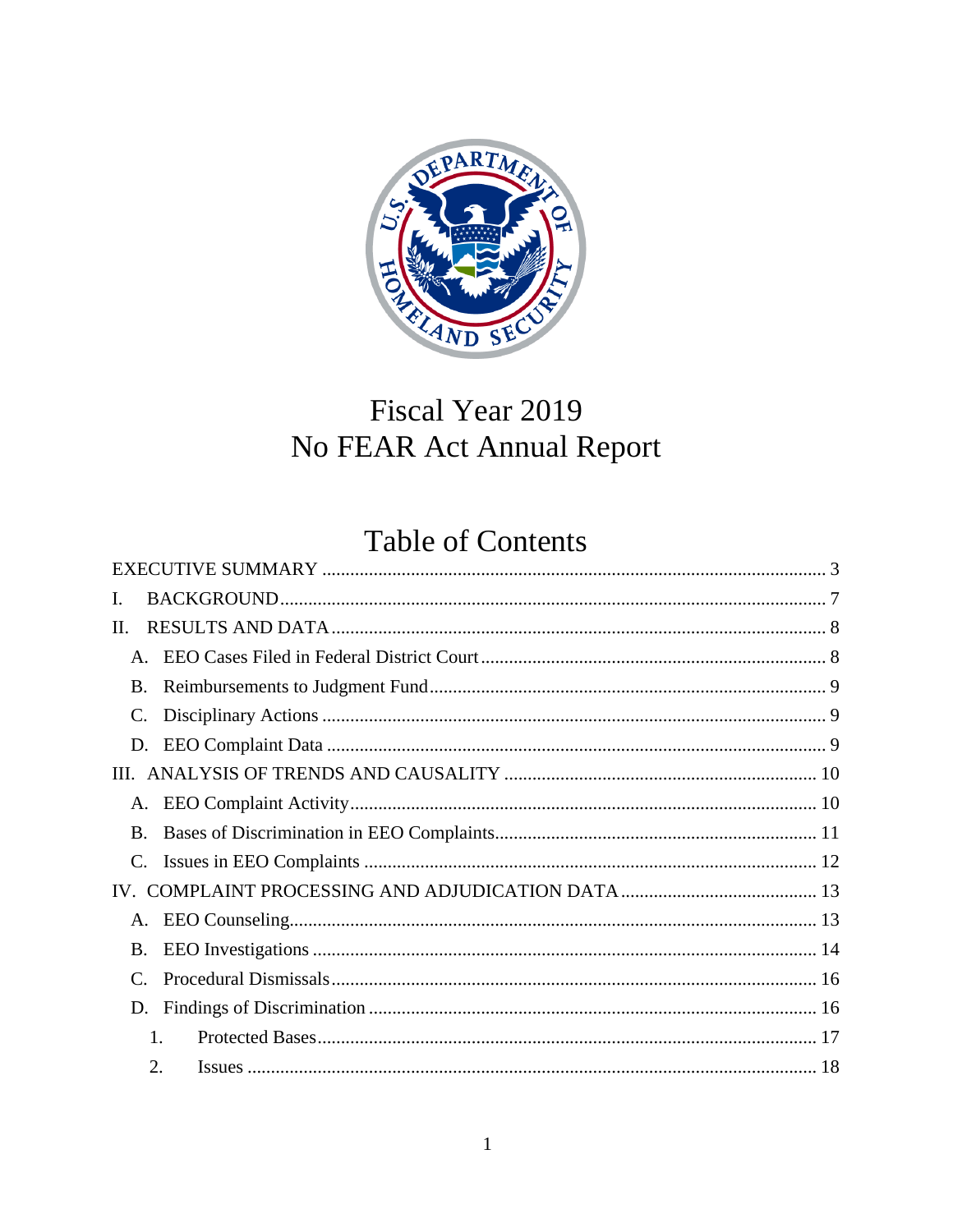| V. PRACTICAL KNOWLEDGE GAINED THROUGH EXPERIENCE, AND ACTIONS                 |                                                             |
|-------------------------------------------------------------------------------|-------------------------------------------------------------|
|                                                                               |                                                             |
|                                                                               |                                                             |
| Advancing Joint Opportunity Initiatives Through Implementation of the EEO and |                                                             |
|                                                                               |                                                             |
|                                                                               |                                                             |
|                                                                               |                                                             |
|                                                                               |                                                             |
|                                                                               |                                                             |
|                                                                               |                                                             |
|                                                                               |                                                             |
|                                                                               |                                                             |
|                                                                               |                                                             |
|                                                                               |                                                             |
|                                                                               |                                                             |
|                                                                               |                                                             |
|                                                                               | PLANNED OR TAKEN TO IMPROVE THE COMPLAINTS AND CIVIL RIGHTS |

#### **Appendices**

Appendix 1: The Department's No FEAR Act Federal District Court Data for FY 2019 Appendix 2: The Department's No FEAR Final Year End EEO Data for FYs 2014-2019\*

\*Due to the EEOC's required formatting of the tables in Appendix 2, the tables may not be completely in compliance with Section 508 of the Rehabilitation Act. Please contact CRCL if any assistance is needed.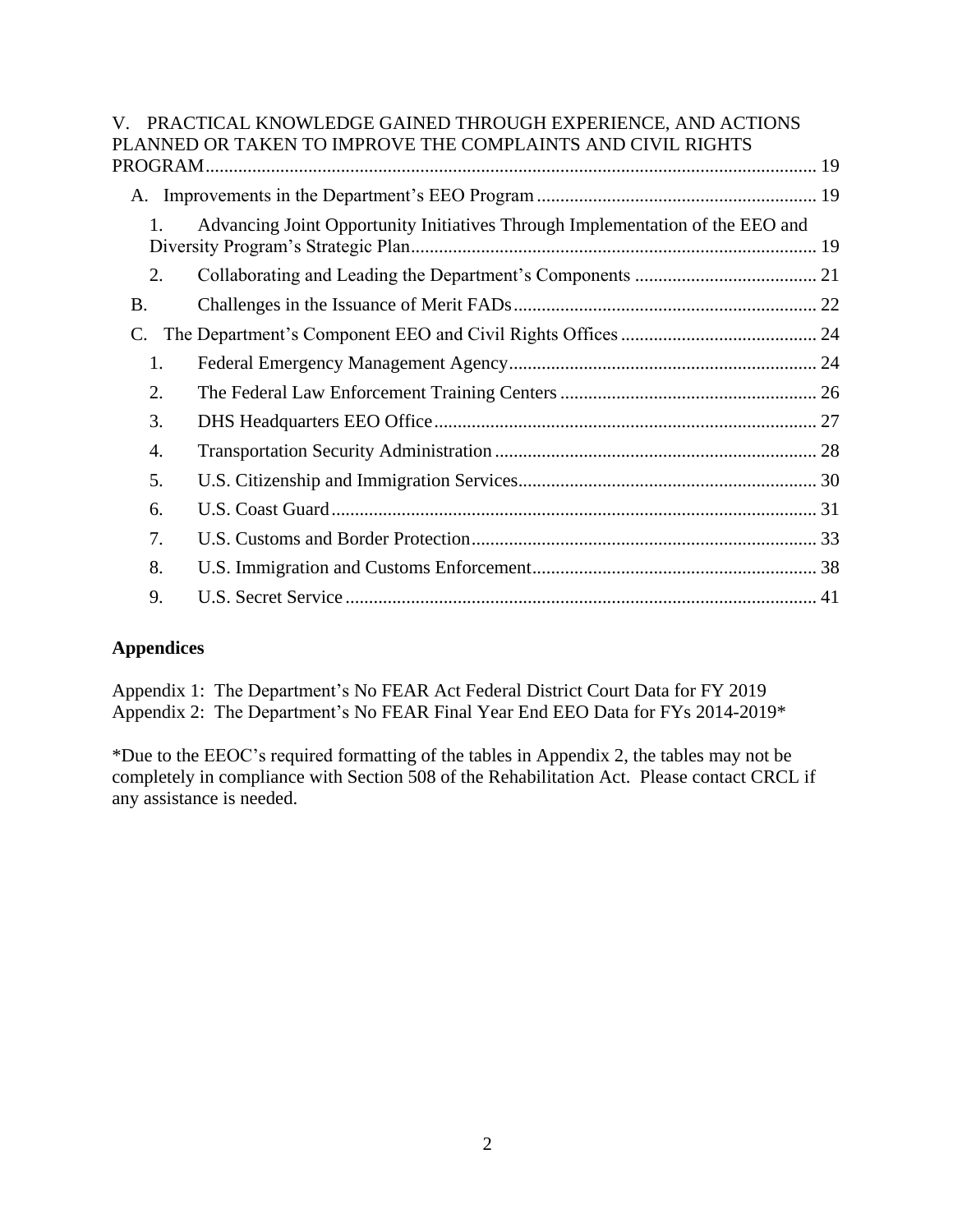# <span id="page-6-0"></span>**EXECUTIVE SUMMARY**

The purpose of the "Notification and Federal Employee Anti-discrimination and Retaliation Act of 2002" (No FEAR Act), Public Law 107-174, is to reduce the incidence of workplace discrimination within the Federal Government by making agencies and departments more accountable for violations of anti-discrimination and whistleblower protection laws. Section 203 of the No FEAR Act specifically requires that each federal agency submit to certain Congressional committees and members, not later than 180 days after the end of each fiscal year, an annual report containing the following information on cases brought under federal antidiscrimination and whistleblower protection laws; complaint activity (including Federal District Court cases), resulting disciplinary actions; associated Judgment Fund reimbursements and adjustments to agency budgets to meet reimbursement requirements; and an analysis of trends, causation, and practical knowledge gained through experience. This report covers Fiscal Year (FY) 2019 (October 1, 2018, to September 30, 2019).

At the U.S. Department of Homeland Security (DHS or the Department), senior leaders demonstrate a strong commitment to promote equal employment opportunity, abide by merit system principles, provide protection from prohibited personnel practices, and promote accountability. The Department's Office for Civil Rights and Civil Liberties (CRCL) provides policy and technical advice to senior Department leadership on civil rights and civil liberties issues and directs the Department's Equal Employment Opportunity (EEO) and Diversity Management programs.

#### *Continued Partnerships*

During FY 2019, CRCL continued its partnerships with various entities to promote equality, fairness, diversity, and efficiency within the Department's workforce. Specifically, CRCL partnered with the Department's Office of the Chief Human Capital Officer (OCHCO), the Department's Component EEO offices, and other internal and external stakeholders. The CRCL Deputy Officer (Deputy Officer), who serves as the Department's Director for EEO and Diversity, chairs the EEO Directors' Council (the EEO Council) of which all Component EEO and Civil Rights Directors are members. The Deputy Officer is also a member of the Secretary's Employee Engagement Executive Steering Committee, the mission of which is to identify strategies leading to improvements in employee morale throughout the Department. Throughout FY 2019, CRCL and its partners strengthened relationships through their collective efforts to continue to improve the Department's workforce environment.

FY 2019 was the final year of the EEO Council's five-year strategic plan, which focused on the unity of effort across the Department's EEO and Diversity communities. Working groups, each of which focused on one of the strategic plan's goals, continued to take measurable actions in furtherance of their respective goals. The working groups' accomplishments included: (1) coordinating and obtaining the approval for a new Anti-Harassment Directive; (2) providing recommendations on standardized curriculum for anti-harassment training; and (3) developing and implementing comprehensive anti-harassment training for employees. The Anti-Harassment working group received the Secretary's Award for Unity of Effort for "outstanding collaboration in developing implementation procedures for the new DHS Anti-Harassment Policy and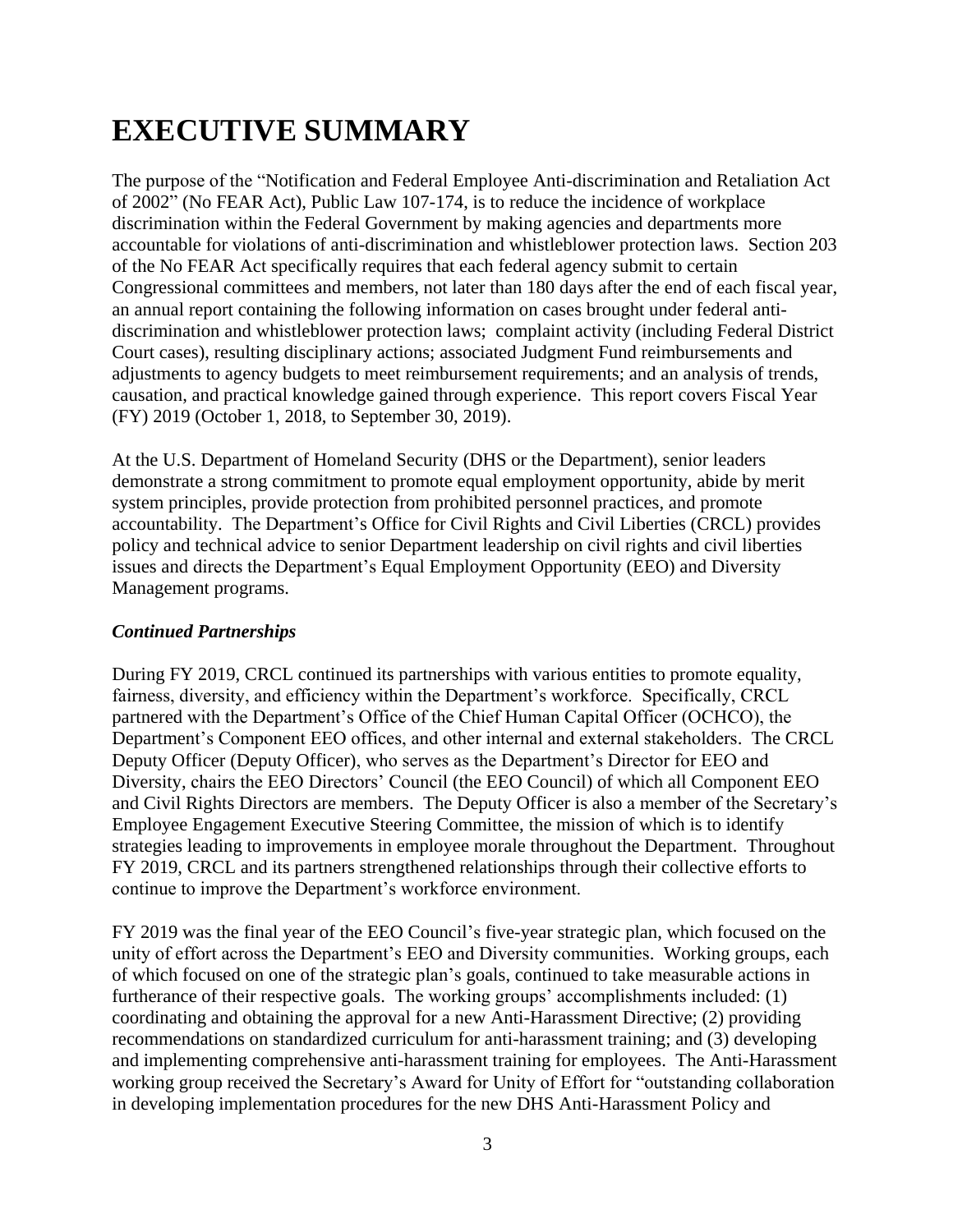standardized training curriculum, improving working conditions for all DHS employees." These and other actions are discussed in greater depth in Section V of this report.

#### *Impact of the Lapse in Appropriations*

The December 2018 - January 2019 lapse in funding impacted the Department's EEO program staff and processing timelines. Following the return to operational status, CRCL led efforts to obtain and share guidance with Components issued by the Equal Employment Opportunity Commission (EEOC) regarding complaint processing timelines. Unfortunately, the EEOC extended some, but not all, processing timelines to reflect the 35-day shutdown; this decision impacted Components' and the Department's timeliness measures, as further explained in this report. Additionally, the shutdown had a detrimental effect on EEO program staff morale. The transition back to work required staff to face the daunting tasks of reacquainting themselves with their workload, reassessing priorities, and facing impending and significantly shortened deadlines or the realization that deadlines were missed due to the shutdown and EEOC's resulting decision to not extend all processing timelines. Finally, staff managed an influx of incoming work that accumulated during the 35-day period responding to customers' increased frustration level at delays in complaint processing. The negative effects of the shutdown in FY 2019 are expected to reverberate throughout future fiscal years.

#### *EEO Complaint Program*

*Report of Investigation (ROI) Feedback Tool.* Throughout FY 2019, CRCL provided Components an objective assessment of the quality of their EEO Reports of Investigation (ROI) through the ROI Feedback Tool (Feedback Tool). Launched in FY 2016, the Feedback Tool enables CRCL to provide Components quarterly feedback on the quality (e.g. legal sufficiency, organization, documentation) of their ROIs. Additionally, in FY 2019, CRCL began to disseminate to all Components aggregate information on the quality of all contractor-produced ROIs within the DHS EEO program. This aggregate information provides Components a snapshot of CRCL's ROI assessments for all contract firms, allowing Components to make strategic decisions regarding future contract needs.

*Complaint Activity and Timeliness.* DHS experienced decreases in complaint activity and processing timeliness in FY 2019. One area was in the EEO pre-complaint process, during which EEO counseling is to be completed within 30 days of an employee's initial contact unless the employee agrees to an extension. In FY 2019, 2,339 cases were counseled, down from 2,685 cases in FY 2018. Additionally, in FY 2019, 2,141 (92 percent) of counselings were timely completed, compared with 2,587 (96 percent) timely counselings the prior year. Formal complaints also decreased in FY 2019 (1,266) when compared with those filed the prior year (1,472); however, the FY 2019 filing rate was similar to the number of formal complaints filed in FY 2014 through FY 2017. Additional information on complaint activity is provided in Section IV of this report.

*EEO Investigations.* The Department completed roughly the same number of investigations in FY 2019 (1,177) as in FY 2018 (1,179), but the rate of timeliness decreased slightly  $-65$  percent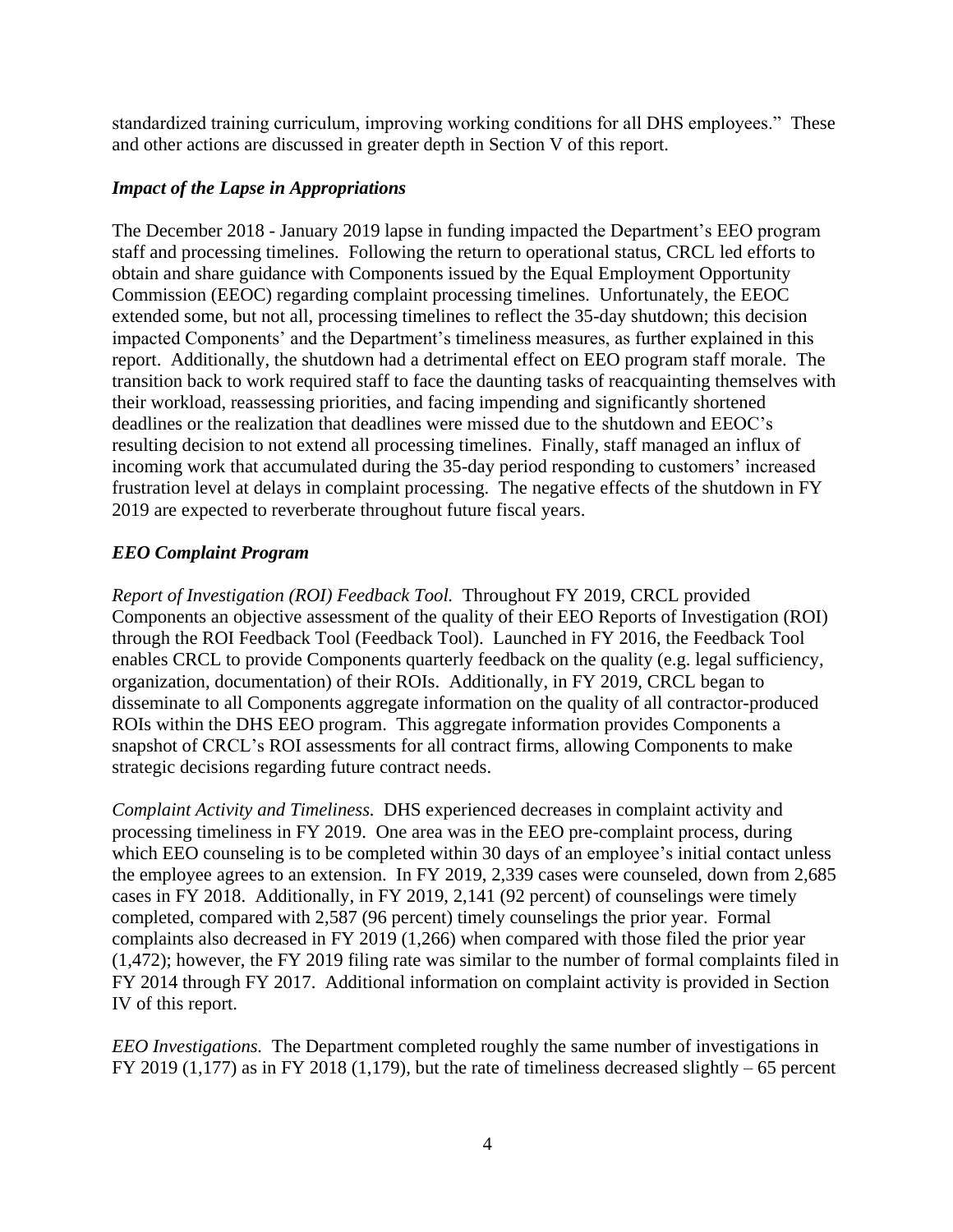(768) in FY 2019 down from 71 percent (840) in FY 2018. In addition, the Department's average number of processing days for investigations increased slightly from the prior year.

*Adjudication.* CRCL's incoming workload increased significantly during FY 2019, with a resulting increase in its backlog of cases pending final agency decision (FAD). CRCL issued 399 FADs in FY 2019, a slight decrease from the 417 FADs issued during the prior year. CRCL experienced an 18 percent increase in incoming requests for FAD during FY 2019 (672) over the prior year (568); moreover, the number of FY 2018 requests were 26 percent higher than in FY 2017 (451). The primary source of the FAD requests during FY 2018 and FY 2019 were cases dismissed from the hearing process by EEOC Administrative Judges (AJs) and remanded to the Department to issue FADs.

Additionally, CRCL experienced a significant increase in incoming EEOC AJ decisions, after which CRCL issued merit-based final actions called Final Orders. During FY 2019 incoming decisions from EEOC AJs rose by 67 percent (433 cases) over FY 2018 (259 cases). Notably, the 259 AJ decisions received in FY 2018, was already a 42 percent increase over the 182 AJ decisions received in FY 2017. The foregoing workload, coupled with CRCL's continued staffing challenges in the adjudications program, and the impact of the 35-day lapse in appropriations, led to an increase in the backlog of FADs from 172 at the end of FY 2018, to 311 cases as of the end of FY 2019. 1

In FY 2019, DHS issued or took final action on 16 findings of discrimination,<sup>2</sup> an increase from the 8 findings processed in FY 2018. The FY 2019 findings were comparable to the prior year's findings regarding the bases of discrimination and issues on which complainants prevailed. In FY 2019, race was the most frequently alleged basis on which complainants prevailed, closely followed by reprisal and sex discrimination. The most frequently raised issues on which complainants prevailed were harassment (non-sexual), performance evaluation/appraisal, and terms and conditions of employment.

During FY 2019, 221 civil actions filed against the Department, involving various laws covered in the No FEAR Act, were pending or resolved in Federal District Court. Federal judges disposed of 54 cases, 36 of which were decided in favor of the agency and 18 of which were settled by the parties.

Components reported that the Department's reimbursement to the Judgment Fund during FY 2019, was in the amount of \$963,000.00. Additionally, \$1,055,000.00 was reimbursed to the Judgment Fund for attorney's fees. During FY 2019, this report reflects that 28 employees were disciplined for discrimination, retaliation, harassment, or other infractions of provisions of law

 $\overline{a}$ 

<sup>&</sup>lt;sup>1</sup> In FY 2019, CRCL changed the way the backlog is calculated by defining the backlog as any pending FAD request that had been at CRCL for more than 60 days. In previous fiscal years, the backlog was defined as a pending FAD request that had not yet been assigned to an adjudication analyst. If that same methodology were used, the end of FY 2019 backlog number would be 257 cases. For future reports, the new method of calculation will be used.

<sup>&</sup>lt;sup>2</sup> The Department issued 11 merit FADs, and four Final Orders fully implementing Equal Employment Opportunity Commission (EEOC) Administrative Judges' (AJ) decisions finding discrimination; the Department also issued one Final Order not implementing an AJ's decision finding discrimination and appealing the matter to the EEOC's Office of Federal Operations. A more detailed explanation can be found in Section V of this report.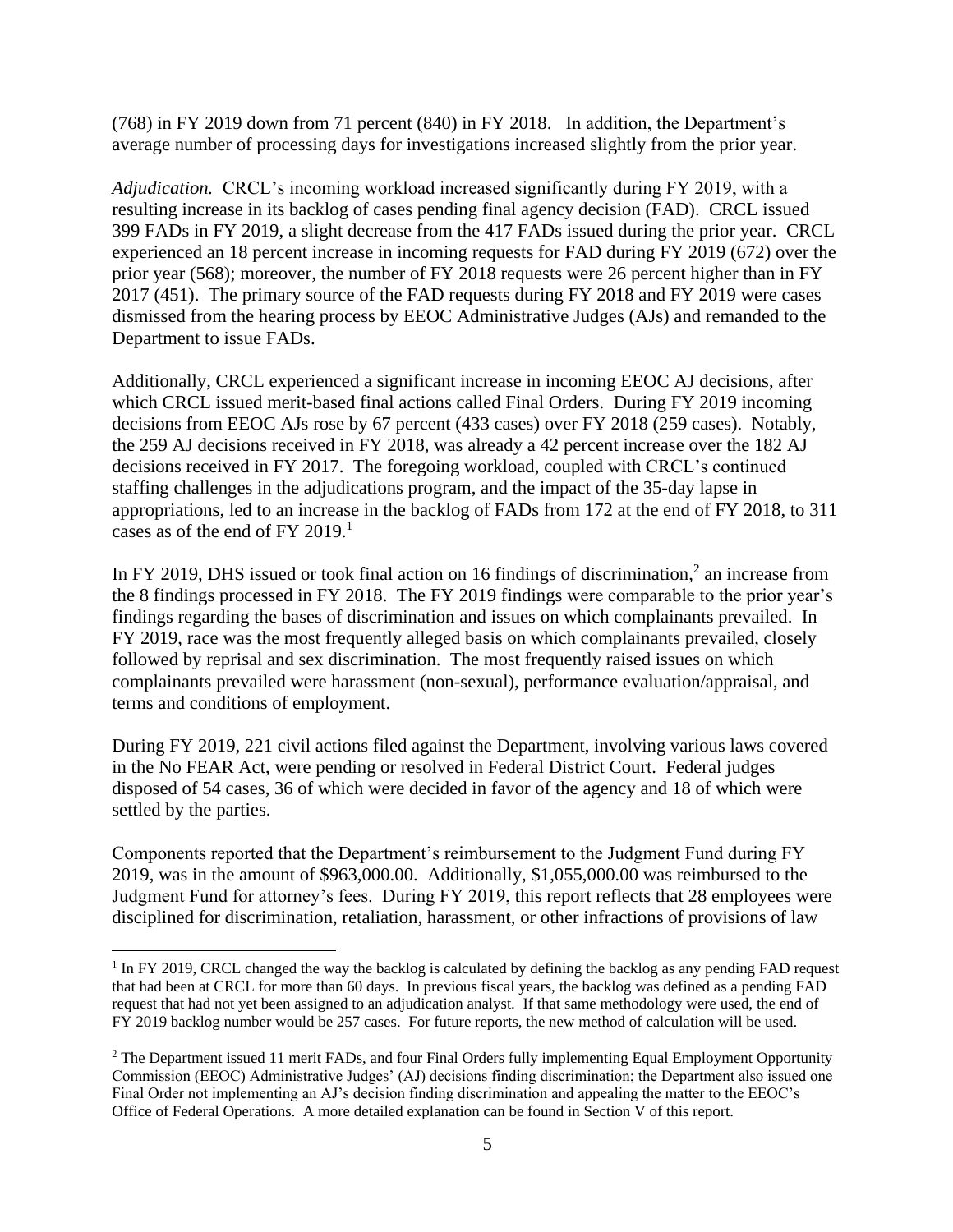covered by the No FEAR Act, many from U.S. Citizenship and Immigration Services (USCIS). While this appears to be a sharp increase in employees being disciplined when compared with the 11 disciplinary actions reported in FY 2018, USCIS explained that its increase in reported actions resulted from improved data reconciliation over the method used in past fiscal years. This information is described in Section III of this report.

### **LEGISLATIVE REQUIREMENT**

This document responds to the reporting requirements set forth in Section 203 of the "*Notification and Federal Employee Antidiscrimination and Retaliation Act of 2002*" or the "No FEAR Act" (Pub. L. No. 107-174), which states:

(a) Annual Report. — Subject to subsection (b), [(b) pertains to requirements for the first report] not later than 180 days after the end of each fiscal year, each Federal agency shall submit to the Speaker of the House of Representatives, the President pro tempore of the Senate, the Committee on Governmental Affairs of the Senate, the Committee on Government Reform of the House of Representatives, each committee of Congress with jurisdiction relating to the agency, the Equal Employment Opportunity Commission, and the Attorney General an annual report which shall include, with respect to the fiscal year  $\overline{\phantom{a}}$ 

(1) the number of cases arising under each of the respective provisions of law covered by paragraphs (1) and (2) of section 201(a) in which discrimination on the part of such agency was alleged;

(2) the status or disposition of cases described in paragraph (1);

(3) the amount of money required to be reimbursed by such agency under section 201 in connection with each of such cases, separately identifying the aggregate amount of such reimbursements attributable to the payment of attorneys' fees, if any;

(4) the number of employees disciplined for discrimination, retaliation, harassment, or any other infraction of any provision of law referred to in paragraph (1);

(5) the final year-end data posted under section  $301(c)(1)(B)$  for such fiscal year (without regard to section  $301(c)(2)$ );

(6) a detailed description of —

(A) the policy implemented by that agency relating to appropriate disciplinary actions against a Federal employee who —

(i) discriminated against any individual in violation of any of the laws cited under section  $201(a)(1)$  or (2); or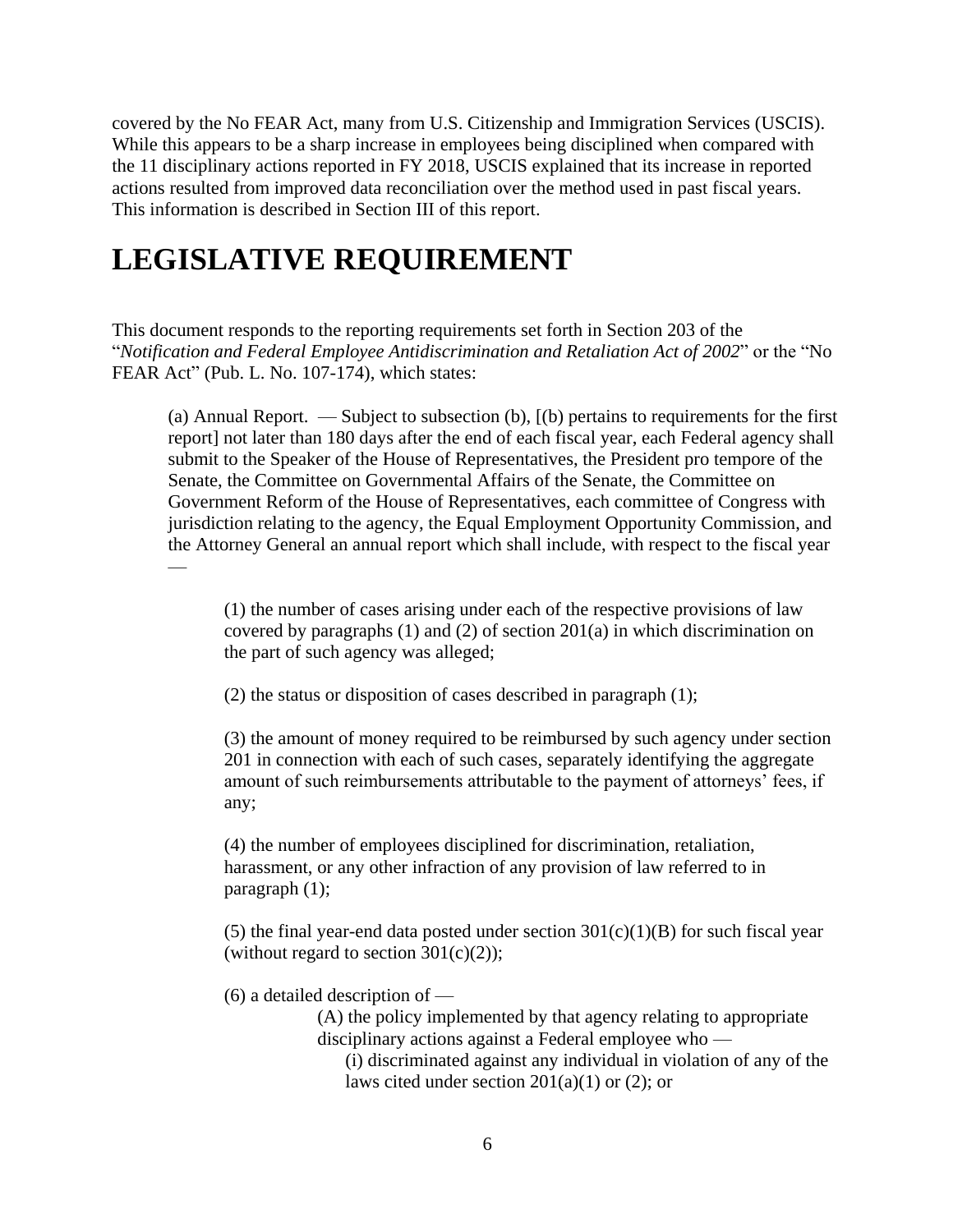(ii) committed another prohibited personnel practice that was revealed in the investigation of a complaint alleging a violation of any of the laws cited under section  $201(a)(1)$  or (2); and

(B) with respect to each of such laws, the number of employees who are disciplined in accordance with such policy and the specific nature of the disciplinary action taken;

(7) an analysis of the information described under paragraphs (1) through (6) (in conjunction with data provided to the Equal Employment Opportunity Commission in compliance with Part 1614 of Title 29 of the Code of Federal Regulations) including —

(A) an examination of trends;

- (B) causal analysis;
- (C) practical knowledge gained through experience;

(D) any actions planned or taken to improve complaint or civil rights programs of the agency; and

(8) any adjustment (to the extent the adjustment can be ascertained in the budget of the agency) to comply with the requirements under section 201.

Further guidance on each agency's reporting obligations is provided in 5 C.F.R. § 724.302, which also requires the submission of the annual report to the Director of OPM, for the implementation of a best practices study and the issuance of advisory guidelines.

### <span id="page-10-0"></span>I. BACKGROUND

The Department's mission is to ensure a homeland that is safe, secure, and resilient against terrorism and other hazards where American interests, aspirations, and way of life can thrive. This mission is embodied in the DHS motto: *With honor and integrity, we will safeguard the American people, our homeland, and our values.*

The Department was established through the *Homeland Security Act of 2002*, Pub. L. No. 107– 296; Section 103(d)(5) of the Act provides for the presidential appointment of an Officer for Civil Rights and Civil Liberties (Officer). On October 26, 2012, the Secretary issued Delegation Number 19003, which delegated to the Officer for CRCL the authority to render final decisions on behalf of the Secretary in EEO complaints, pursuant to 29 C.F.R. § 1614.110, or pursuant to the Departmental EEO Complaint Procedures, when that regulation is not applicable. Delegation Number 19003 superseded Delegation Numbers 3095 and 19002.

CRCL, which is located within the Office of the Secretary, provides technical and policy advice to Department leadership on civil rights and civil liberties issues. The Officer, by statute, reports directly to the Secretary and assists senior leadership in shaping policy in ways that protect the civil liberties of all persons protected by our laws. In accordance with 6 U.S.C. § 345 and 42 U.S.C. § 2000ee-1, CRCL's mission is to support the Department, to ensure commitment to our values, as it secures the Nation while preserving individual liberty, fairness, and equality under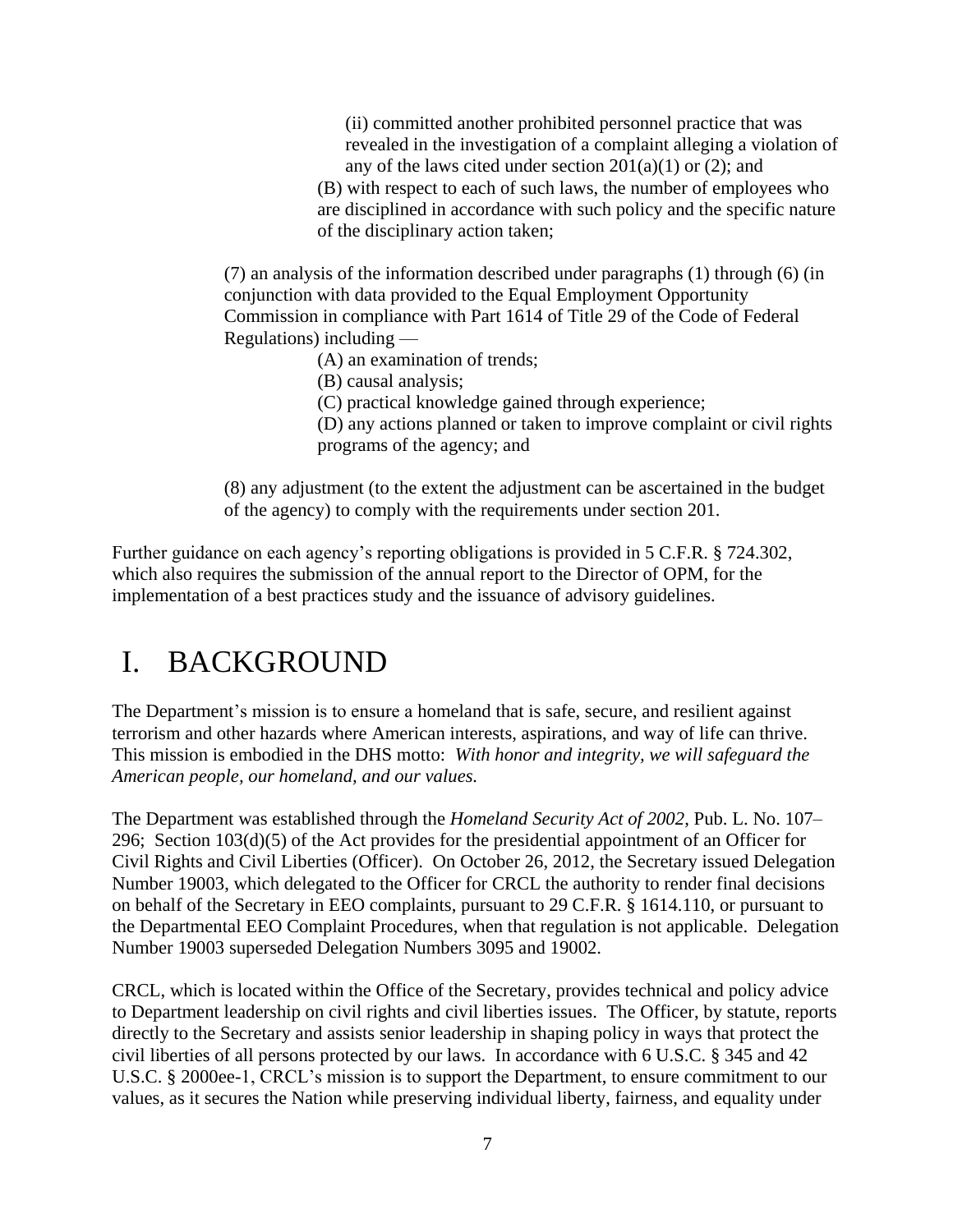the law. CRCL performs four key functions to integrate civil rights and civil liberties into all the Department's missions and activities:

- 1. Advising Department leadership, personnel, and partners about civil rights and civil liberties issues, and ensuring respect for civil rights and civil liberties in policy decisions and implementation of those decisions.
- 2. Communicating with individuals and communities whose civil rights and civil liberties may be affected by Department activities, informing them about policies and avenues of redress, and promoting appropriate attention within the Department to their experiences and concerns.
- 3. Investigating and resolving civil rights and civil liberties complaints filed by the public regarding Department policies or activities, or actions taken by Department personnel.
- 4. Leading the Department's EEO programs and promoting workforce diversity and merit system principles.

To maximize its effectiveness, the Department seeks to maintain an exemplary EEO program with the goal of eliminating discrimination in the workplace. CRCL provides departmental guidance and standards for establishing and maintaining effective programs for EEO, as required under both Title VII of the *Civil Rights Act of 1964* (Title VII), 42 U.S.C. §§ 2000(e) - 2000(e-17), and Section 501 of the *Rehabilitation Act of 1973* (Rehabilitation Act), 29 U.S.C. § 791. CRCL also works to advance the anti-discrimination protections set forth under the *Age Discrimination in Employment Act of 1967* (ADEA), 29 U.S.C. §§ 621-634 (2015), the *Equal Pay Act of 1963* (EPA), 29 U.S.C. § 206 (d)(1), and the *Genetic Information Nondiscrimination Act of 2008* (GINA), 42 U.S.C. §§2000(ff)-2000(ff-11). To meet these objectives, the Deputy Officer for CRCL and the staff develop policies and plans, deliver training, conduct oversight, adjudicate EEO complaints, and submit annual reports to stakeholders including Congress, the White House, the U.S. Department of Justice, EEOC, and OPM.

### <span id="page-11-0"></span>II. RESULTS AND DATA

#### <span id="page-11-1"></span>A. EEO Cases Filed in Federal District Court

During FY 2019, the Department had 221 pending or resolved civil actions in Federal District Court under the laws covered in the No FEAR Act. The majority (127) of those Federal District Court filings arose under Title VII, followed by filings under the Rehabilitation Act (53), then filings under the ADEA (32), and finally filings under the *Whistleblower Protection Act of 1989*, 5 U.S.C. §1201 (9). There were no filings under the Equal Pay Act or GINA during FY 2019.

During FY 2019, 54 cases were disposed of in Federal District Court: 36 were decided in favor of the Department, and 18 were resolved by settlement. For further information regarding FY 2019 employment discrimination and whistleblower cases filed against the Department in Federal District Court, see Appendix 1.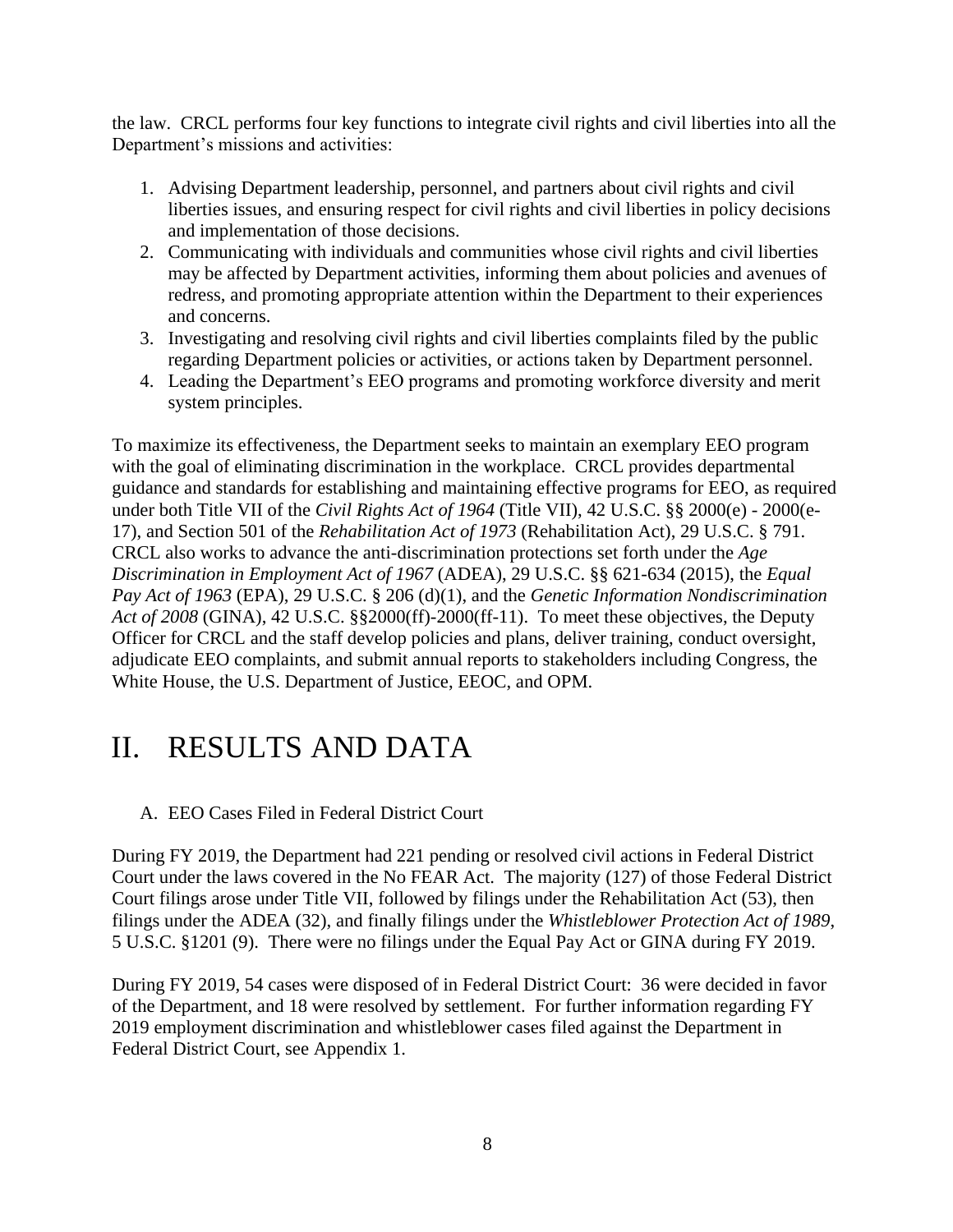<span id="page-12-0"></span>B. Reimbursements to Judgment Fund

During FY 2019, as reported by the Department's Components, the Department reimbursed a total of \$963,000.00 to the Judgment Fund. The amount reimbursed resulted from cases filed under Title VII, ADEA, and the Rehabilitation Act. Reimbursements came from the following Components in order of the largest to the smallest amount: Transportation Security Administration (TSA),<sup>3</sup> Federal Emergency Management Agency (FEMA), Headquarters EEO Office (HQEEO), U.S. Customs and Border Protection (CBP), and U.S. Secret Service (USSS). In addition, \$1,055,000.00 was reimbursed to the Judgment Fund for attorney's fees by TSA and U.S. Immigration and Customs Enforcement (ICE), which stemmed from Title VII and ADEA cases.

#### <span id="page-12-1"></span>C. Disciplinary Actions

Components retain independent authority to discipline employees, including individuals found to have engaged in discriminatory, retaliatory, or harassing conduct, as set forth in findings of discrimination. As part of any relief ordered, Components are required to consider disciplinary action against any individual found responsible for a discriminatory act. During FY 2019, a total of 28 employees (twenty from USCIS, four from USSS, three from FEMA, and one from ICE) were disciplined because of findings of discriminatory, retaliatory, or harassing conduct. The disciplinary actions resulted from violations of the Title VII. The breakdown is included in Figure 1 below.

#### **Figure 1: Number of Employees Disciplined, Whether in Connection with Federal Cases Under Section 724.302(a)(5) (i.e. Including EEO Administrative Cases)**

|                           | Title VII |
|---------------------------|-----------|
| Reprimand                 |           |
| Suspension without Pay    |           |
| Reduction in grade or pay |           |
| Removal                   |           |

#### <span id="page-12-2"></span>D. EEO Complaint Data

See Appendix 2 for the Department's No FEAR Act data for FY 2019, which is also posted online [\(http://www.dhs.gov/homeland-security-no-fear-act-reporting\)](http://www.dhs.gov/homeland-security-no-fear-act-reporting).

 $\overline{a}$ <sup>3</sup> TSA's records for reimbursement do not distinguish between payments to plaintiffs and attorney's fees.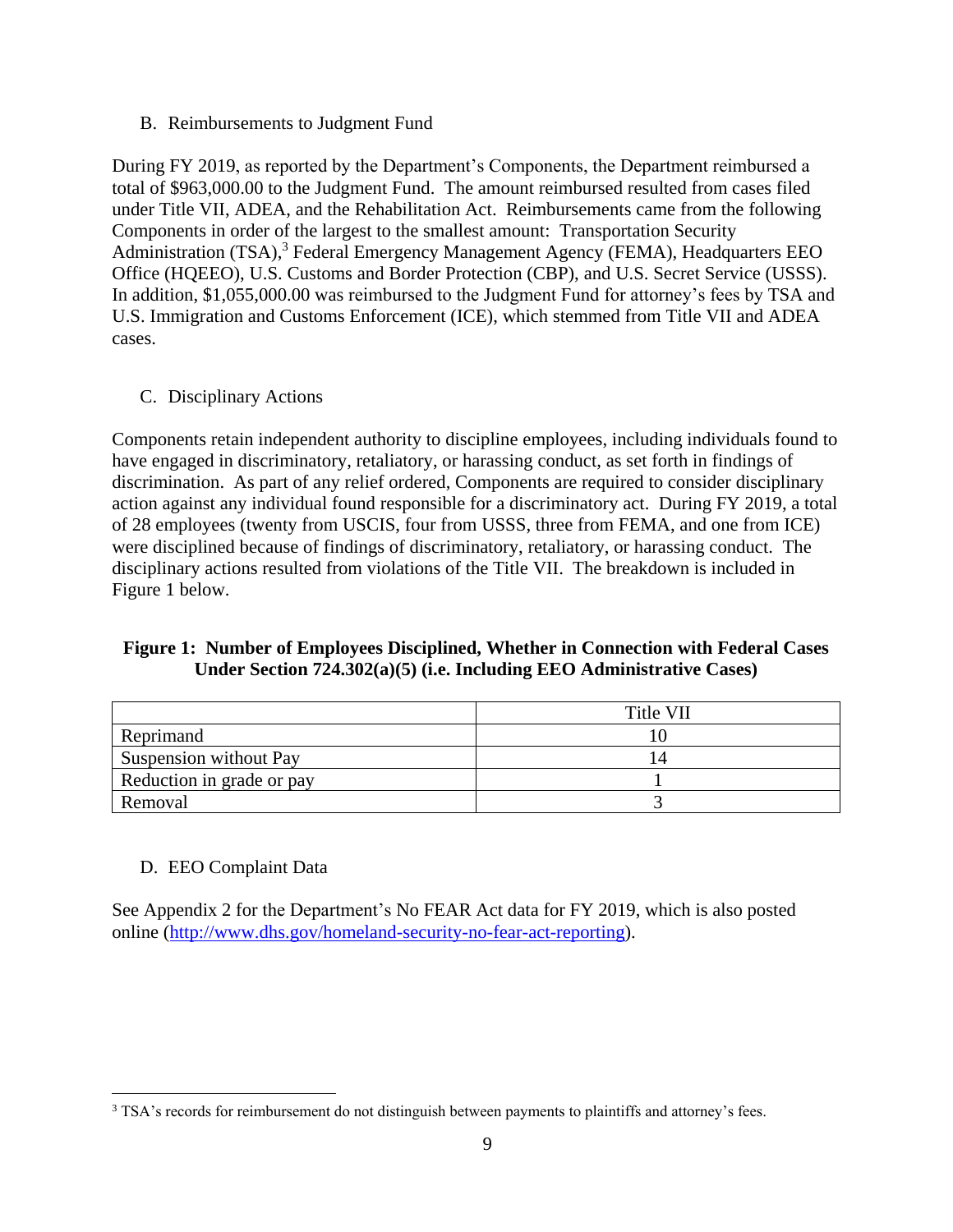### <span id="page-13-0"></span>III. ANALYSIS OF TRENDS AND CAUSALITY

#### <span id="page-13-1"></span>A. EEO Complaint Activity

Section 203(a)(7) of the No FEAR Act requires federal agencies to examine trends and causes behind the data in their reports over the past five years. Figure 2 shows the number of complaints filed Department-wide each year for the past five years and the variance from the prior year's filing.

The Department's workforce population has increased over the years, and FY 2019 marked the largest workforce over the past five years with 211,442 employees. A gradual increase in staffing at the Department occurred between FY 2015 and FY 2017, when the number of employees grew from 190,431 to 197,593 employees. In FY 2018, the workforce again increased by 8,856 employees to 206,449 employees. In FY 2019, the workforce grew to 211,421, which is an increase of 4,972 employees from FY 2018. The upsurge reflects workforce increases at all Components, except for two: The Federal Law Enforcement Training Centers (FLETC) and DHS Headquarters, both of which experienced a slight workforce decrease in FY 2019.

After modest, steady increases in the number of formal EEO complaints filed each year from FY 2014, through FY 2016, the number of formal EEO complaints filed decreased in FY 2017, but then spiked in FY 2018. In FY 2019, there was a 14 percent decrease in the number of complaints filed (1,266) compared to FY 2018 (1,472). USCIS, TSA, CBP, the U.S. Coast Guard (USCG), and USSS experienced slight to moderate decreases in the total number of complaints filed, while FLETC and Headquarters experienced slight increases in complaint filings. Notably, FEMA and ICE showed the most significant decreases in the number of formal complaints filed from FY 2018 to FY 2019. FEMA showed a 34 percent decrease (160 in FY 2018 to 106 in FY 2019), and ICE showed a 29 percent decrease (201 in FY 2018 to 143 in FY 2019). The one-year spike in complaint filings in FY 2018 is largely attributed to a new, Secretary-driven improvement in anti-harassment policy, which increased awareness of the EEO complaint program as a result of increased anti-harassment and anti-discrimination training provided to employees that year. See Figure 2.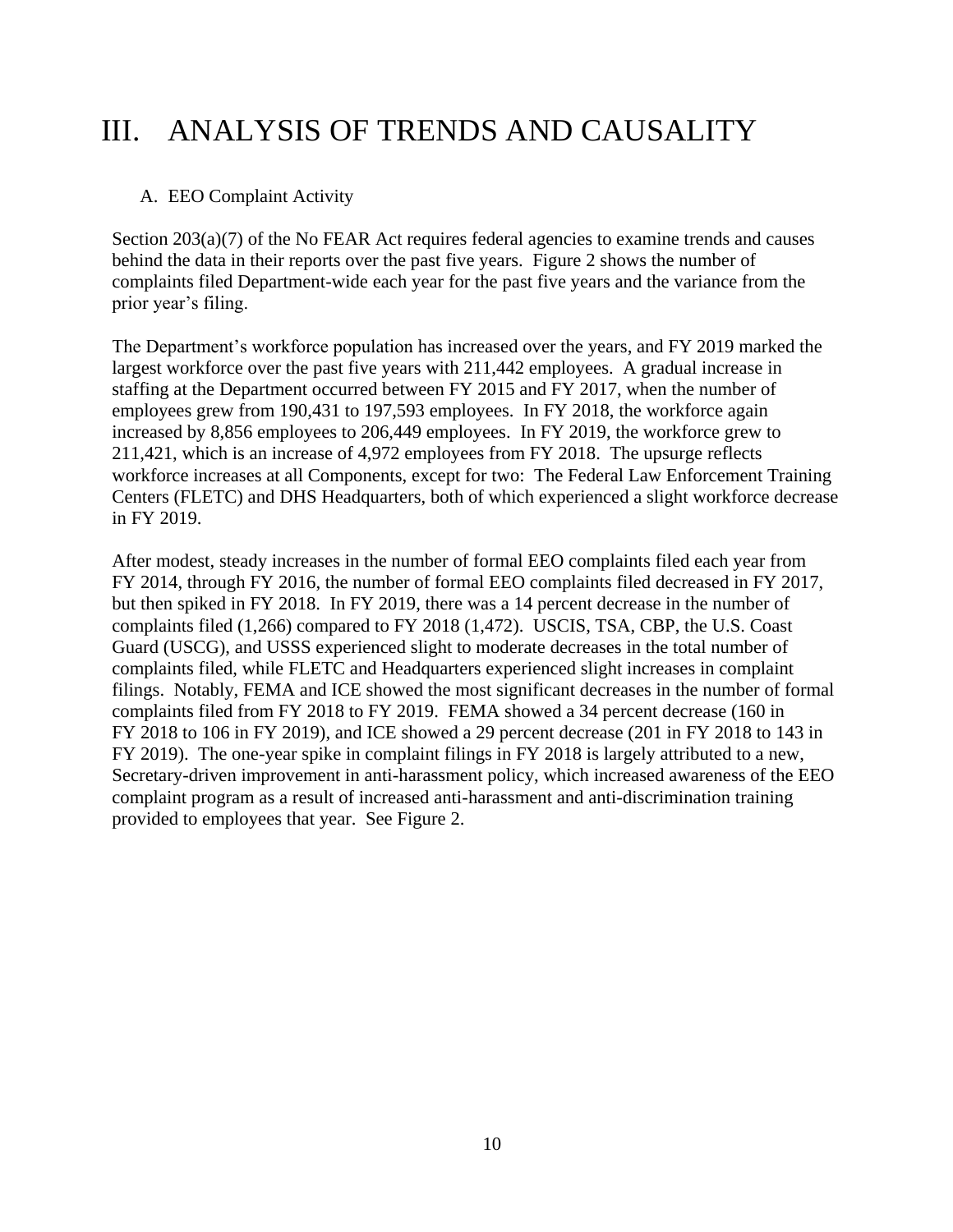|                    | 2014     | 2015     | 2016     | 2017     | 2018     | 2019     |
|--------------------|----------|----------|----------|----------|----------|----------|
| <b>Department</b>  | 1,213    | 1,262    | 1,315    | 1,245    | 1,472    | 1,266    |
| -wide Filings      |          |          |          |          |          |          |
| <b>Variance</b>    | $+21$    | $+49$    | $+53$    | $-70$    | $+227$   | $-206$   |
| from prior         |          |          |          |          |          |          |
| year               |          |          |          |          |          |          |
| complaints         |          |          |          |          |          |          |
|                    |          |          |          |          |          |          |
|                    |          |          |          |          |          |          |
| <b>Department</b>  | 191,975  | 190,431  | 192.866  | 197,593  | 206,449  | 211,421  |
| -wide              |          |          |          |          |          |          |
| <b>Population</b>  |          |          |          |          |          |          |
| <b>Variance in</b> | $-4,464$ | $-1,544$ | $+2,435$ | $+4,727$ | $+8,856$ | $+4,972$ |
| employee           |          |          |          |          |          |          |
| population         |          |          |          |          |          |          |
| from prior         |          |          |          |          |          |          |
| vear               |          |          |          |          |          |          |

**Figure 2: Complaints Filed, FY 2014 – FY 2019**

#### <span id="page-14-0"></span>B. Bases of Discrimination in EEO Complaints

 $\overline{a}$ 

During FY 2019, the most frequently alleged bases of discrimination in formal EEO complaints were, in order of frequency: reprisal, disability, and sex. See Figure 3.

- *Reprisal:* In FY 2019, there was a 14 percent decrease in the number of reprisal claims (633) compared to in FY 2018 (735). Reprisal remains the most commonly alleged basis of discrimination at DHS, and government-wide, as reported by the EEOC.<sup>4</sup> At the Department, and across the federal sector, reprisal claims are almost always joined with an underlying EEO complaint based on race, national origin, sex, etc.
- *Disability:* During FY 2019, for the first time, disability discrimination was the secondmost commonly alleged basis. Disability discrimination was alleged in 480 complaints, which is a six percent increase over the prior year when disability discrimination was raised in 477 complaints.
- *Sex:* During FY 2019, DHS received 460 complaints alleging discrimination on the basis of sex, including claims of lesbian, gay, bisexual, and transgender (LGBT) discrimination. Specifically, females alleging discrimination based on sex accounted for the most frequently raised basis, with 304 complaints. Males alleged discrimination based on sex in 150 complaints. LGBT claims were raised in six complaints. The 460

<sup>4</sup> https://www.eeoc.gov/federal/reports/fsp2016/index.cfm. (The 2016 report is the most recent report issued by the EEOC).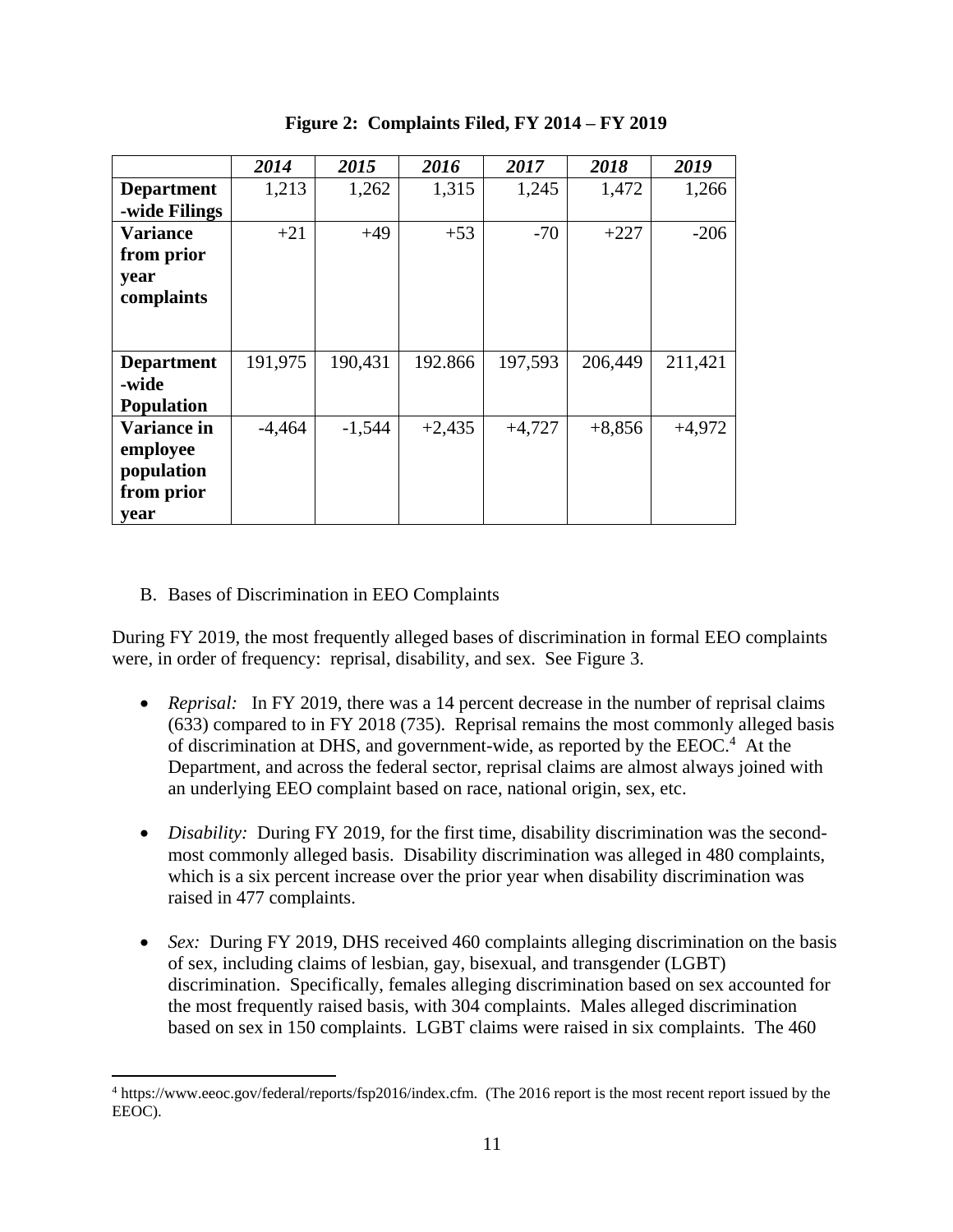complaints raising sex discrimination in FY 2019 represent a 10 percent decrease from the 509 complaints alleging sex discrimination in FY 2018.

|                         | 2014 | 2015 | 2016 | 2017 | 2018 | 2019 |
|-------------------------|------|------|------|------|------|------|
| <b>Reprisal</b>         | 532  | 576  | 667  | 596  | 735  | 633  |
| <b>Disability</b>       | 320  | 355  | 379  | 424  | 477  | 480  |
| <b>Sex</b>              | 394  | 430  | 453  | 476  | 509  | 460  |
| Race                    | 322  | 402  | 403  | 391  | 488  | 407  |
| Age                     | 336  | 392  | 396  | 386  | 398  | 366  |
| <b>National</b>         | 182  | 186  | 218  | 207  | 263  | 173  |
| Origin                  |      |      |      |      |      |      |
| <b>Color</b>            | 122  | 165  | 159  | 181  | 187  | 146  |
| Non-                    | 78   | 82   | 74   | 100  | 90   | 69   |
| Statutory <sup>*5</sup> |      |      |      |      |      |      |
| <b>Religion</b>         | 63   | 58   | 66   | 57   | 62   | 53   |
| <b>GINA</b>             | 4    | 5    | 7    | 4    | 6    | 3    |

**Figure 3: Bases of Discrimination, FY 2014 - FY 2019**

<span id="page-15-0"></span>\* Non-statutory bases include parental status and sexual orientation.

#### C. Issues in EEO Complaints

 $\overline{a}$ 

The most frequently raised issue in EEO complaints at DHS during FY 2019 was harassment (non-sexual). 6 Non-sexual harassment has been the most frequently raised issue in EEO complaints at the Department over the past eight years, as has been the case across the federal sector as reflected in the most recent EEOC report.<sup>7</sup> The basis of sex was the basis most frequently raised in non-sexual harassment complaints (246 complaints), and 68 percent (168) of those complaints were based on sex (female). There was a six percent decrease in the number of non-sexual harassment complaints between FY 2018 (628) and FY 2019 (588).

7https://www.eeoc.gov/federal/reports/fsp2016/index.cfm.

<sup>5</sup> The Commission has held that a claim of discrimination based on sexual orientation necessarily states a claim of sex discrimination under Title VII. Agencies should treat claims of sexual orientation discrimination as sex discrimination claims under Title VII and process such complaints pursuant to 29 C.F.R. § 1614, unless a complainant requests that the Agency's alternative complaint process, if one exists, be used. *Baldwin v. Dep't of Transp*., EEOC Appeal No. 0120133080 (July 15, 2015). At the Department, a complainant may elect to have a sexual orientation claim processed under Executive Order 13087, and those claims are included in the "Non-Statutory" category.

<sup>&</sup>lt;sup>6</sup> The No FEAR Act requires reporting of complaints involving sexual harassment (i.e., sex-based claims involving actionable unwelcome conduct of a sexual nature) and non-sexual harassment (i.e., claims involving actionable unwelcome conduct not of a sexual nature, e.g., based instead on race, sex, national origin, color, religion, age, disability, or reprisal).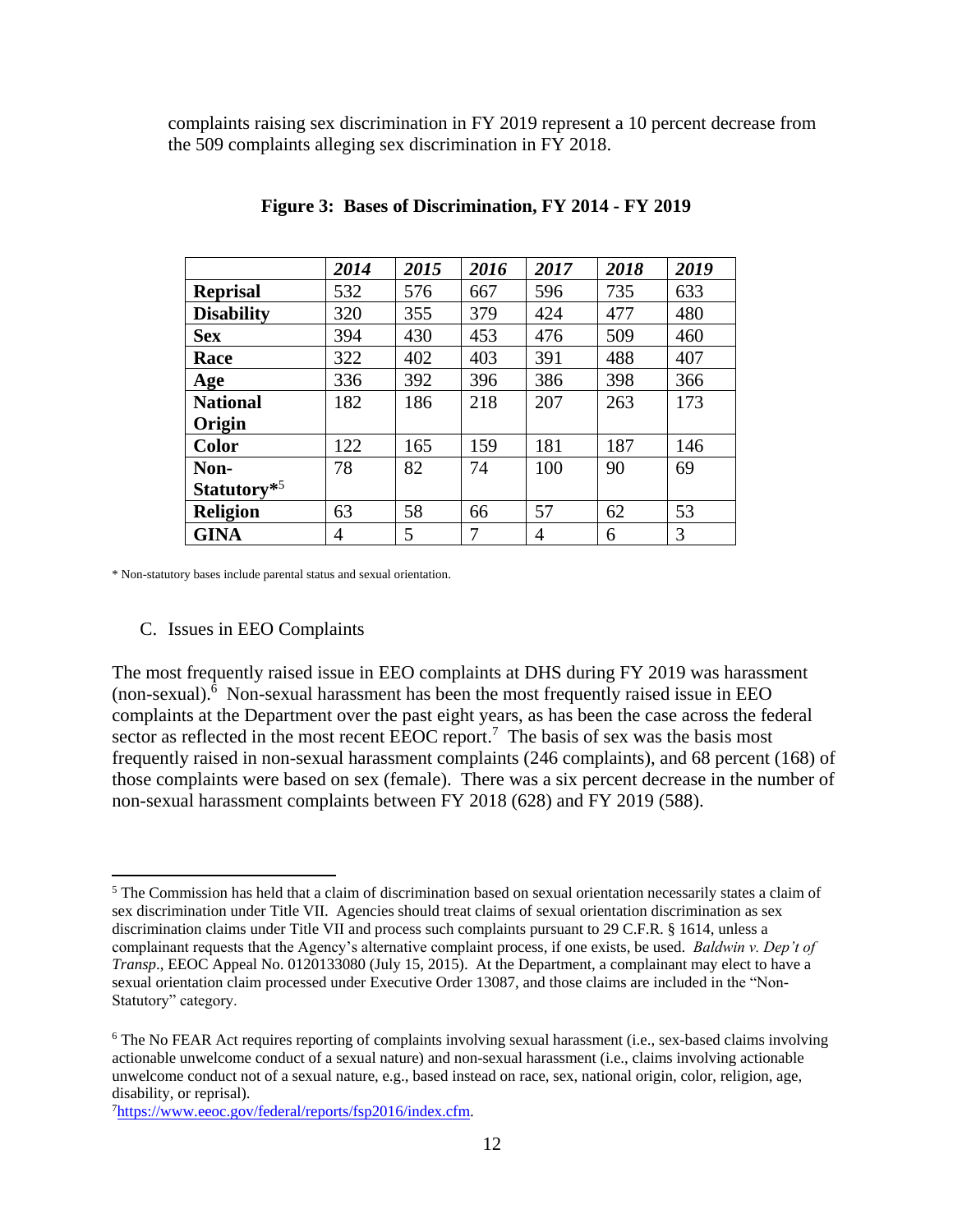The second-most commonly raised issue at DHS, disciplinary action, was raised in 228 complaints. This represented a 19 percent decrease from FY 2018, when it was raised in 282 complaints. As Figure 4, below, shows, disciplinary action has consistently been the second- or third-most frequently raised issue at the Department.

The third-most frequently raised issue at DHS was promotion/non-selection, which was raised in 215 complaints. This represents a nine percent decrease over FY 2018, when promotion/nonselection was raised in 235 complaints.

|                         | 2014 | 2015 | 2016 | 2017 | 2018 | 2019 |
|-------------------------|------|------|------|------|------|------|
| <b>Non-Sexual</b>       | 482  | 479  | 584  | 502  | 628  | 588  |
| <b>Harassment</b>       |      |      |      |      |      |      |
| <b>Disciplinary</b>     | 196  | 247  | 259  | 304  | 282  | 228  |
| <b>Action</b>           |      |      |      |      |      |      |
| <b>Promotion/Non-</b>   | 159  | 224  | 296  | 280  | 235  | 215  |
| <b>Selection</b>        |      |      |      |      |      |      |
| <b>Terms/Conditions</b> | 99   | 105  | 147  | 158  | 221  | 161  |
| of Employment           |      |      |      |      |      |      |
| <b>Assignment of</b>    | 104  | 141  | 150  | 126  | 222  | 131  |
| <b>Duties</b>           |      |      |      |      |      |      |

**Figure 4: Issues in Complaints, FY 2014 - FY 2019**

### <span id="page-16-0"></span>IV. COMPLAINT PROCESSING AND ADJUDICATION DATA

#### <span id="page-16-1"></span>A. EEO Counseling

 $\overline{a}$ 

Department-wide, both the furlough and staffing challenges impacted completed counselings. While the agency experienced a 13 percent decrease in the total number of completed counselings, from 2,685 in FY 2018 to 2,339 in FY 2019, there were bright spots. FLETC remained steady, completing four counselings in FY 2019 and FY 2018, and HQ EEO experienced a 36 percent increase in the number of completed counselings (95 in FY 2019, up from 70 in FY 2018). Additionally, the rate of timely EEO counseling decreased from 96 percent in FY 2018 to 92 percent in FY 2019.<sup>8</sup> See Figure 5. Most Components experienced a decrease in both completed and timely-completed counselings. The Department's overall decrease in timeliness is primarily attributed to a 50 percent decrease in timely completed counselings at FEMA (from 294 in FY 2018 to 148 in FY 2019), a 44 percent decrease in timely

<sup>&</sup>lt;sup>8</sup> In accordance with 29 C.F.R. § 1614.105(d), counseling of an informal EEO complaint (also referred to as a precomplaint) must be completed within 30 calendar days, unless the aggrieved person agrees to extend the counseling period up to an additional 60 calendar days.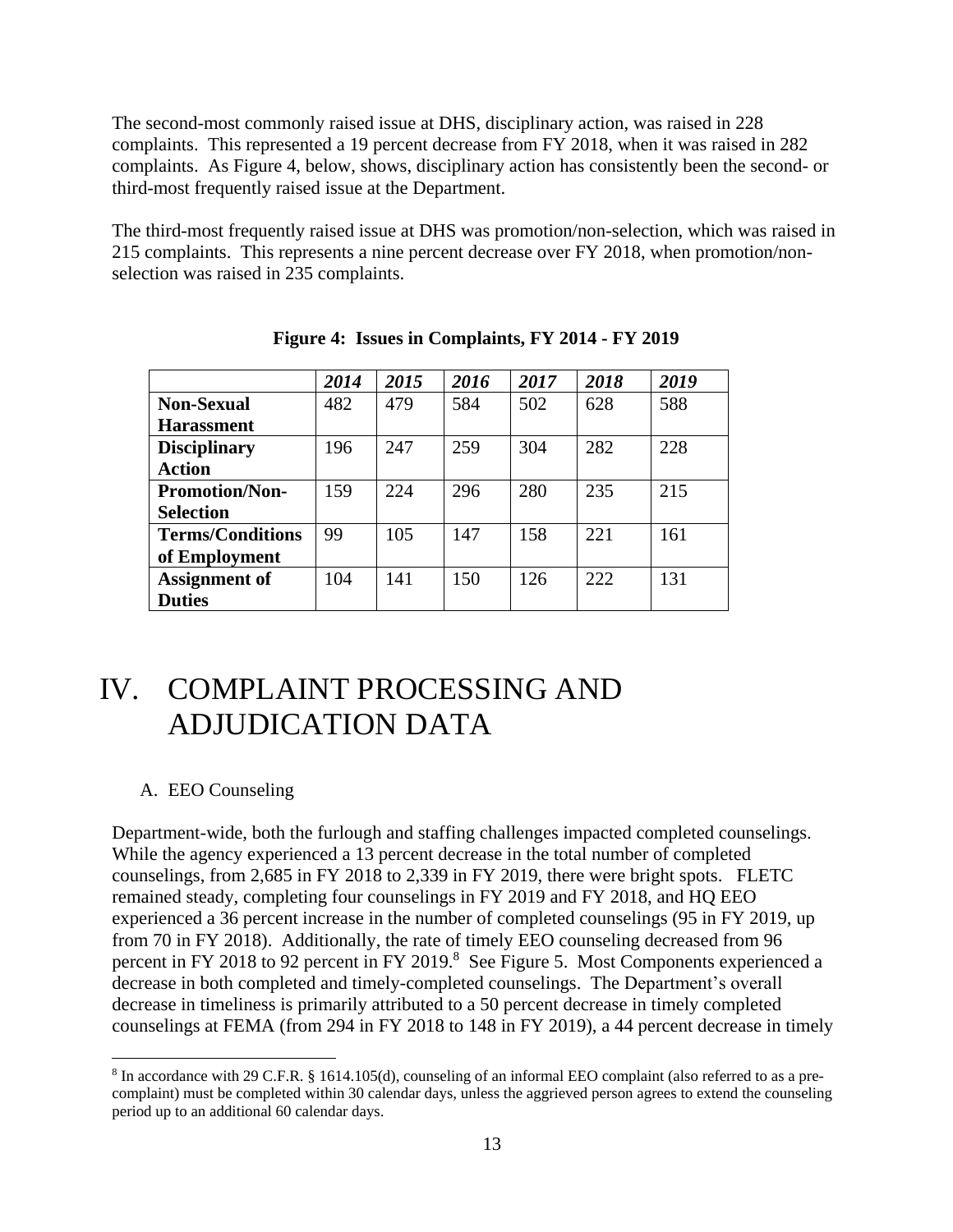completed counselings at ICE (from 274 in FY 2018 to 153 in FY 2019), and a 16 percent decrease at TSA (from 827 in FY 2018 to 697 in FY 2019). FEMA, ICE, and TSA attribute the decreases in timely counselings to staffing and resource challenges.

|                          | 2014  | 2015  | 2016  | 2017  | 2018  | 2019  |
|--------------------------|-------|-------|-------|-------|-------|-------|
| <b>Total Number</b>      | 2,067 | 2,391 | 2,510 | 2,517 | 2,685 | 2,339 |
| <b>Timely Number</b>     | .761  | 2,081 | 2,253 | 2,387 | 2,587 | 2,141 |
| <b>Percentage Timely</b> | 85    | 87    | 90    | 95    | 96    | 92    |

|  | Figure 5: EEO Counseling at the Department, FY 2014 - FY 2019 |
|--|---------------------------------------------------------------|
|  |                                                               |

Individual Components' program accomplishments regarding timely counselings in FY 2019 are highlighted below:

- Two Components provided timely EEO counseling in 100 percent of their cases in FY 2019: USCG (100) and FLETC (4).
- Five additional Components provided timely counseling in a high percentage of their cases: USCIS, 99 percent timely (196 of 197 cases); CBP, 99 percent timely (704 of 710 cases); USSS, 98 percent timely (47 of 48 cases); HQ EEO, 98 percent timely (93 of 95 cases); and TSA, 90 percent timely (697 of 771).

#### <span id="page-17-0"></span>B. EEO Investigations

 $\overline{a}$ 

In accordance with 29 C.F.R. § 1614.108(e), an investigation must be completed within 180 calendar days, unless the complainant agrees to extend the deadline, or the complaint is amended. The following compares the number of formal complaints filed Department-wide to the number of EEO investigations completed, and to those that were timely completed.<sup>9</sup>

In FY 2019, 1,177 investigations were completed Department-wide, which was like the number of investigations completed in FY 2018 (1,179). The number of timely completed investigations moderately decreased in FY 2019, to 768 (65 percent) from 840 (71 percent) in FY 2018. Additionally, the average number of days to complete an investigation increased from 271 days in FY 2018, to 291 days in FY 2019. The 35-day lapse in appropriation funding for the Department had a significant impact on the timely completion of EEO investigations. Components' staff and contract EEO investigators were unable to work on any investigations for 35-days; therefore, all EEO investigations were affected. Further, the EEOC extended deadlines only for cases whose deadlines fell within the government shutdown period.<sup>10</sup>

<sup>&</sup>lt;sup>9</sup> Complaints filed in one fiscal year may not always be investigated during the same fiscal year.

<sup>10</sup> https://www.eeoc.gov/eeoc/newsroom/wysk/impact\_of\_lapse.cfm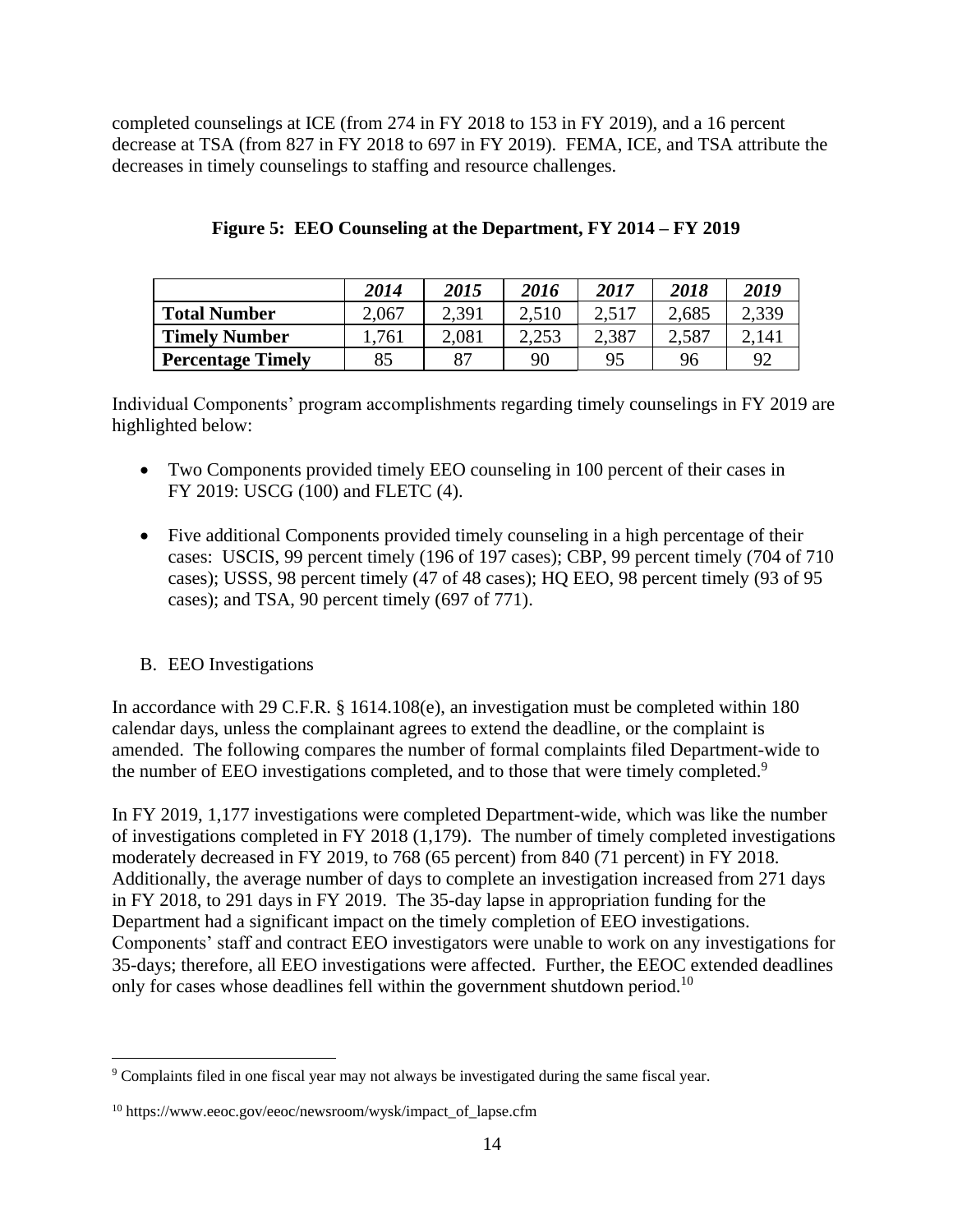Despite challenges presented by the government shutdown, FEMA and HQ EEO improved their rate of timely completed investigations. In FY 2019, FEMA completed 204 investigations, 53 more than in FY 2018, and FEMA's timeliness rate for completed investigations improved from 6 percent (9 of 151) in FY 2018 to 13 percent (27 of 204) in FY 2019. Additionally, FEMA's average processing days to complete their investigations decreased from 627 days in FY 2018 to 507 days in FY 2019, a direct result of FEMA addressing their backlog of pending investigations during FY 2019. HQ EEO also showed improvements in timely completed investigations; in FY 2018, HQ EEO timely completed 29 of 40 investigations (73 percent), and in FY 2019, HQ EEO timely completed 43 of 49 investigations (88 percent). This improvement is a result of HQ EEO refining their existing business processes and improving their case tracking system, which helped increase efficiencies and reduced risks. See Figure 6.

|                                                              | 2014  | 2015  | 2016  | 2017  | 2018  | 2019  |
|--------------------------------------------------------------|-------|-------|-------|-------|-------|-------|
| <b>Total Formal</b><br><b>Complaints Filed</b> <sup>11</sup> | 1,213 | 1,262 | 1,315 | 1,245 | 1,472 | 1,266 |
| <b>Total Investigations</b>                                  | 940   | 865   | 1,122 | 1,135 | 1,179 | 1,177 |
| <b>Timely Investigations</b>                                 | 658   | 535   | 522   | 812   | 840   | 768   |
| <b>Percentage Timely</b>                                     | 70    | 62    | 47    | 72    | 71    | 65    |
| <b>Average Days</b>                                          | 246   | 253   | 296   | 238   | 271   | 291   |

|  | Figure 6: EEO Investigations at the Department, FY 2014 - FY 2019 |  |  |  |  |  |
|--|-------------------------------------------------------------------|--|--|--|--|--|
|  |                                                                   |  |  |  |  |  |

Other notable information regarding Components' FY 2019 investigation data includes:

- USCG, USCIS, and FLETC timely completed 100 percent of their EEO investigations.
- CBP timely completed 92 percent of their EEO investigations (233 of 253).
- Three Components experienced decreases in the percentage of timely completed investigations directly related to resource and staffing challenges and the impact of the lapse in appropriations. ICE's rate of timely investigations decreased from 25 percent (39 of 159) in FY 2018, to 13 percent (22 of 175) in FY 2019. TSA's rate of timely investigations decreased, from 91 percent (366 of 403) in FY 2018, to 86 percent (280 of 325) in FY 2019. Similarly, USSS's staffing shortages were apparent in their decrease in the percentage of timely completed investigations from 100 percent in FY 2018 (33 investigations) to 76 percent in FY 2019 (26 timely completed of 34 total investigations completed).

 $\overline{a}$ 

<sup>&</sup>lt;sup>11</sup> Investigations are not completed for all formal complaints; some complaints are procedurally dismissed without an investigation (See Section IV.C, below) and other cases may be settled or withdrawn before an investigation is completed.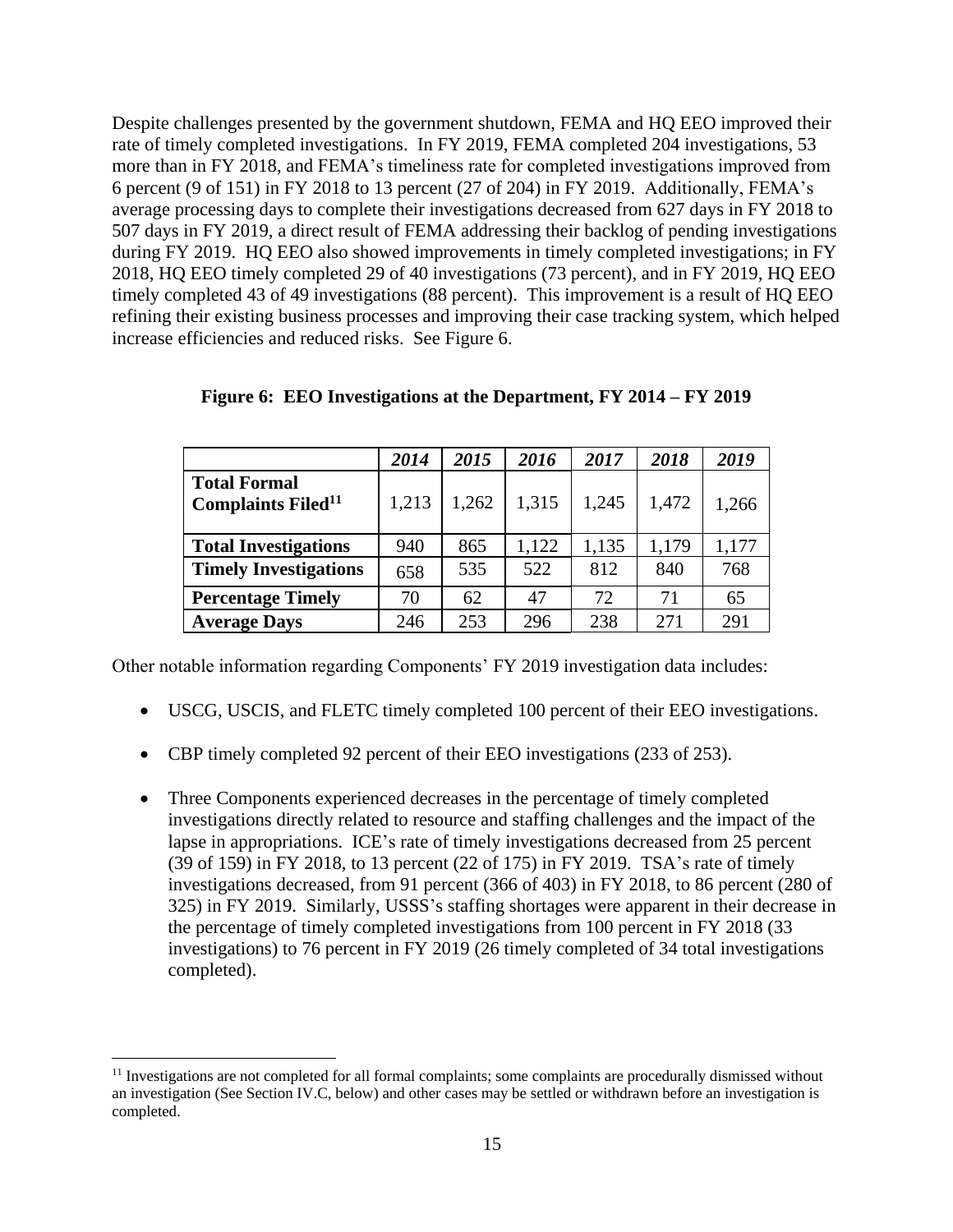#### <span id="page-19-0"></span>C. Procedural Dismissals

An agency may procedurally dismiss an EEO complaint for one of several reasons, including, but not limited to: failure to state a claim, untimely initial contact with an EEO counselor, filing the identical claim in Federal District Court, or failure to provide necessary information to the agency. See 29 C.F.R. § 1614.107(a). At DHS, Components send CRCL requests for procedural dismissal of complaints that, based on Components' review, meet appropriate regulatory criteria; CRCL reviews the record and makes a final determination to dismiss or return the case to the Component for investigation.

CRCL benefited from a 48 percent decrease in the overall number of formal complaints in FY 2019 (97) from FY 2018 (186), primarily due to a decrease in the overall number of procedural dismissal requests submitted to CRCL in FY 2019 (107) as compared to FY 2018 (146). CRCL's average processing days in FY 2019 was 199 days, which is a 36-day increase (163) over the average processing days of dismissals in FY 2018. The increase in average processing days is attributable to the 35-day lapse in funding, adjudication program staffing challenges, and increases in the workload for other final actions. See Figure 7.

|                                                    | 2014 | 2015 | 2016 | 2017  | 2018 | 2019           |
|----------------------------------------------------|------|------|------|-------|------|----------------|
| <b>Total Number</b>                                | 125  | 92   | 61   | l 1 1 | 186  | Q <sub>7</sub> |
| <b>Average Number of</b><br><b>Processing Days</b> | 136  | 163  | 206  | 211   | 163  | 199            |

**Figure 7: Procedural Dismissals, FY 2014 – FY 2019**

#### <span id="page-19-1"></span>D. Findings of Discrimination

Findings of discrimination in the federal administrative EEO process result from either a merit FAD issued by CRCL<sup>12</sup> or a decision by an EEOC AJ. CRCL is required to take final action within 40 days on behalf of DHS when an AJ issues a decision on the merit of a complaint; this type of final action is called a Final Order. The Final Order must notify the complainant whether the agency intends to fully implement the AJ's decision or file an appeal with EEOC's Office of Federal Operations (OFO).

The following tally of the Department's findings of discrimination from FY 2014 to FY 2019, illustrates the protected bases upon which the findings were made, and the specific issues involved in the findings during this period.

As shown in Figure 8, below, from FY 2014 to FY 2019, the Department processed 104 findings of discrimination through the issuance of merit FADs or Final Orders. In FY 2019, the Department processed a total of 16 cases in which findings of discrimination were made. The discriminatory conduct in these cases date back as early as 2011. These cases included 11 merit

 $\overline{a}$ <sup>12</sup> Further discussion of merit FADs can be found in Section VI of this report.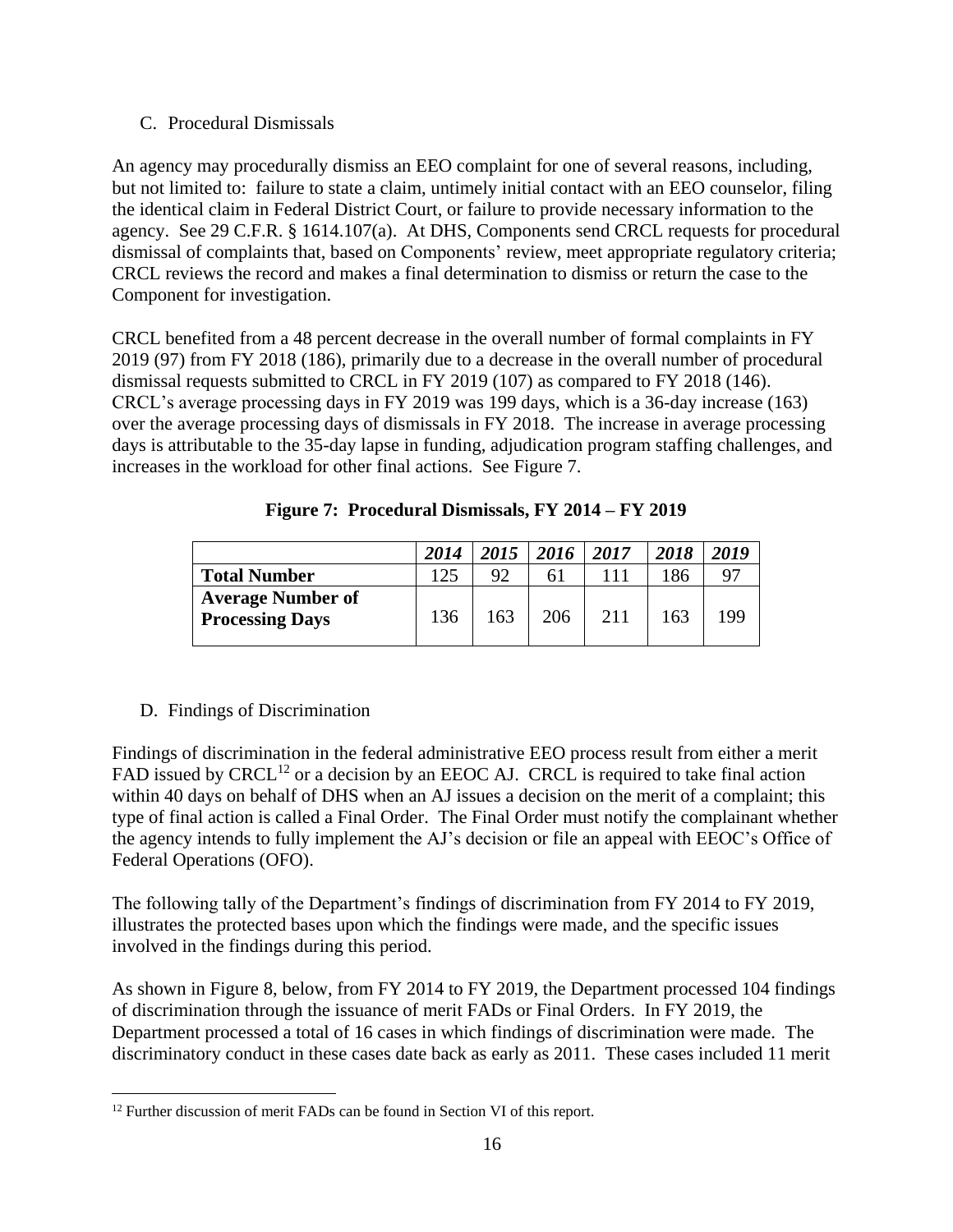FADs issued by CRCL, four EEOC AJ decisions that the Department fully implemented, and one EEOC AJ decision that was appealed.

These findings of discrimination represent only two percent of the 832 merit FADs and Final Orders the Department issued in FY 2019, which is slightly below the government-wide percentage of findings of discrimination in FY 2016, which was three percent (159 findings).<sup>13</sup> While these reflect a small percentage of the Department's overall complaint inventory, they get significant attention by CRCL and Component leadership.



#### **Figure 8: Complaints with Findings, FY 2014 – FY 2019**

In the examination of findings issued during FY 2019, no significant patterns or trends have been identified. Likewise, the fluctuation in findings from FY 2014 to FY 2019, shown above, does not indicate a discernable pattern or trend.

#### 1. Protected Bases

<span id="page-20-0"></span>In FY 2019, findings of discrimination were issued on the bases of race (6), reprisal (5), sex (4), age (4), disability (4), and color (1). FY 2019 is the first year in which the number of findings based on race exceeded the number of findings based on reprisal. The six findings based on race is higher than the four findings based on race in FY 2018. In addition, the number of findings based on reprisal in FY 2019 (5) is lower than the eight reprisal findings in FY 2018. The 16 findings issued in FY 2019 is higher than the 8 findings in FY 2018, so it follows that the number of bases upon which those findings were made in FY 2019 would be higher than previous years. It is important to note that the total number of bases within findings of

 $\overline{a}$ <sup>13</sup> This is the most recent EEOC Annual Report on the Federal Workforce (https://www.eeoc.gov/federal/reports/fsp2016/index.cfm).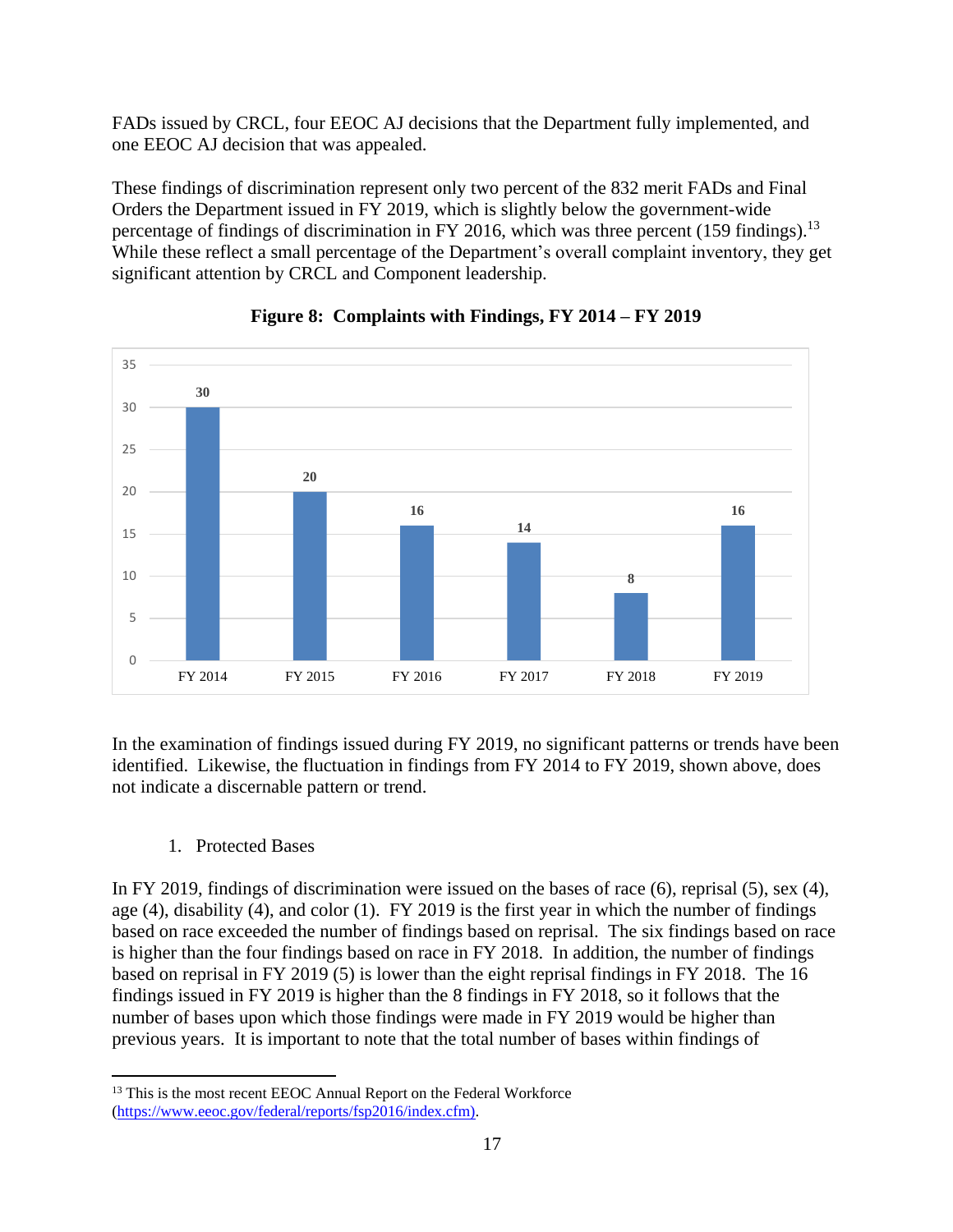discrimination may exceed the total number of findings issued because one decision may find discrimination on more than one basis. The small change in the number of findings on many of the bases does not appear to signify a trend.

A comprehensive look at the number of findings by basis for the period from FY 2014 to FY 2019 is shown in Figure 9.





#### 2. Issues

<span id="page-21-0"></span>Consistent with previous years, the FY 2019 findings of discrimination involved complaints raising 18 issues in different areas, with no discernible pattern or trend. As with protected bases, the total number of issues within the findings of discrimination may exceed the total number of findings issued, given that one decision may find discrimination regarding multiple issues. In FY 2019, there were modest fluctuations in issues from prior years; however, these do not appear to signify a trend. See Figure 10.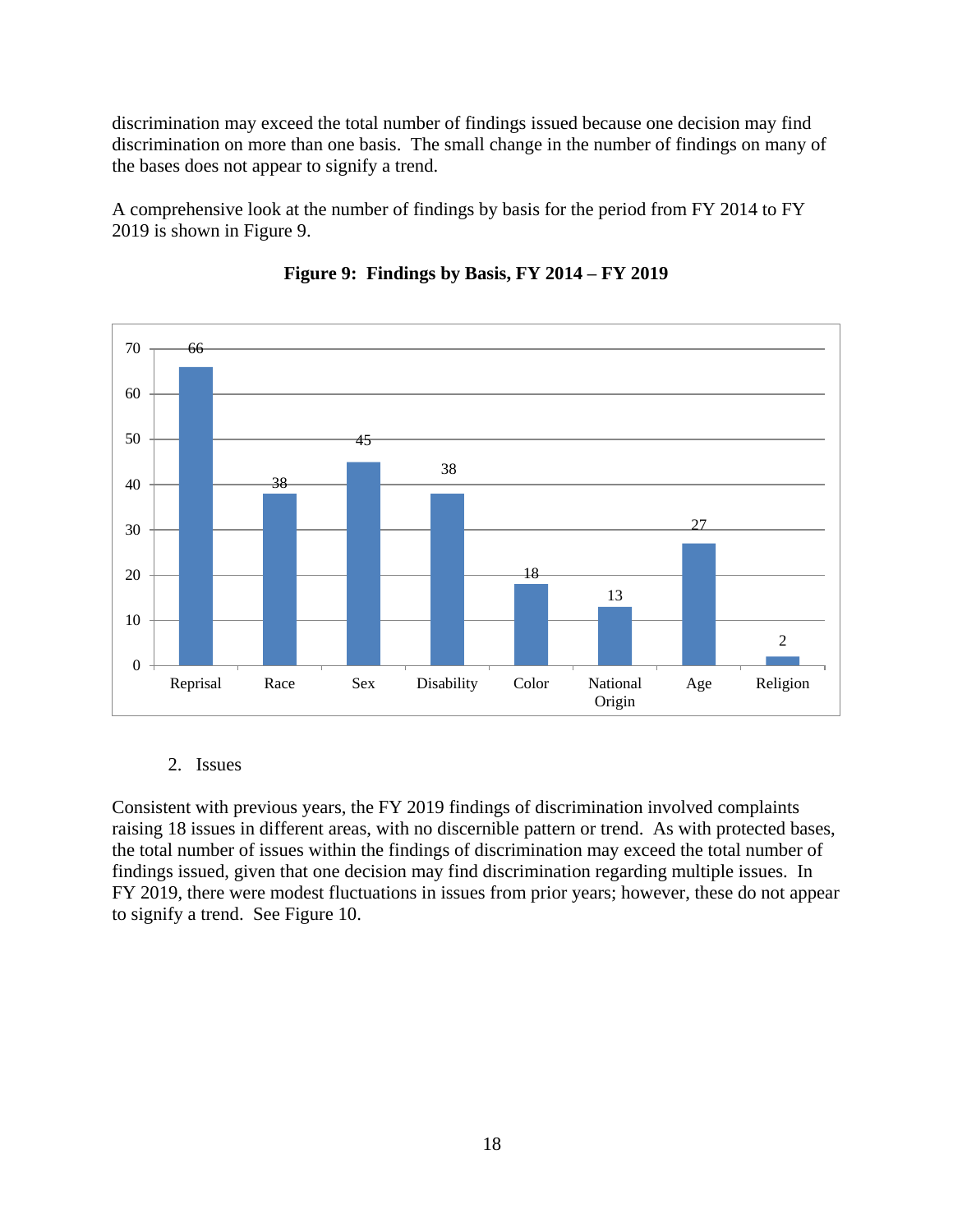|                                          | 2014           | 2015           | 2016           | 2017           | 2018           | 2019           | <b>Total</b>   |
|------------------------------------------|----------------|----------------|----------------|----------------|----------------|----------------|----------------|
| Appointment/hire                         |                | $\theta$       | $\theta$       | $\overline{0}$ | 0              |                | $\overline{2}$ |
| <b>Assignment of duties</b>              | $\overline{2}$ | $\overline{2}$ | 3              | 9              | 1              | 1              | 18             |
| <b>Awards</b>                            | $\overline{0}$ | $\theta$       | $\mathbf{1}$   | $\overline{0}$ | $\overline{0}$ | $\theta$       | 1              |
| <b>Disciplinary action</b>               | 1              |                | 1              | $\overline{0}$ | $\overline{2}$ | $\overline{4}$ | 9              |
| <b>Duty hours</b>                        | $\overline{0}$ | 1              | $\overline{0}$ | $\overline{0}$ | $\overline{0}$ | $\overline{0}$ | 1              |
| <b>Evaluation/appraisal</b>              | $\overline{2}$ | $\overline{2}$ | $\theta$       | $\overline{0}$ | $\overline{2}$ | 8              | 14             |
| <b>Examination/test</b>                  | $\theta$       | $\theta$       | $\theta$       | $\overline{2}$ | $\overline{0}$ | $\theta$       | $\overline{2}$ |
| <b>Harassment</b> (non-<br>sexual)       | 18             | 8              | 10             | 11             | 6              | 11             | 64             |
| <b>Medical Examination</b>               | $\overline{0}$ | $\theta$       | $\overline{0}$ | $\overline{2}$ | 3              | $\overline{0}$ | 5              |
| Non-selection/non-<br>promotion          | 4              | 5              | $\overline{4}$ | $\overline{2}$ | 1              | 3              | 19             |
| Pay/overtime                             | $\overline{0}$ | $\theta$       | $\theta$       | 1              | $\overline{0}$ | $\theta$       | 1              |
| <b>Reasonable</b><br>accommodation       | $\overline{2}$ | 1              | $\overline{2}$ | $\overline{2}$ | $\theta$       | 1              | 8              |
| <b>Reassignment</b>                      | $\overline{4}$ | 3              | $\mathbf{1}$   | $\overline{0}$ | $\overline{0}$ | 3              | 11             |
| <b>Termination</b>                       | $\overline{4}$ | 3              | $\overline{0}$ | $\overline{0}$ | $\overline{0}$ | 1              | 8              |
| <b>Terms/conditions of</b><br>employment | $\overline{2}$ | 3              | $\theta$       | 4              | 3              | 7              | 19             |
| <b>Time and Attendance</b>               | $\mathbf{1}$   | $\overline{2}$ | $\overline{0}$ | $\overline{2}$ | $\overline{0}$ | 1              | 6              |
| <b>Training</b>                          | $\theta$       | $\overline{2}$ | $\theta$       | $\theta$       | $\overline{0}$ |                | 3              |

**Figure 10: Findings by Issue, FY 2014 – FY 2019**

- <span id="page-22-0"></span>V. PRACTICAL KNOWLEDGE GAINED THROUGH EXPERIENCE, AND ACTIONS PLANNED OR TAKEN TO IMPROVE THE COMPLAINTS AND CIVIL RIGHTS PROGRAM
	- A. Improvements in the Department's EEO Program

<span id="page-22-1"></span>During FY 2019, the Department continued to capitalize on program enhancements started in previous fiscal years and implemented new initiatives. CRCL broadened its collaborative work with the Department's EEO Directors and Component EEO offices in several areas.

<span id="page-22-2"></span>1. Advancing Joint Opportunity Initiatives Through Implementation of the EEO and Diversity Program's Strategic Plan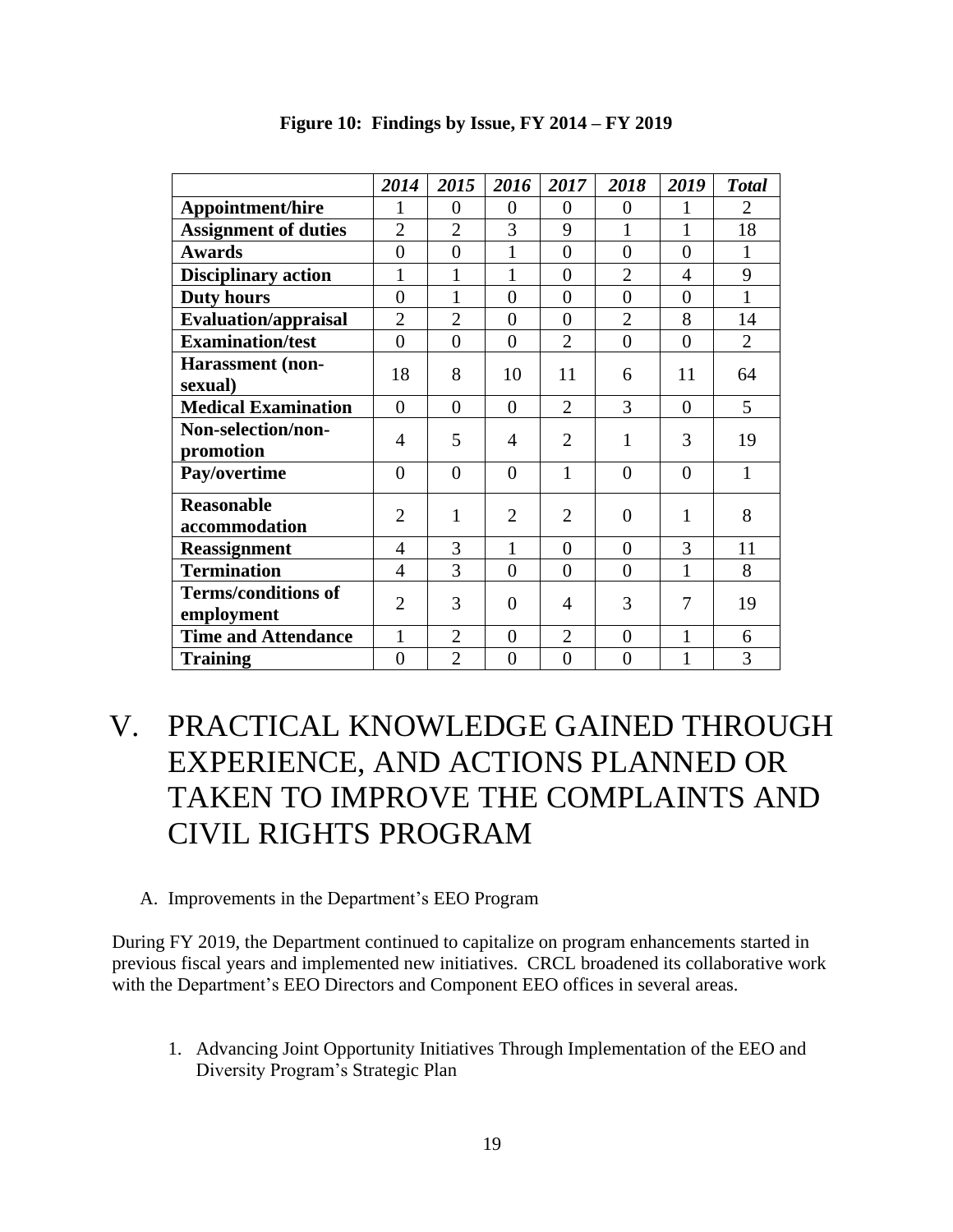In FY 2019, the EEO Council executed the final year of its five-year Strategic Plan aimed at achieving a unity of effort across the Department's EEO and Diversity programs. Working groups staffed by EEO and Diversity practitioners from across the Department focused on the Plan's goals and undertook measurable actions in furtherance of those goals.

The program continued to focus on anti-harassment efforts, building momentum on the work started in FY 2018, when there was substantial emphasis on addressing and eradicating sexual harassing and assault conduct stemming from multiple high-profile cases from within and outside of the Department. In FY 2019, the Department continued implementing improvements to DHS's anti-harassment programs approved by the CRCL Officer in FY 2018, following a Council working group's study of anti-harassment programs across government and in the private sector. As a result, the working group developed separate guidelines for anti-harassment training curriculum for employees, managers and supervisors, and senior leaders, for use by Components in the development of any future anti-harassment training.

In addition, with the assistance of a contract firm, anti-harassment training was revised and launched on each Component's Learning Management System. Due to their efforts, the Anti-Harassment working group received an FY 2019 Secretary's Award for Unity of Effort for "outstanding collaboration in developing implementation procedures for the new DHS Anti-Harassment Policy and standardized training curriculum, improving working conditions for all DHS employees."

Also, in anti-harassment efforts, the Headquarters Anti-Harassment Unit (AHU), a program within CRCL, continued to mature during FY 2019. CRCL completed the realignment of the AHU from OCHCO, a process which began in FY 2018, thereby consolidating investigative functions in response to harassment allegations within the DHS Headquarters Directorate. The AHU hired an individual who was detailed to the AHU from OCHCO. Additionally, in May 2019, DHS issued a new Anti-Harassment Directive, providing further clarity on the Department's anti-harassment obligations and details on the anti-harassment program. The AHU also engaged the procurement process to obtain a contract firm for fact-finding services. A Technical Evaluation Team convened to evaluate the proposals and a recommendation for selection was forwarded. The contract was awarded in early FY 2020.

During FY 2019, the Council continued efforts to promote voluntary resolution of workplace disputes through alternative dispute resolution (ADR) initiatives. In FY 2019, Components used mediators from the DHS Shared Neutrals<sup>14</sup> roster in 159 cases, a 20 percent increase from FY 2018, when these mediators were used in 133 cases. In addition, Components that utilized mediators from the roster, instead of contract mediators, realized a collective savings of over \$132,415 in FY 2019, when compared to funds that Components would have expended on contract mediation services. A breakdown of the cost savings by Component is shown below at Figure 11.

 $\overline{a}$ 

<sup>&</sup>lt;sup>14</sup> The DHS Shared Neutrals program was established in 2016 and is a collection of trained, collateral duty mediators who support DHS Components' ADR programs.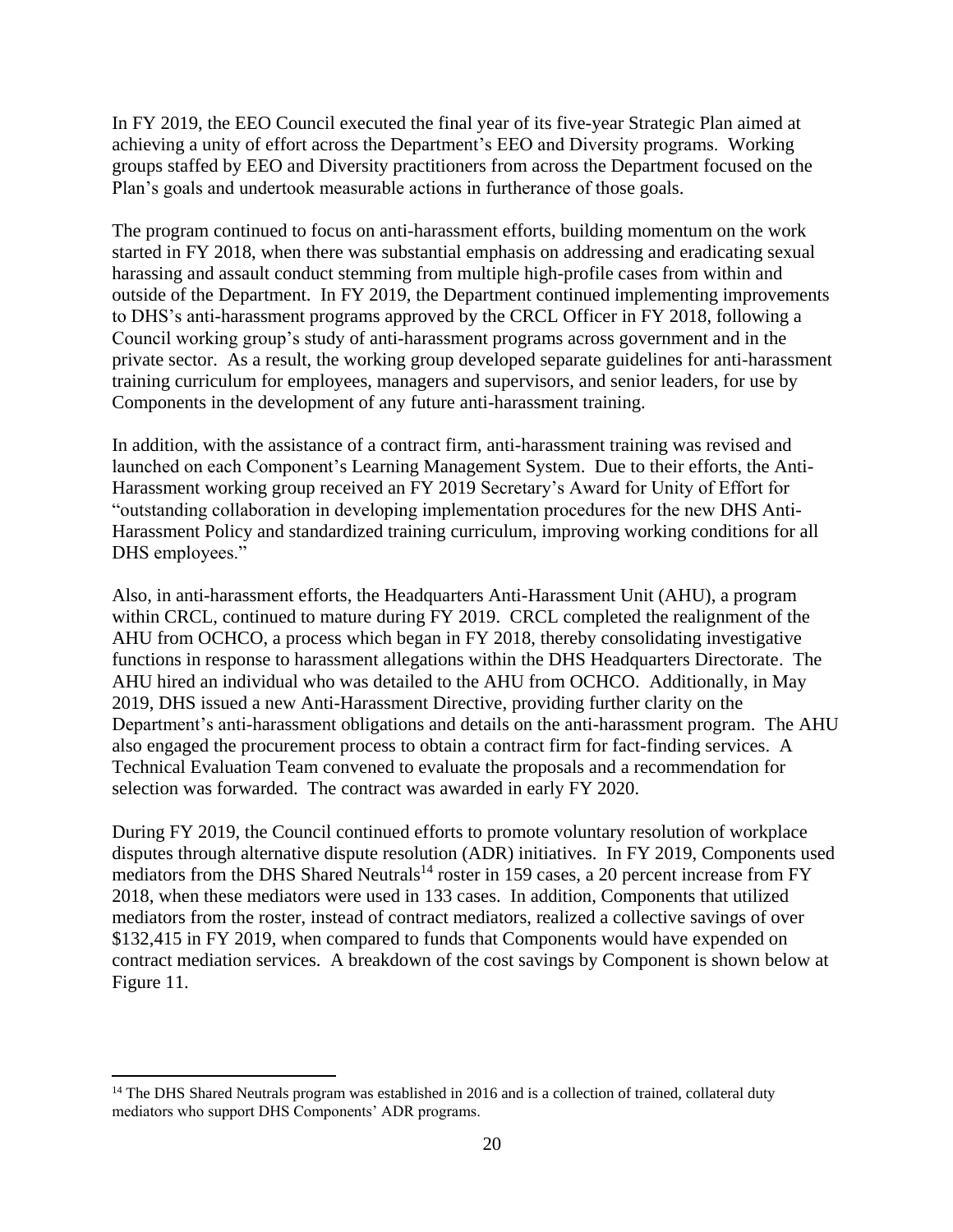|               | <b>Number of Times Used</b><br><b>Shared Neutrals</b> | <b>Settlements</b> | Cost<br><b>Savings</b> |
|---------------|-------------------------------------------------------|--------------------|------------------------|
| <b>USCIS</b>  | 34                                                    | 3                  | \$27,200               |
| <b>CBP</b>    | 53                                                    | 15                 | \$42,400               |
| <b>FEMA</b>   | 5                                                     |                    | \$4,000                |
| <b>USCG</b>   |                                                       |                    | \$3,000                |
| <b>ICE</b>    | 20                                                    | $\overline{2}$     | \$17,000               |
| <b>TSA</b>    | 3                                                     |                    | \$5,350                |
| <b>FLETC</b>  |                                                       | 3                  | \$2,465                |
| <b>HQ EEO</b> | 39                                                    |                    | \$31,000               |
| $USSS15$      |                                                       |                    |                        |
| <b>TOTAL</b>  | 159                                                   | 32                 | \$132,415              |

**Figure 11: FY 2019 Cost Savings from Shared Neutrals Mediators by Component**

2. Collaborating and Leading the Department's Components

<span id="page-24-0"></span>Throughout FY 2019, CRCL led quarterly meetings of the Component EEO Complaint Managers, providing opportunities for Components' input on agenda topics and encouraging and facilitating discussions. CRCL arranged for briefings from the EEOC on their data management system, and the Federal Sector EEO Portal (FedSEP). Other topics discussed during meetings included review of EEO complaint management processes, standardized and ad hoc reports, and updates and refresher training on the DHS enterprise EEO data system. This regular collaboration between CRCL and Components proved key in strengthening relationships and enabling managers within this community to share challenges and provide input on solutions and best practices. CRCL also launched efforts to coordinate with four Components and update their organizational hierarchy designations in the system, a project that will conclude in FY 2020.<sup>16</sup>

CRCL's EEO compliance program monitors Components' implementation of remedial relief that was ordered in findings of discrimination, and reports compliance progress to the EEOC for EEOC-issued decisions in which discrimination was found. During FY 2019, CRCL collaborated with the EEOC's incoming compliance officer to establish an effective working relationship and, in turn, updated Components on new procedures.

CRCL's CMAS staff participated in working groups formed to implement the goals of the EEO Council's strategic plan. CMAS staff members also delivered EEO training to supervisors and new employees within Headquarters and to members of the Senior Executive Service.

During FY 2019, CMAS provided quarterly feedback to DHS Components on the quality of their ROIs through use of an ROI Feedback Tool. The Tool was developed and launched in FY 2016,

 $\overline{a}$ 

<sup>&</sup>lt;sup>15</sup> USSS does not utilize the Shared Neutrals roster as part of their ADR program.

<sup>&</sup>lt;sup>16</sup> The hierarchy designations are the names of the offices within a specific Component. As reorganizations occur and office names change, there is a need to update the hierarchy in the database.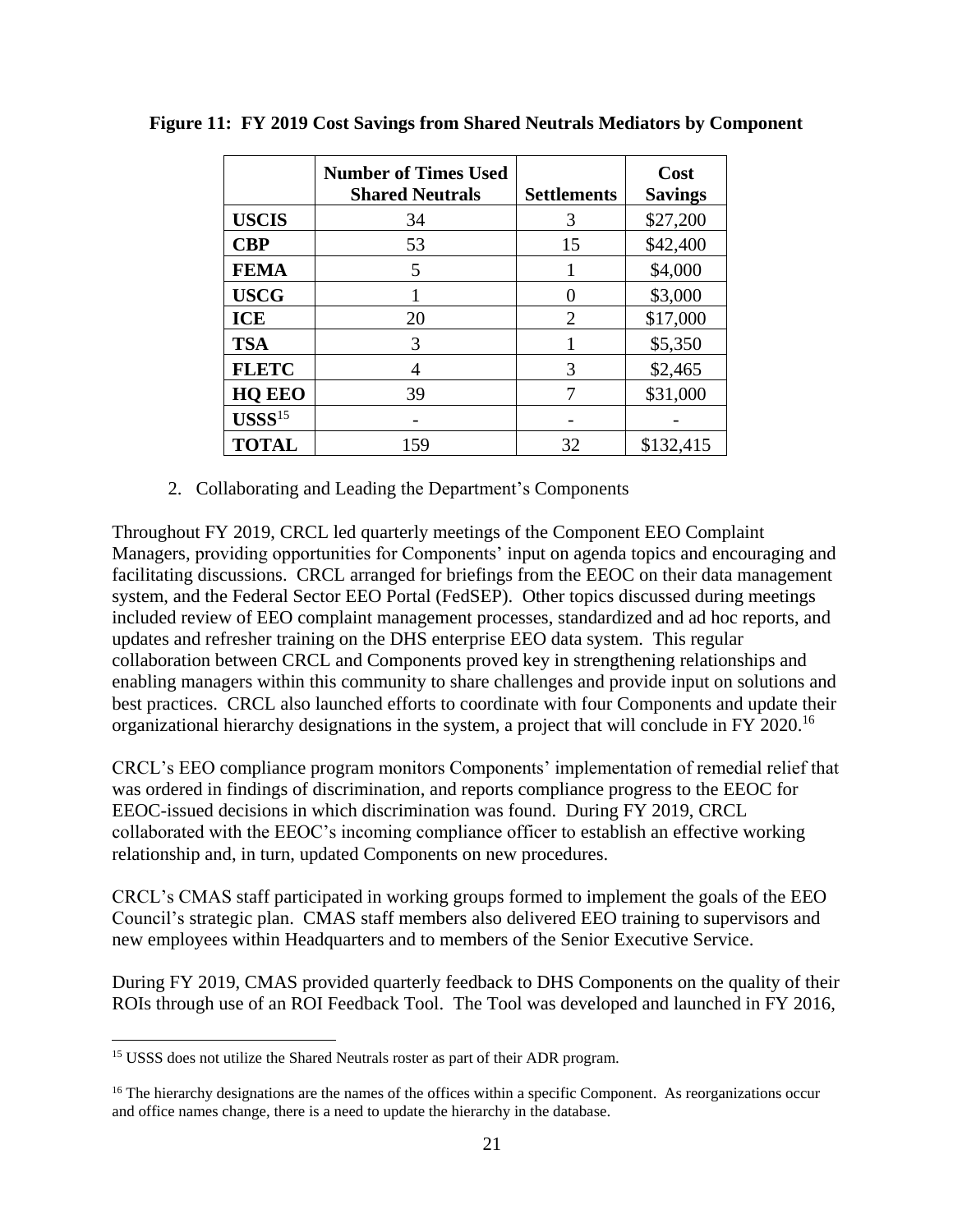in a collaborative effort between CMAS and DHS Component EEO Offices. Following completion of a merit FAD, the CMAS Adjudication Analyst uses the Feedback Tool to objectively rate each individual ROI in 14 competency categories including sufficiency of documentation, selection of relevant witnesses interviewed, relevance of evidence, as well as several report accuracy measurements.

Component EEO Offices use this feedback as an additional method to assess the quality of their ROIs and this has proven to be an effective way for CMAS to partner with Components to improve the quality of ROIs across DHS. Component Complaint Managers praised the Feedback Tool for its detailed comments and suggestions for improvement. They also indicated that they used the feedback as an objective improvement mechanism, and that they shared it with their staff and contractors.

<span id="page-25-0"></span>B. Challenges in the Issuance of Merit FADs

 $\overline{a}$ 

Merit FADs are issued by CRCL after the following events have occurred: a complainant files a formal complaint alleging discrimination (after undergoing EEO counseling), the Component accepts the complaint, investigates, and a request is made for the CRCL to issue a decision as to whether discrimination occurred. This request may be made by the complainant, may result from the filing of a mixed case, $17$  may be requested by the Component because of the complainant's failure to make an election before the expiration of the post-investigation election period, or may be ordered by an EEOC AJ after dismissal of the complaint from the hearing process. Specifically, the EEOC regulations, at 29 C.F.R. Part 1614, require most merit FADs to be issued within 60 days of election, or other event triggering the FAD request (the exception being mixed case FADs which are required to be issued in 45 days).

CRCL consequentially surpassed its goal to issue 45 percent of merit-based final actions within regulatory timeframes, issuing 51 percent (421 of 832) timely final actions, despite the 35-day furlough. Other measures were negatively impacted by the furlough. In FY 2019, CRCL issued 399 merit FADs, which is a slight decrease from the 417 FADs issued in FY 2018. CRCL's rate of timely FAD issuance also decreased, from 36 percent (152 of 417) in FY 2018 to 21 percent (83 of 399) in FY 2019. And, the average processing days increased by 65 days (238), when compared to the 173 average processing days in FY 2018. Some additional reasons for these changes are discussed further below. Figure 12 shows CRCL's six-year trend in merit FAD issuances.

 $17$  A mixed case is a complaint of employment discrimination that stems from an action that can be appealed to the Merit Systems Protection Board. In accordance with 29 C.F.R. § 1614.302(d)(2), the agency must issue a FAD within 45 days of completion of the investigation.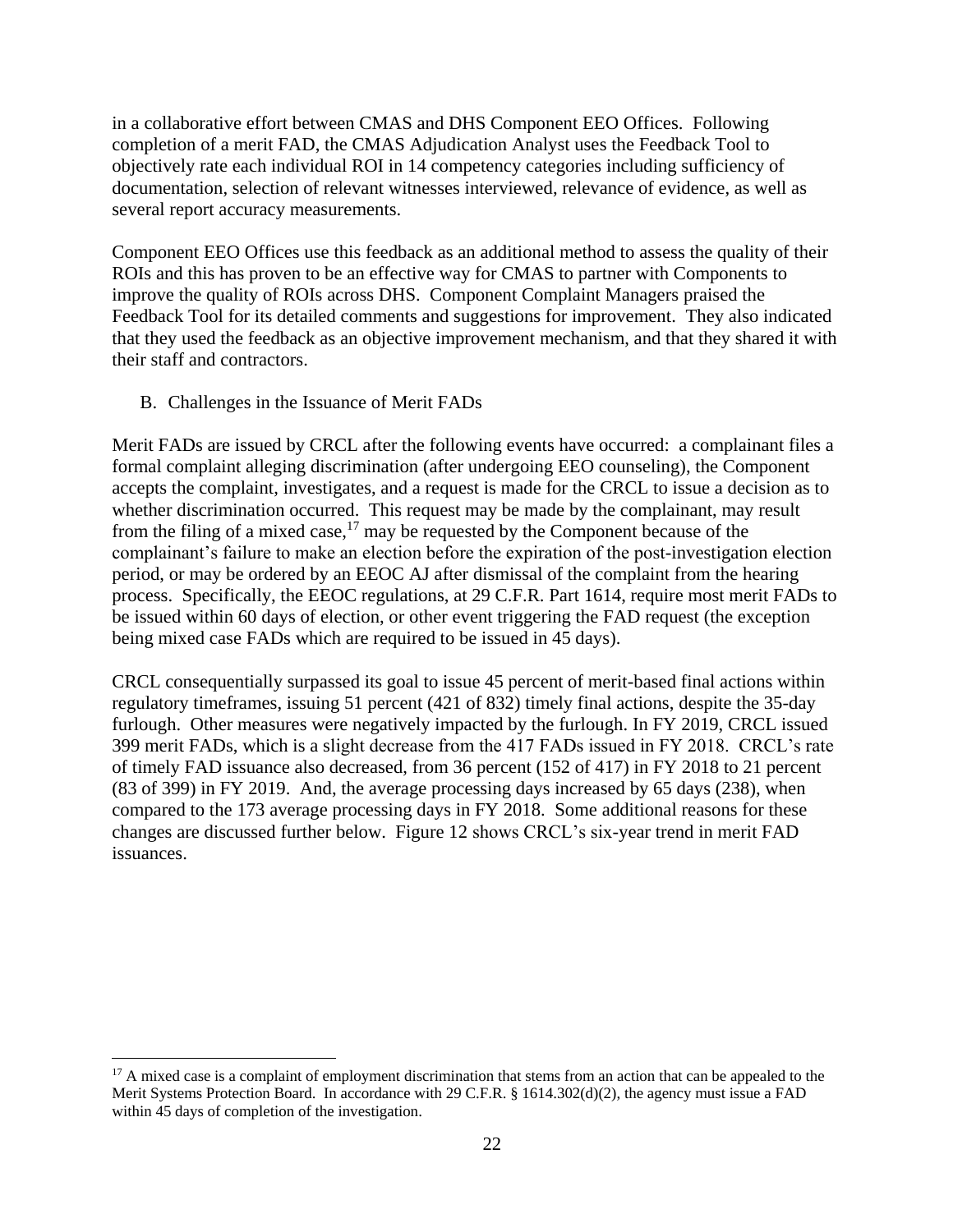|                                          | 2014 | 2015 | 2016 | 2017 | 2018 | 2019       |
|------------------------------------------|------|------|------|------|------|------------|
| <b>Backlog at Year End</b>               | 0    |      | 22   | 149  | 172  | $311^{18}$ |
| <b>Total FADs Issued</b>                 | 301  | 297  | 278  | 405  | 417  | 399        |
| <b>Number Timely</b><br><b>Issued</b>    | 161  | 120  | 94   | 105  | 152  | 83         |
| <b>Percentage Timely</b>                 | 53   | 40   | 34   | 26   | 37   | 21         |
| <b>Average Processing</b><br><b>Days</b> | 117  | 115  | 166  | 207  | 173  | 238        |

F**igure 12: Merit FADs FY 2014 – FY 2019**

In FY 2019, multiple factors negatively impacted CRCL's adjudication program and contributed to a decrease in CRCL's timely merit FAD issuances and a rise in the FAD backlog in FY 2019: (1) a 20 percent drop in adjudication staffing during the fourth quarter of FY 2019, due to an employee's departure and another employee's need for extended leave; (2) loss of a critical resource when one of the attorney-advisors supporting the EEO program departed the agency; (3) the 35-day lapse in appropriation funding; and (4) a significant increase in incoming requests for merit FAD and other final actions.

Regarding number 4, above, CRCL experienced an 18 percent increase in the number of incoming requests for merit FADs (672) over those received in FY 2018 (568). Notably, the 18 percent increase in FY 2019 followed an already unprecedented 26 percent increase in the number of FAD requests in FY 2018, as compared to FY 2017 (451). The CRCL FAD backlog increased from 172 at the end of FY 2018, to 311 at the end of FY 2019, due to the aforementioned staffing and workflow challenges. Notably, the primary source of the increase in FAD requests during FY 2018 and FY 2019 were cases where the complainant initially elected an EEOC hearing. Quite a number of these cases were, in turn, dismissed from the hearing process by EEOC AJs (thus removing them from EEOC's inventory) and remanded to the Department to issue a FAD, thereby having the effect of exponentially increasing the Department's inventory.

CRCL also experienced a sharp increase in another category of cases received from EEOC AJs. As part of the regulatory process, following an EEOC AJ's merit-based decision in a complaint, CRCL must review the record and issue a Final Order indicating whether the Agency will fully implement the AJ's decision or will not fully implement the decision (with a simultaneous appeal to EEOC). There was a 67 percent increase in the number of AJ decisions received in FY 2019 (433), when compared to FY 2018 (259). Moreover, the 259 AJ decisions received in FY 2018 were already a 42 percent increase over the 182 AJ decisions received in FY 2017.

 $\overline{a}$ 

<sup>&</sup>lt;sup>18</sup> In FY 2019, CRCL changed the way the backlog is calculated by defining the backlog as any pending FAD request that had been at CRCL for more than 60 days. In previous fiscal years, the backlog was defined as a pending FAD request that had not been assigned to Analyst. The backlog would have been 257 if the former calculation method was used.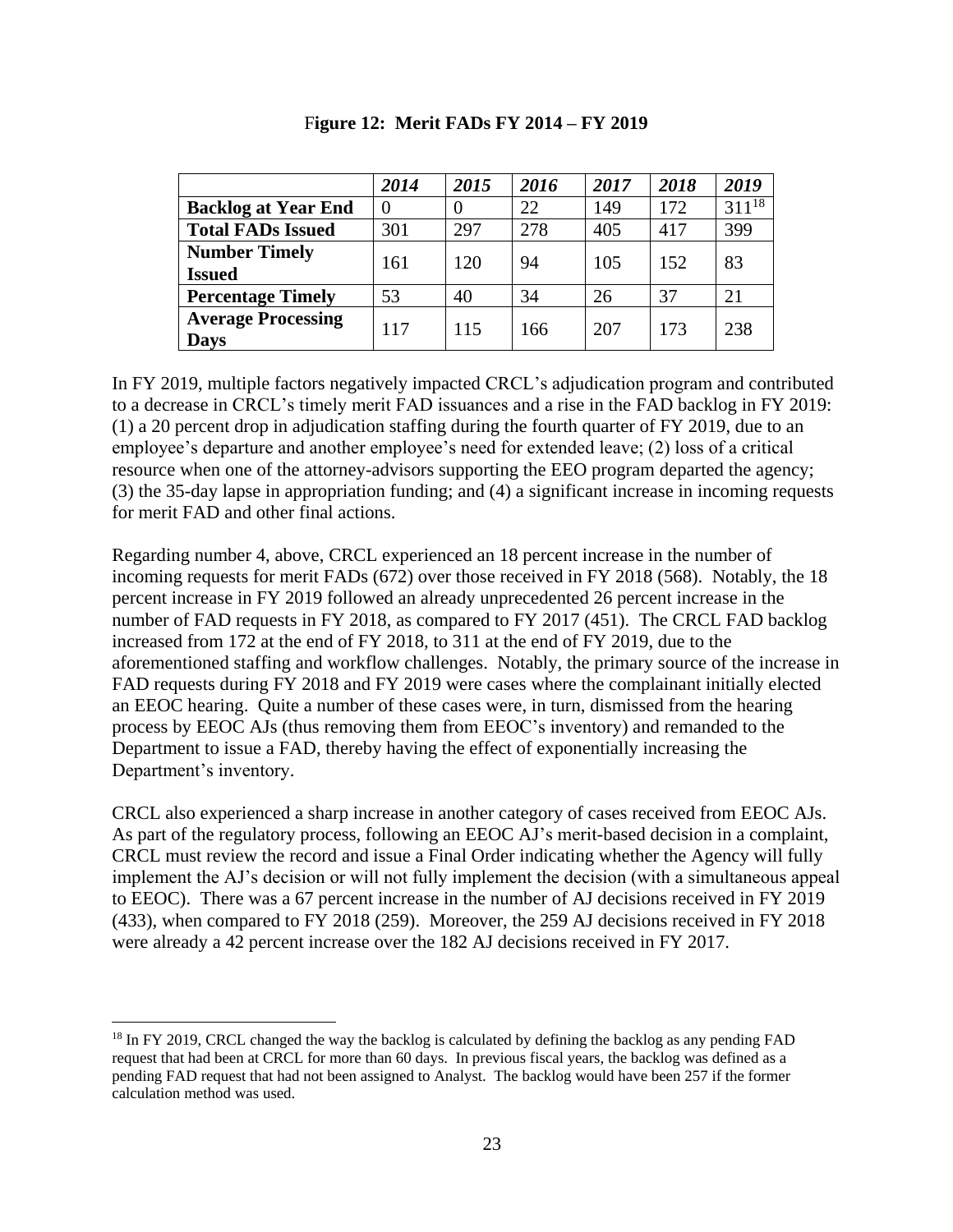With the growing inventory of pending FADs due to the extremely high incoming workload and internal resource challenges, CRCL continued to face competing adjudication priorities, i.e., issuing merit FADs within the regulatory 45- or 60-day time frame and ensuring that merit FADs which had already surpassed the regulatory time frame (whether prior to or after CRCL's receipt of the FAD request) did not linger. In response, CRCL was compelled to adopt a strategic FAD assignment approach, striking a balance between issuing regulatory timely FADs, while also addressing older cases to avoid disadvantaging complainants whose FAD requests were pending for a longer period. Additionally, CRCL dedicated additional funding to a contract to aid in the drafting of merit FADs. This additional support significantly improved FAD production by addressing FADs pending in the prior fiscal year, as well as several cases received in FY 2019. As a result, CRCL closed 184 FADs with contractor support.<sup>19</sup> CRCL leadership has pledged to continue funding the contract as an additional resource into FY 2020.

<span id="page-27-0"></span>C. The Department's Component EEO and Civil Rights Offices

Components continued to move forward with their process efficiency initiatives during a year of many staffing and resource challenges. With the centralization of EEO information and documents into the Department's enterprise database system, Component offices have leveraged the benefits of consistency and the reliability of having a robust enterprise data system.

1. Federal Emergency Management Agency

#### <span id="page-27-1"></span>*Infrastructure*

FEMA's Office of Equal Rights (OER) provides EEO services to approximately 20,000 employees. OER comprises six functional areas: Business Management Unit; EEO Division; Civil Rights Division; Disability Division; and the Affirmative Employment Division.

#### *Complaint Processing*

In FY 2019, OER worked diligently to address the significant challenges and opportunities presented during the year to improve service to FEMA stakeholders. One significant effort to improve EEO processing was transitioning the Informal and Formal Complaint Unit from EEO Specialists to  $\overline{E}$ EO Generalists.<sup>20</sup> The  $\overline{E}$ EO Generalists are now responsible for processing  $\overline{E}$ EO complaints in their entirety. The effort was led by two Supervisory EEO Specialists who provided training to the EEO Generalists. The training covered all phases of the EEO complaint process including drafting counselor's reports, understanding mixed cases, drafting letters of acceptance and dismissal, and ROI legal sufficiency reviews. In addition, five EEO Generalists attended 32 hours of New Counselor training offered by the EEOC.

FEMA experienced a decrease in the number of informal complaints (also called precomplaints) initiated in FY 2019 (176), when compared to FY 2018 (310). There was also a decrease in the percentage of timely completed counselings in FY 2019 (84 percent) compared to FY 2018 (95 percent). OER attributes the decrease in timely completed counselings to

 $\overline{a}$ <sup>19</sup> A 2- month lapse in contract funding, coupled with the 35-day lapse in appropriations, reduced the number of FADs CRCL could otherwise have closed in FY 2019.

<sup>&</sup>lt;sup>20</sup> EEO Generalists handles cases from the beginning to the end of the complaint process.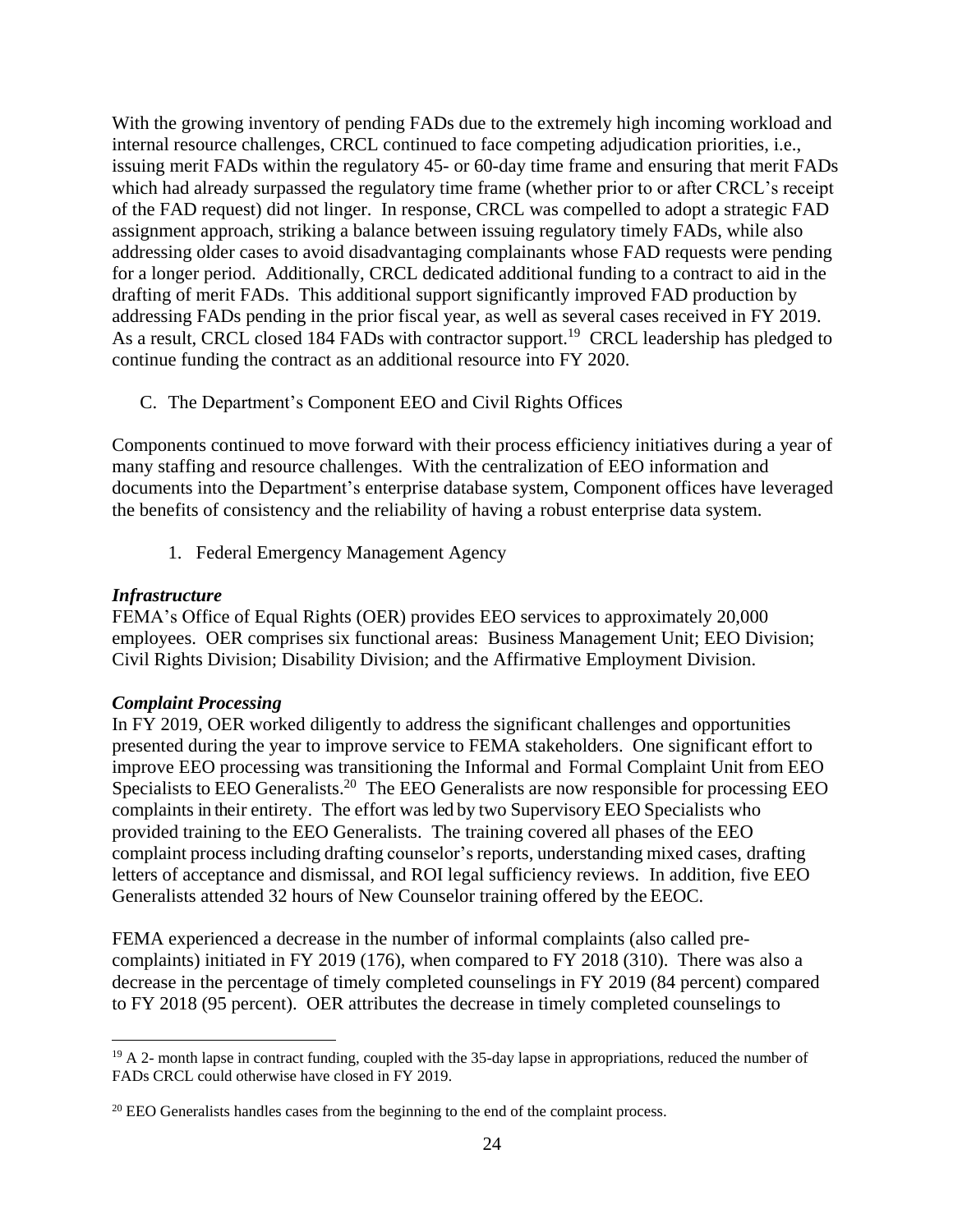staffing changes, the transition of their EEO Specialists to EEO Generalists, and the impact from the lapse in appropriation funding.

OER's formal complaint processing improved significantly during FY 2019. Most notably, OER addressed a complaint backlog existing since 2014; thus, cases that were pending for years at various stages in the formal complaint process were properly addressed. OER's focus on the backlog in FY 2019 resulted in much higher average processing times because the cases were older; however, it also resulted in clearing those complaints from OER's inventory so that newer cases can be timely processed in FY 2020.

In FY 2019, 106 formal complaints were filed, compared to 160 formal complaints filed in FY 2018. OER completed 204 EEO investigations in FY 2019, representing a 35 percent increase compared to the 151 investigations completed in FY 2018. The number of timely completed investigations also increased from six percent in FY 2018 (9) to 13 percent in FY 2019 (27). Finally, the average processing days to complete investigations decreased from 627 days in FY 2018 to 507 days in FY 2019. Notably, the number of pending EEO investigations of aged complaints was dramatically reduced during FY 2019.

Only eight aged investigations were pending with OER at the end of FY 2019, which is major reduction from the almost 200 cases at the end of FY 2018. FEMA attributes the significant reduction to OER's management who diligently managed the EEO Division staff to ensure the complaints pending investigation were properly addressed, including improved monitoring of the performance of contract investigators. OER implemented expedited processing mechanisms, to include streamlined document request collections and responses. Finally, OER also acquired an additional contract to assist with conducting EEO investigations. It is expected that improvements will continue to be implemented in FY 2020, to include adding additional staff, training the current staff, and improved accountability for all parties involved in the process.

#### *Services and Proactive Engagement*

During FY 2019, OER staff conducted seven training and outreach events, including webinars on reasonable accommodation and participating in FEMA's Supervisory Essentials training course. OER issued two frequently asked questions sheets on reasonable accommodation, one tailored for employees and one geared toward managers and supervisors. In addition, the Affirmative Employment Division provided annual mandatory training for managers and employees, which covered the EEO complaint process, roles and responsibilities, the responsibility for managers to act to end harassment, and diversity and inclusion. These training opportunities provide an opportunity to proactively prevent complaints and to educate the workforce on the regulations, laws, and the consequences related to complaints of discrimination.

Throughout FY 2019, OER employed a variety of strategies and initiatives to proactively engage and educate its workforce, promote diversity and inclusion, and create a cultural shift with a focus on living up to FEMA's core values of compassion, fairness, integrity, and respect.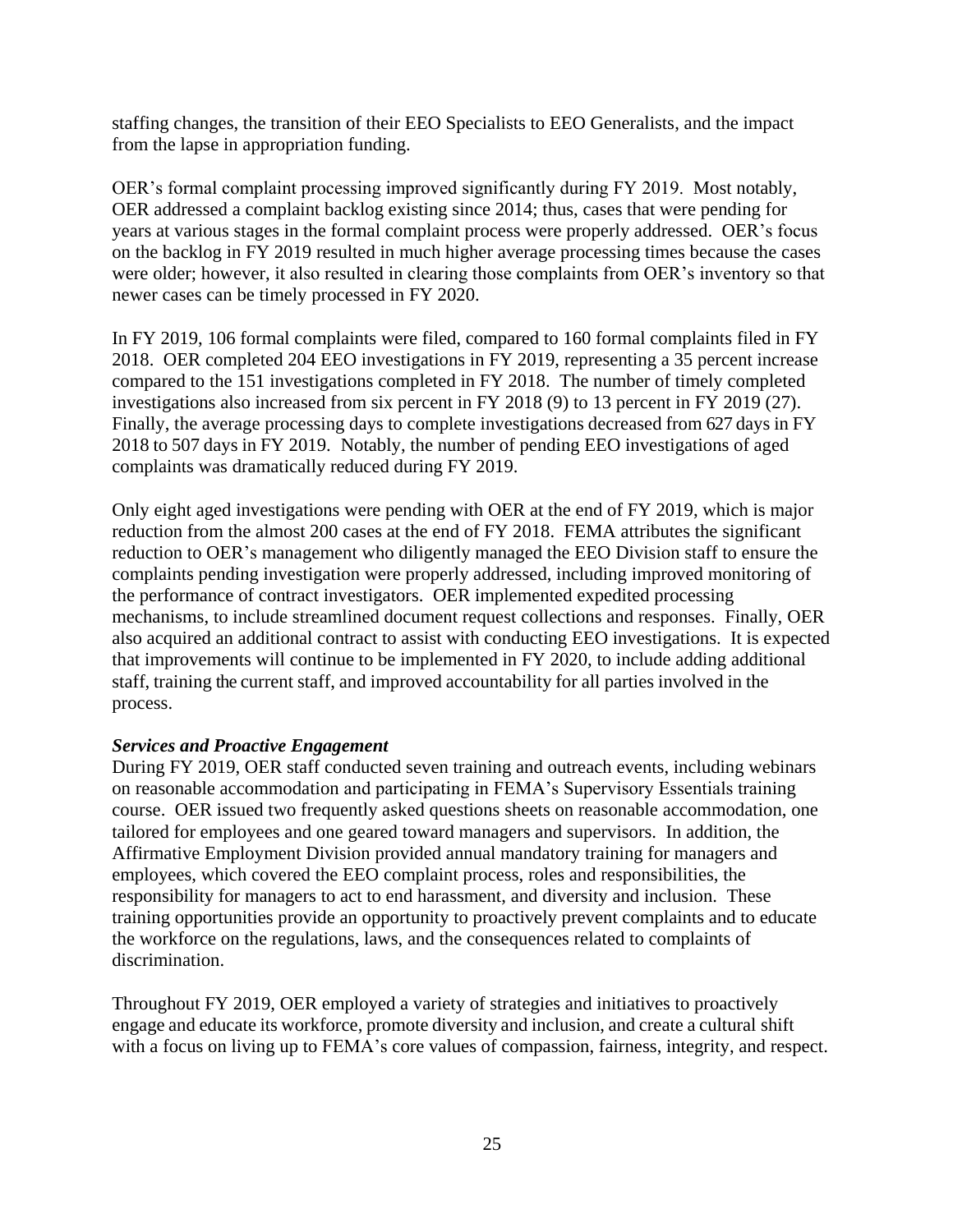#### Additionally, in FY 2019, OER:

- Launched a Lunch & Learn series, providing eight educational trainings including webinars that addressed reasonable accommodation, anti-harassment, and successfully giving and receiving feedback.
- Conducted two townhall sessions with employees in two regions. OER also conducted Crucial Conversations training in one region to managers and supervisors.
- Continued to utilize the services of EEOC to provide anti-harassment training to 462 employees, managers, and supervisors. Additionally, OER secured a contract to provide anti-harassment training to field and regional offices, and to certify up to 40 of OER's personnel to deliver anti-harassment and "Civil Treatment" training. The "Civil Treatment" training program focuses on preventing, detecting, and correcting inappropriate behaviors and building an inclusive culture. In the future, all FEMA employees will be required to participate in these mandatory, in-person sessions.
- Revised the New Employee Orientation presentations on the roles and responsibilities in the EEO process to expand the training from a 45-minute briefing to a four-hour orientation, which covers the EEO complaint process, anti-harassment, the reasonable accommodation process, and roles and responsibilities therein. Additionally, in FY 2019, all EEO based trainings were facilitated by subject matters experts, either by OER employees or employees trained by OER, which differed from previous trainings that were conducted by non-subject matter experts.
- Enhanced the inward (intranet) and outward (internet) facing civil rights websites to provide information on EEO, civil rights, and reasonable accommodation processes.
	- 2. The Federal Law Enforcement Training Centers

#### <span id="page-29-0"></span>*Infrastructure*

FLETC's EEO Office provides services to 1,260 FLETC employees. It comprises the EEO Officer, the Complaints Manager, five EEO Specialists, and one Staff Assistant. One EEO Specialist serves as the Disability Program Manager. Each EEO Specialist serves as a special emphasis program manager (SEPM) and presents EEO information for New Employee Orientation, counsels aggrieved parties at the informal stage, processes requests for reasonable accommodation due to disabilities and religion, and processes accommodations for pregnancy-related issues. The Complaints Manager and Disability Program Manager also develop and present management training on EEO topics, including ADR, harassment prevention, and reasonable accommodation.

#### *Complaint Processing*

In FY 2019, FLETC timely completed 100 percent of its pre-complaint counselings; however, the total number of completed counselings decreased to four, which is an aberration from previous years. Specifically, FLETC completed 9 counselings in FY 2018,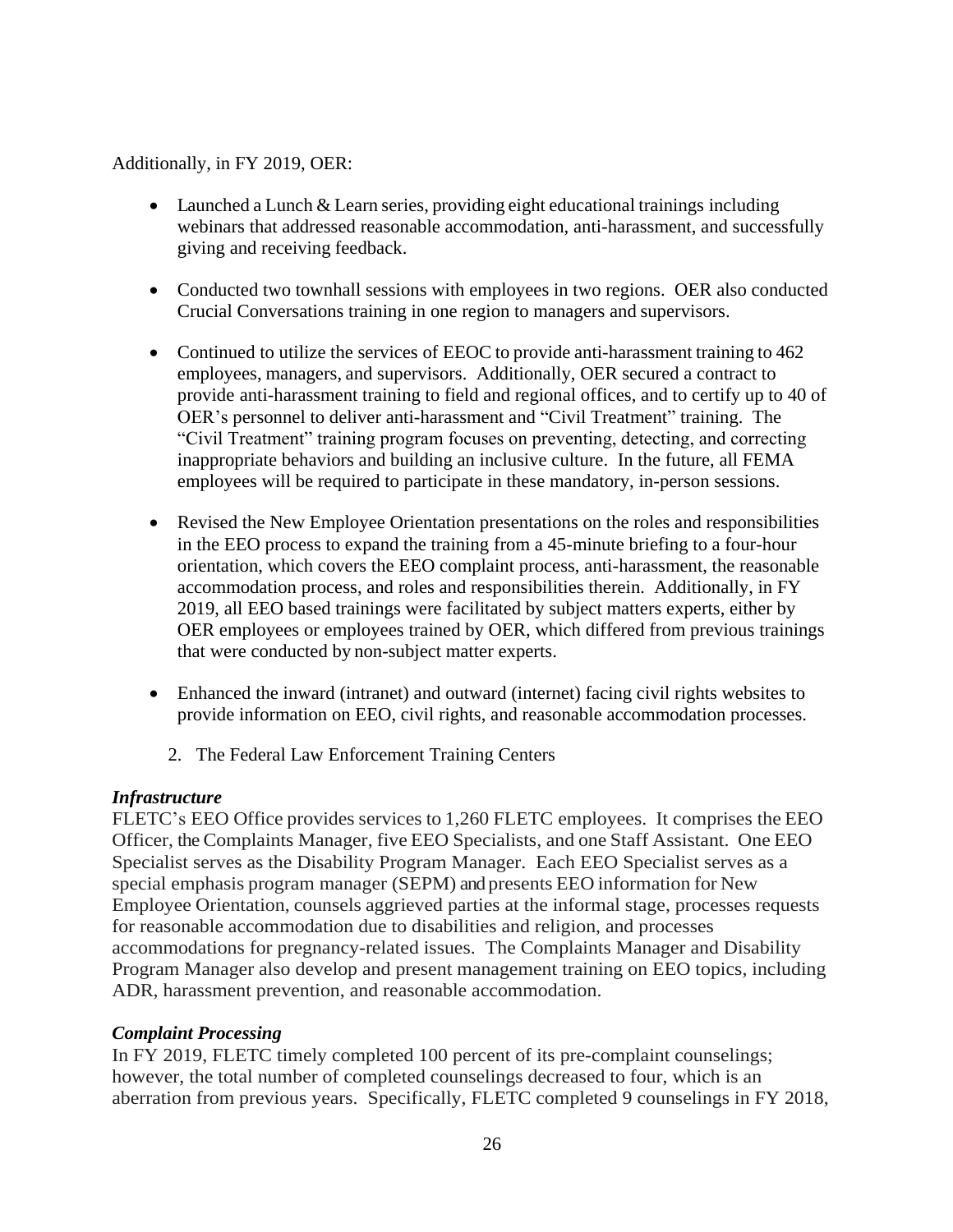15 counselings in FY 2017, and 13 counselings in FY 2016. The EEO office has not ascertained whether this is a trend, but it will continue to monitor in FY 2020.

Regarding investigations, FLETC completed 100 percent (2) of formal EEO complaint investigations within the regulatory timeframe in FY 2019, which is an improvement over the 60 percent (3 of 5) timely investigated in FY 2018. The FLETC EEO Office also timely processed two conflict of interest cases for other DHS Components. The FLETC EEO Office remains committed to completing all EEO investigations in a timely manner. To continue to fulfill this goal, the FLETC EEO Office continues to work closely with the EEO contract investigators, responding management officials, the Human Capital Office, and the Office of Chief Counsel.

#### *Services and Proactive Engagement*

During FY 2019, the EEO Office revised its reasonable accommodation procedures and started to revise FLETC's Anti-Harassment Procedures. FLETC also continued to support the DHS Shared Neutrals Program through the Complaint Manager's role in co-leading the DHS Basic Mediation Training sessions.

3. DHS Headquarters EEO Office

#### <span id="page-30-0"></span>*Infrastructure*

HQ EEO, with a staff of six, provided EEO services to nearly 8,000 DHS Headquarters employees and program offices by enforcing compliance with EEO laws, regulations, and mandates; providing guidance to Headquarters management officials and employees on EEO and diversity; preventing and addressing unlawful employment discrimination; and ensuring that all Headquarters employees have a working environment that is free from unlawful discrimination, harassment, or reprisal and that will support them in the fulfillment of their mission to protect the homeland.

In FY 2019, HQ EEO actively worked to fill key vacancies. At the start of FY 2019, HQ EEO hired a new EEO Director. In addition, HQ EEO hired an EEO Specialist to conduct intake and counseling of EEO complaints, evaluate the acceptance or dismissal of discrimination claims, provide support during the investigation of EEO complaints, and coordinate with EEOC on matters at hearing or on appeal. HQ EEO also hired an EEO Investigator to conduct in-house investigations, including those involving complex or unique fact patterns. In FY 2020, HQ EEO aims to hire an EEO Specialist to work on reports and to lead diversity initiatives.

In November 2018, the President signed into law the Cybersecurity and Infrastructure Security Agency (CISA) Act of 2018. This law elevated the National Protection and Programs Directorate, which had been part of the Department's Headquarters, to be a stand-alone Component of the Department. As a result, there will be a transition from HQ EEO providing EEO services to these employees, to a newly created EEO Office for CISA. Until that transition is completed, HQ EEO continues to process CISA's complaints

#### *Complaint Processing*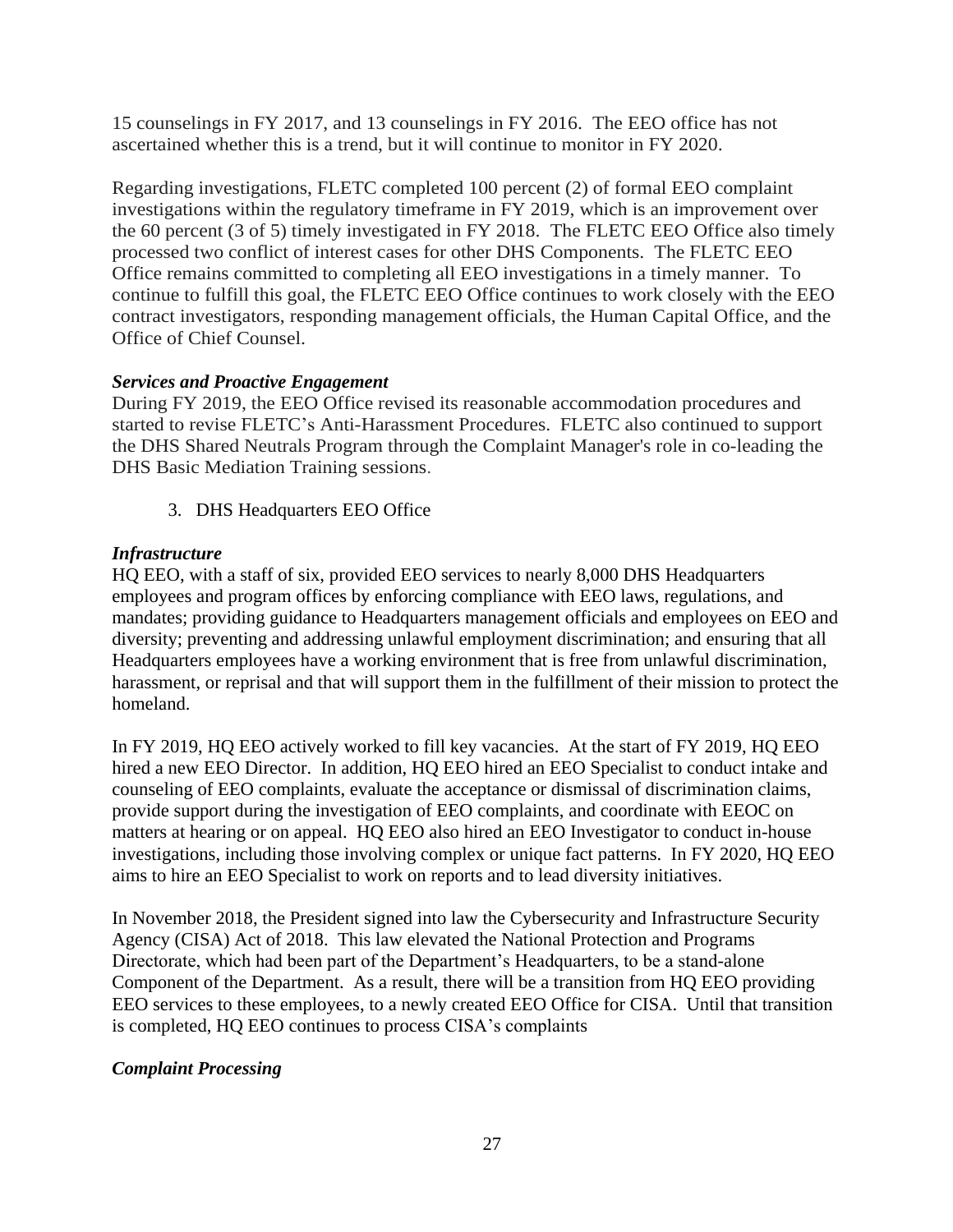In FY 2019, HQ EEO completed 95 counselings on informal complaints and completed 49 EEO investigations—record levels of incoming complaint activity at Headquarters when compared to the prior six fiscal years. Notwithstanding the increase in the number of complaints processed, HQ EEO increased the timely completion rates for both EEO counselings and investigations compared to the prior fiscal year: 98 percent (93 of 95) of counselings were timely completed in FY 2019 as compared to 79 percent (55 of 70) timely completed in FY 2018. Likewise, for EEO investigations, 88 percent (43 of 49) of investigations were timely completed in FY 2019 as compared to 73 percent (29 of 40) timely completed investigations in FY 2018. During FY 2019, the most commonly alleged bases were reprisal, race, disability, and sex. The most commonly alleged issues were non-sexual harassment, assignment of duties, disciplinary action, performance/evaluation, and promotion/non-selection.

HQ EEO's accomplishments in complaints processing were achieved through enhancements in accountability and transparency by way of an improved case tracking system. In addition, efforts to refine existing businesses processes helped increase efficiencies and reduced risks.

#### *Services and Proactive Engagement*

In FY 2019, HQ EEO kept Headquarters employees engaged and informed about EEO and diversity by maintaining a regular training cadence. HQ EEO updated the EEO training module provided at New Employee Orientations for all incoming Headquarters employees, including new incoming senior executives. HQ EEO staff also updated the EEO materials used during the Human Resources Essentials training course aimed at developing new Headquarters supervisors. Additionally, HQ EEO conducted monthly internal EEO Counselor meetings to discuss the status of cases and provide a forum for regular, technical refresher training.

HQ EEO also continued to make strides in FY 2019 by growing its reasonable accommodation program. In addition to handling daily contacts from employees and managers seeking advice and guidance on the reasonable accommodation process and disability rights and responsibilities, HQ EEO processed 258 reasonable accommodation requests made by 128 employees, applicants for employment, and contractors. HQ EEO also produced a Reasonable Accommodation Fact Sheet that provides Headquarters employees with a brief description of the reasonable accommodation process. Further, HQ EEO conducted outreach and provided reasonable accommodation training to several Headquarters program offices supervisors and managers. Staff continues to coordinate with Headquarters offices to conduct reasonable accommodation trainings in addition to Schedule A and Disability Etiquette trainings.

4. Transportation Security Administration

#### <span id="page-31-0"></span>*Infrastructure*

Within TSA's Civil Rights &Liberties, Ombudsman and Traveler Engagement (CRL/OTE) office, the Civil Rights, Diversity and Inclusion (CRDI) Division provides EEO services to a total workforce of 64,593 employees. CRDI is organized into three main branches: the EEO Management Branch, the Affirmative Employment Branch, and the Diversity and Inclusion Branch. At the end of FY 2019, the staffing level of CRDI consisted of 35 full-time federal employees. CRDI was also supported by contract investigative firms. In FY 2019, CRDI's EEO Management Branch continued to work to improve complaint processing.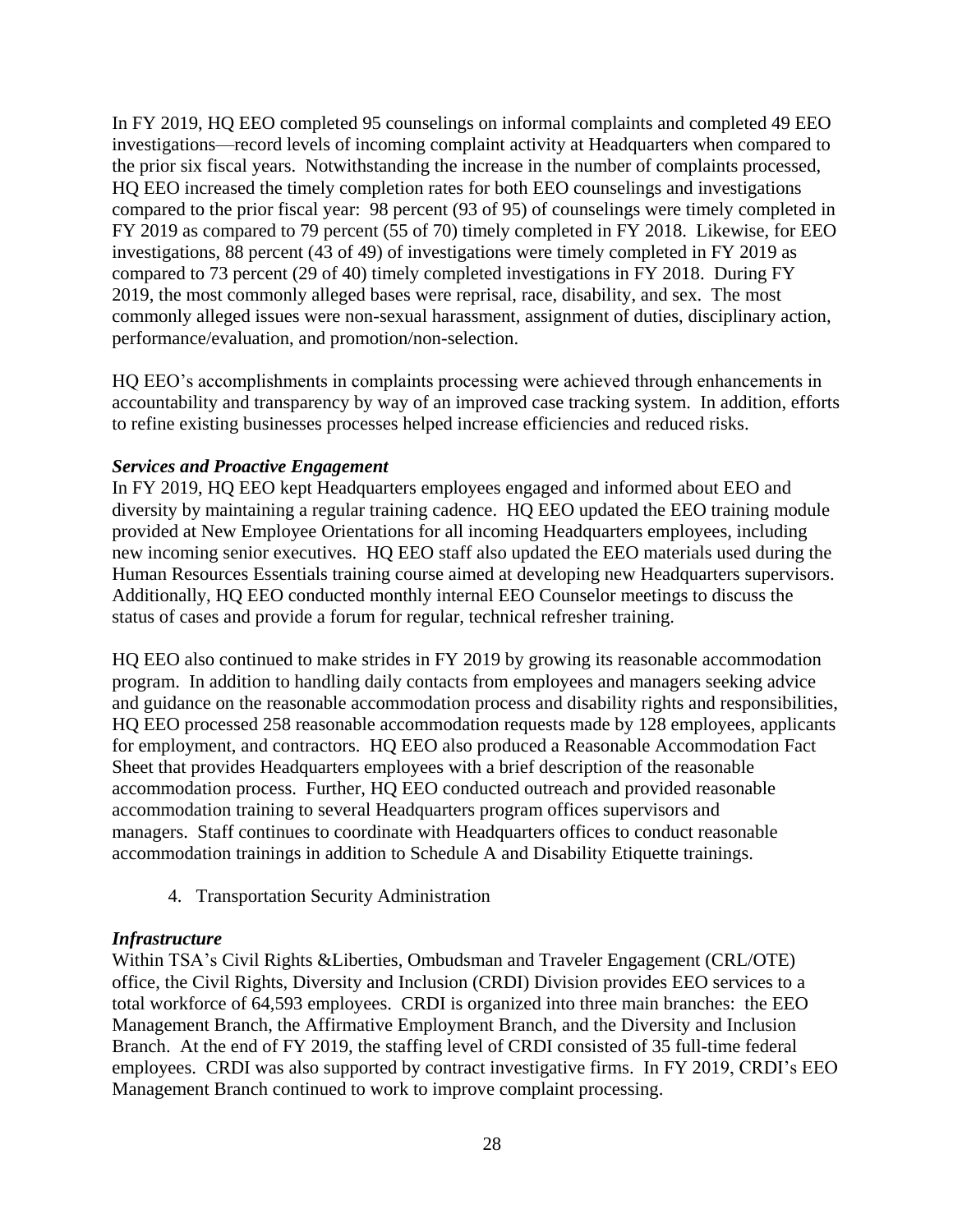#### *Complaint Processing*

All complaint processing timeframes in FY 2019 were negatively affected by the lapse in appropriation funding for DHS. In FY 2019, TSA completed 771 pre-complaint counselings. Of the 771 pre-complaint counselings, 90 percent (697) were processed within the required regulatory timeframes, as compared to 96 percent (827 of 862) in FY 2018. In FY 2019, ADR was offered in 584 pre-complaints; of those, 335 (57 percent) were accepted into the ADR program. TSA saw a decrease in the number of formal complaint filings by 4 percent in FY 2019, from 405 in FY 2018 to 390 in FY 2019, even though TSA's workforce increased by 2.5 percent (1,583) employees. In FY 2019, despite the effects of the lapse in funding and the resulting loss of case processing time, CRDI was able to timely complete 86 percent (280 of 325) of its investigations. While this is a decrease in timely completed investigations from the 91 percent (366 of 403) achieved in FY 2018, it remains well above the 73 percent (412 of 561) of investigations timely completed in FY 2017. CRDI is compliant with EEOC orders by conducting 100 percent of EEO training within prescribed timelines.

Additionally, CRDI continued its robust ADR program aimed at resolving conflicts before they become formal EEO complaints. During FY 2019, the following actions were taken:

- The CRDI ADR program developed a "Now What?" flyer designed to assist managers in preparing for mediated discussions. The ADR program co-sponsored the development of an informal TSA ADR council, fostering collaboration and the sharing of best practices across TSA's varied dispute resolution programs. During a Federal Air Marshal Service (FAMS) headquarters open house, the ADR program actively engaged over 50 managers and employees, while educating and promoting the benefits of ADR in the EEO complaint process. It also supported the Department's Shared Neutrals initiative by sending seven CRDI employees to new mediator training. The program further developed and launched a new ADR pilot program aimed at expanding potential resolution options.
- In support of the TSA Administrator's Intent, which identifies specific priorities the Administrator planned to accomplish as part of TSA's strategic priorities, CRL/OTE in collaboration with Human Capital, commissioned an ADR study during FY 2019, to provide an evidence-based assessment of TSA's ADR services and recommend an organizational structure and ADR model that promotes the efficiency and effectiveness of ADR service delivery across the agency. Study results are expected in the first quarter of FY 2020.
- In FY 2019, CRDI staff provided EEO training to approximately 1,600 TSA managers and supervisors. The training was provided at FAMS field offices, airports nationwide, and TSA Headquarters. CRDI's in-person training was supplemented by TSA Online Learning Center No FEAR Act training, which all employees are required to complete every other year. TSA also requires all new employees to complete No FEAR Act training within the first 90 calendar days of entering service. CRDI also provided EEO training for TSA Headquarters' New Employee Orientation for management, administrative, and professional personnel.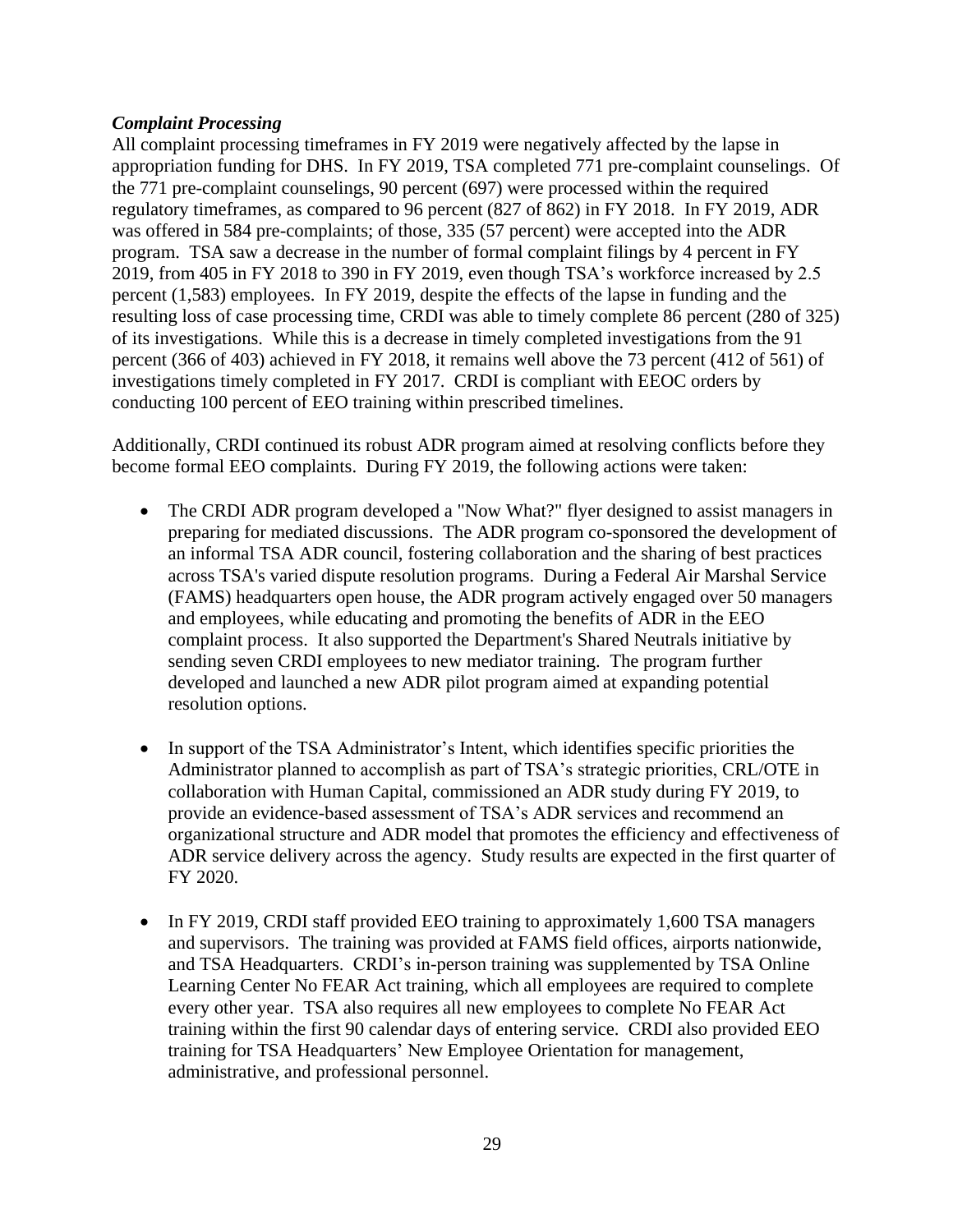#### *Services and Proactive Engagement*

During FY 2019, CRDI continued these initiatives and activities that helped strengthen the Department's EEO program:

- Continued the successful CRDI University (CRDI-U) as a model for employees to receive training on civil rights, EEO laws, and diversity and inclusion; learn and develop essential skills for success, including communication and conflict management skills; and equip them with techniques for creating a diverse and inclusive organizational culture. Courses included a "Crucial Conversations" course, as well as the launch of the "Civil Treatment" training course pilot at TSA Headquarters. CRL/OTE staff conducted 18 training sessions for the "Crucial Conversations," "Micro-Inequities," and "Civil Treatment" courses. Training was provided to a total of 320 employees. As a result, there was a seven percent increase in the ADR participation rate.
- CRDI continued to assist in the successful coordination of TSA Conflict Resolution Panels in collaboration with the National Resolution Center, Human Capital's Organizational Effectiveness program, the Anti-Harassment Office, and CRL/OTE to conduct 23 panel sessions, at three airport locations (Detroit Metro Wayne County, Miami International, and Dallas Fort Worth), providing outreach to 374 field employees to increase knowledge, understanding, awareness, and accessibility to the agency's various conflict resolution resources.
- CRL/OTE continued to nurture an environment where employees felt comfortable raising whistleblower complaints by heightening employee awareness of how to raise issues and file whistleblower complaints with the U.S. Office of Special Counsel (OSC). CRL/OTE also promoted OSC's contact information through the "Know Your Rights and Responsibilities" brochure that is readily available as an employee resource on TSA's intranet. CRL/OTE further led the TSA effort to ensure that all employees completed the Department's anti-harassment training, which resulted in over 95 percent of the TSA workforce having completed the training by the due date.
	- 5. U.S. Citizenship and Immigration Services

#### <span id="page-33-0"></span>*Infrastructure*

USCIS's Office of Equal Opportunity and Inclusion (OEOI) provides EEO services to a workforce of 19,111 employees at over 200 offices worldwide. The Chief of OEOI reports directly to the USCIS Office of the Director, underscoring the Director's commitment to the importance of EEO as an integral part of the USCIS mission to ensure a workplace free from discrimination. OEOI is organized into three divisions: Complaints Resolution Division (CRD); Diversity Management Operations Division; and the Policy, Planning and Resources Division. OEOI currently consists of 32 full-time employees. Additionally, USCIS employs the assistance of approximately 105 collateral-duty SEPMs and reasonable accommodation coordinators at various USCIS offices nation-wide to assist it in achieving its EEO, outreach, and education objectives.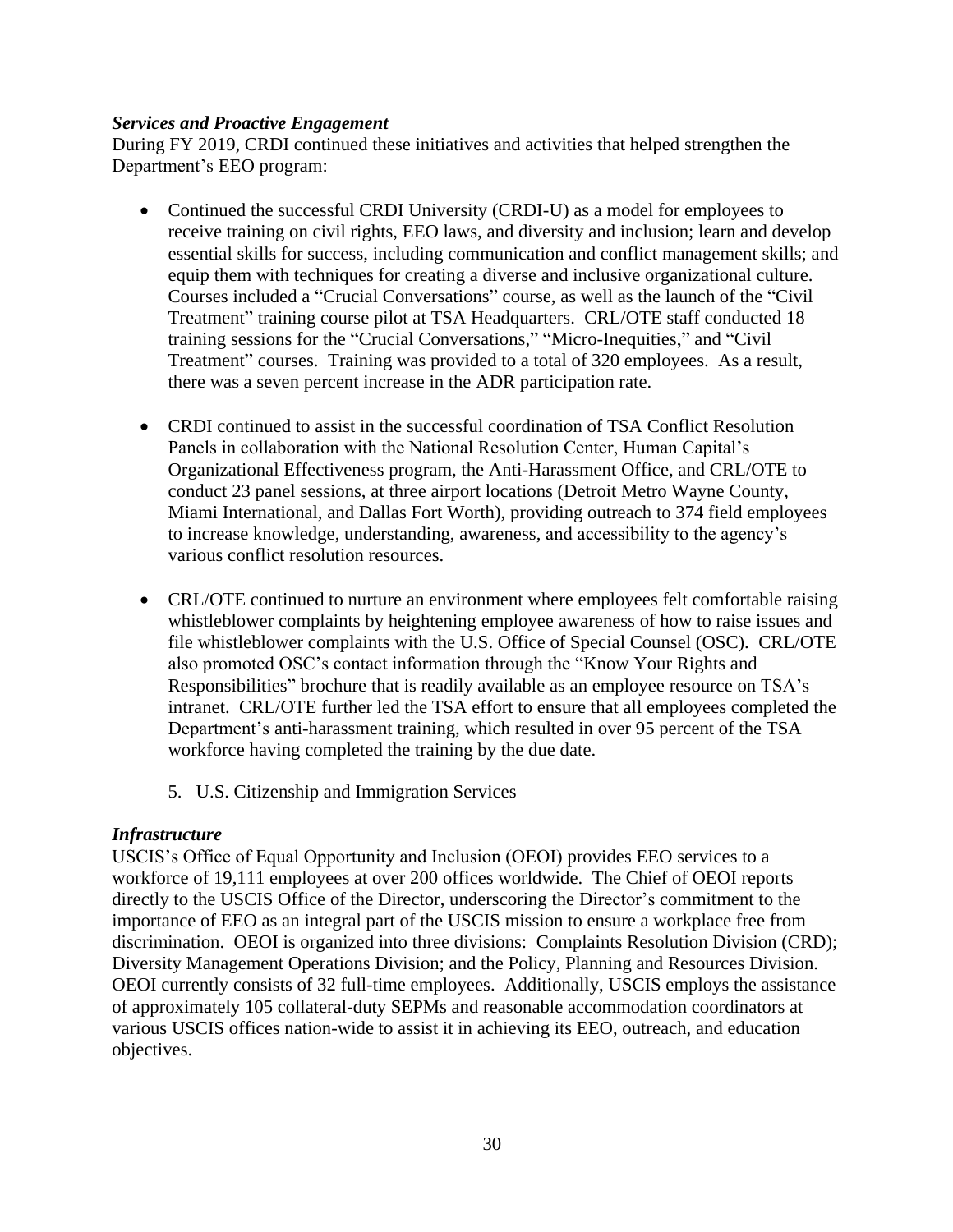#### *Complaint Processing*

In pre-complaint processing, the number of completed counselings decreased by 10 percent in FY 2019 (197), compared to the 218 completed counselings in FY 2018. Formal complaint filings decreased slightly, by four percent in FY 2019 (114), as compared to FY 2018 (119). In FY 2019, CRD completed 99 percent (196 of 197) of EEO counselings and 100 percent (104) of investigations within regulatory timeframes. The establishment of USCIS's ADR program has continued to have a positive impact on the efficiency of the overall EEO program. Notably, the ADR participation rate was 66 percent in FY 2019, and the informal ADR resolution rate remained high, at 50 percent.

USCIS continued to be an active participant in the implementation of the CRCL's DHS Shared Neutrals program, utilizing the shared neutrals cadre for 28 mediations in FY 2019. In addition, the ADR Program Manager and other CRD staff provided training to 86 Designated Management Officials (DMO) across USCIS on the topic of mediation. The purpose of the training was to explain the role of a DMO, discuss the goals and benefits of mediation, and familiarize participants with the mediation process. In March of 2019, the CRD Administrative Team received the USCIS Director's Unsung Heroes Award for their work and dedication to EEO complaint processing.

#### *Services and Proactive Engagement*

During FY 2019, OEOI provided mandatory in-person disability reasonable accommodation training to over 850 supervisors and managers. In addition, OEOI staff provided in-person training entitled, "Fostering an Inclusive and Respectful Workplace" to over 630 employees and managers at USCIS. OEOI also conducted many other training sessions across the agency inperson and by video teleconference on EEO-related topics, such as harassment and reprisal, for over 850 employees. OEOI CRD continues to provide the USCIS Anti-Harassment Hotline to allow employees and managers a mechanism to report harassment. In FY 2019, hotline calls were up 59 percent, with 217 contacts compared to 136 calls in FY 2018. Furthermore, 131 Management Inquiry Officers were trained on anti-harassment inquiry procedures in FY 2019. USCIS was also 96 percent compliant with the Department's anti-harassment and No FEAR Act training requirements.

6. U.S. Coast Guard

#### <span id="page-34-0"></span>*Infrastructure*

The USCG Civil Rights Directorate (CRD) provides services to 10,005 civilian employees and 48,069 service members. The Director of Civil Rights reports to the Commandant of the USCG. The EEO complaint processing program comprises Headquarters staff who have four geographical regions of responsibility. Each region is divided into 14 geographical zones. The regions and their respective zones conduct the informal complaint processing, with 46 full-time EEO Counselors. The formal complaint process is managed at USCG Headquarters by the Solutions and Complaints Division, which is led by an EEO Manager. The Division consists of two ADR Specialists, two Complaints Managers, two Technical Advisors, an IT Specialist, and an EEO Assistant. In addition, the CRD uses a contract firm to assist in conducting EEO investigations.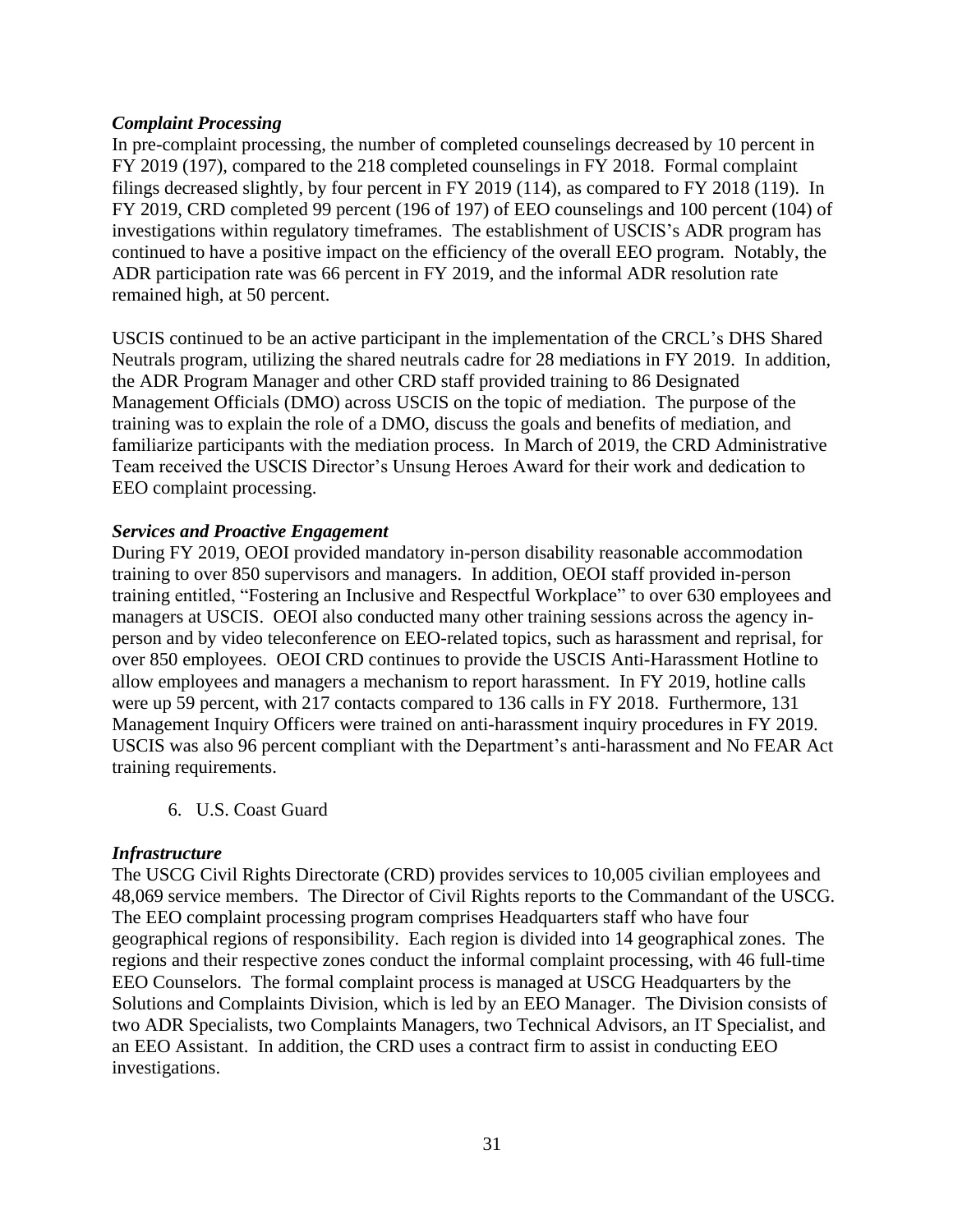#### *Complaint Processing*

During FY 2019, the USCG's complaint processing unit surpassed its planned objectives. USCG timely completed 100% of its 100 EEO counselings, an eight percent decrease from the 109 EEO counselings completed in FY 2018, and an increase over the 98 percent (107) of counselings timely completed in FY 2018. Of the 100 pre-complaints, 51 were resolved, representing a resolution rate of 51 percent, a six percent increase from the 45 pre-complaints resolved in FY 2018.

There were 49 formal complaints filed in FY 2019, a 16 percent decrease over the 58 complaints filed in FY 2018. USCG completed a total of 31 investigations in FY 2019, which represents a 37 percent decrease compared to the 49 investigations completed in FY 2018. The Solutions and Complaints Division continued using the electronic file transfer system, Department of Defense Secure Access File Exchange (DoD SAFE),<sup>21</sup> to gather, manage, and provide EEO documents to complainants, their representatives, and investigators. This expedited delivery method resulted in 100 percent of USCG's investigations being completed within the regulatory timeframe in FY 2019. USCG completed investigations in an average of 136 days, which is a five percent decrease from the 143 average processing days in FY 2018. Further, because of the improved file transfer system, which was implemented in FY 2018, USCG achieved a 32 percent decrease in investigation processing time, compared to the 200 average processing days in FY 2017.

In FY 2019, reprisal, disability, and race, respectively, were the most prevalent bases of discrimination for USCG. With respect to issues, harassment (non-sexual), promotion/nonselection, and disciplinary actions were the most frequently raised in complaints.

To resolve issues at the earliest opportunity, USCG offered ADR to 96 percent of individuals initiating pre-complaints in FY 2019. This resulted in a 49 percent participation rate in FY 2019, which is a slight decrease from the 50 percent participation rate in FY 2018. Of the 47 cases in which ADR was conducted during the pre-complaint process, settlement was achieved in 36 percent (17) of the cases. In FY 2019, USCG offered ADR to 98 percent of individuals who filed formal complaints. This resulted in a 40 percent participation rate, which is higher than the 34 percent participation rate in FY 2018. Of the 19 cases in which ADR was conducted during the formal complaint process, settlement was achieved in 37 percent (7) of the cases.

#### *Services and Proactive Engagement*

 $\overline{a}$ 

USCG granted 298 requests for reasonable accommodation in FY 2019. This includes, but is not limited to, electronic equipment, ergonomic chairs, telework, alternative work schedules, motorized scooters, wheelchairs, and sign language interpreters. USCG continued its relationship with the Department of Transportation (DOT) Disability Resource Center (DRC). DRC provides USCG with a centrally funded resource to provide reasonable accommodation services, personal assistance services, technical assistance, training, and outreach to all managers, supervisors, employees, and job applicants.

USCG Headquarters' mobility program provides devices, such as motorized scooters and wheelchairs, to USCG employees, applicants, and visitors in locations throughout the nation. In

<sup>&</sup>lt;sup>21</sup> This system was previously named the United States Army Aviation and Missile Research Development and Engineering Center's Safe Access File Exchange (AMRDEC SAFE).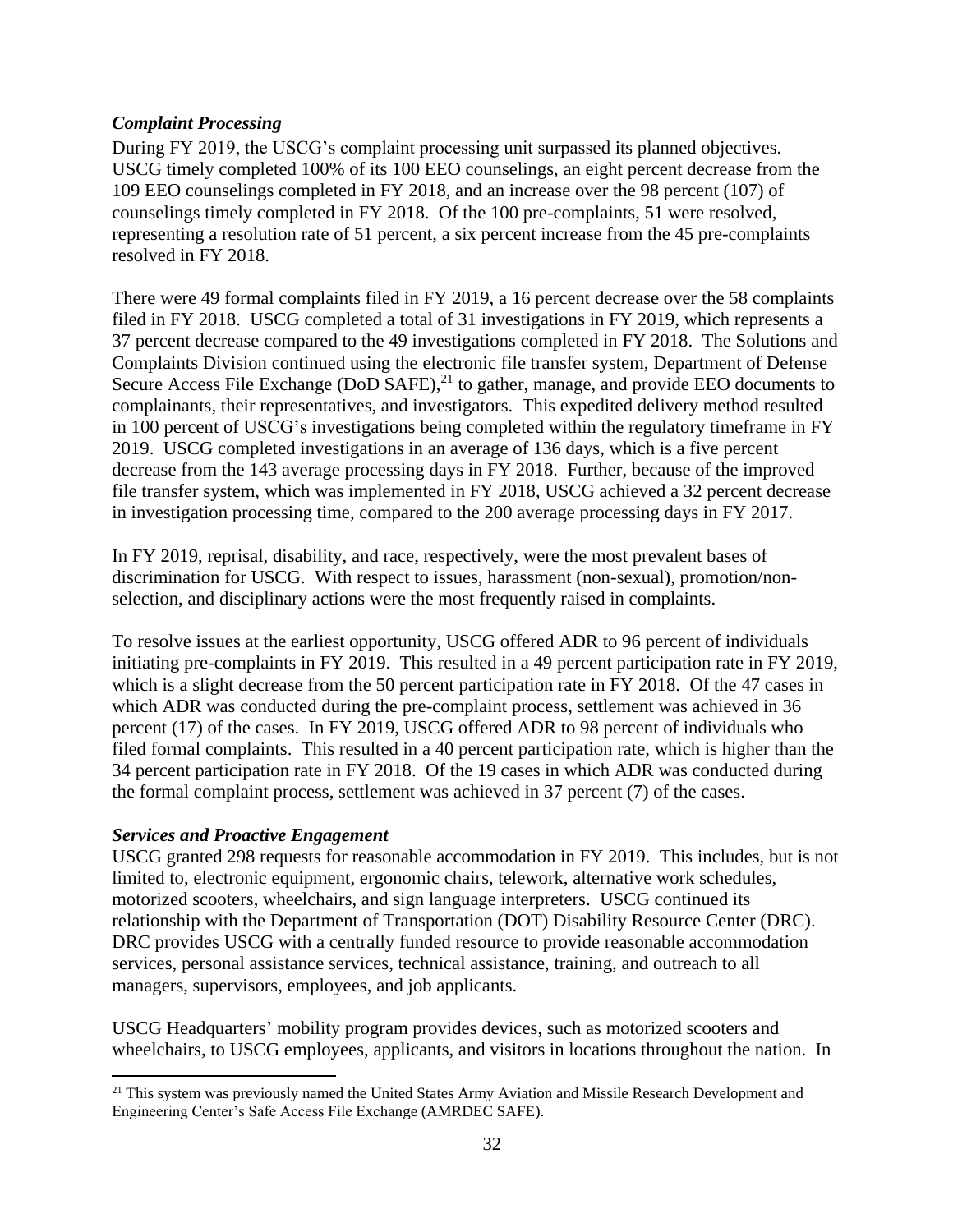FY 2019, the program received 26 requests, which provided temporary accommodations for individuals with mobility needs.

In another program area, USCG performs annual assessments of its units to determine if any perceptions of bias or triggers exist that affect the EEO climate. USCG achieves this through EEO climate assessments and surveys. For FY 2019, USCG conducted 25 on-site climate assessment reviews, which is an increase from the 20 reviews conducted in FY 2018. USCG also uses the Federal Employee Viewpoint Survey (FEVS), as well as the survey and reporting services of the Defense Equal Opportunity Management Institute (DEOMI). The DEOMI Organizational Climate Survey (DEOCS) assesses workforce perceptions of discrimination, harassment, equal opportunity, and other organizational effectiveness measures. The survey reports provide unit leadership with the ability to better analyze the work climate. USCG unit commanding officers and supervisors are required to allow their employees an opportunity to participate in an annual climate assessment survey. In addition, they must share the survey results with their supervisors and create an action plan to foster positive behaviors and address any concerns. DEOMI provides comprehensive tools to create effective action plans through its "Assessments to Solutions" website.

USCG continued its requirement for triennial, in-person EEO awareness training for all military and civilian members of the workforce. The triennial training modules include information on the EEO complaint process, ADR, reasonable accommodations, personal assistance services, anti-harassment and hate incident procedures, along with special emphasis programs, climate surveys, and social climate incident reporting. During FY 2019, Civil Rights Service Providers presented and facilitated discussions during in-person training sessions for 20,027 individuals. In FY 2019, instructors provided training to 1,013 supervisors, which represents a 36 percent increase from the 745 supervisors trained in FY 2018.

CRD continued to publish a monthly newsletter, "Civil Rights On Deck," which is targeted to internal and external readers. The newsletter provides an important avenue through which the agency educates the workforce and key stakeholders on EEO cases, general EEO complaint process information, best practices, EEO awards, and special observances.

7. U.S. Customs and Border Protection

#### <span id="page-36-0"></span>*Infrastructure*

Within CBP's Office of the Commissioner, the Privacy and Diversity Office (PDO) is responsible for developing and administering all policies and directives related to ensuring full compliance with the Privacy Act, Freedom of Information Act (FOIA), federal diversity and inclusion policies, EEO laws, and civil rights and civil liberties laws. PDO's Diversity and EEO Division provides EEO and diversity and inclusion services to over 60,000 CBP employees. The Diversity and EEO Division is led by a Director, who is supported by two Deputy Directors, and several Assistant Directors.

In FY 2019, PDO strategically assigned staff to better align to the agency's operational program needs. PDO recognized that approximately 80 percent of the CBP workforce are assigned to three major operating offices: Office of Field Operations, U.S. Border Patrol, and Air and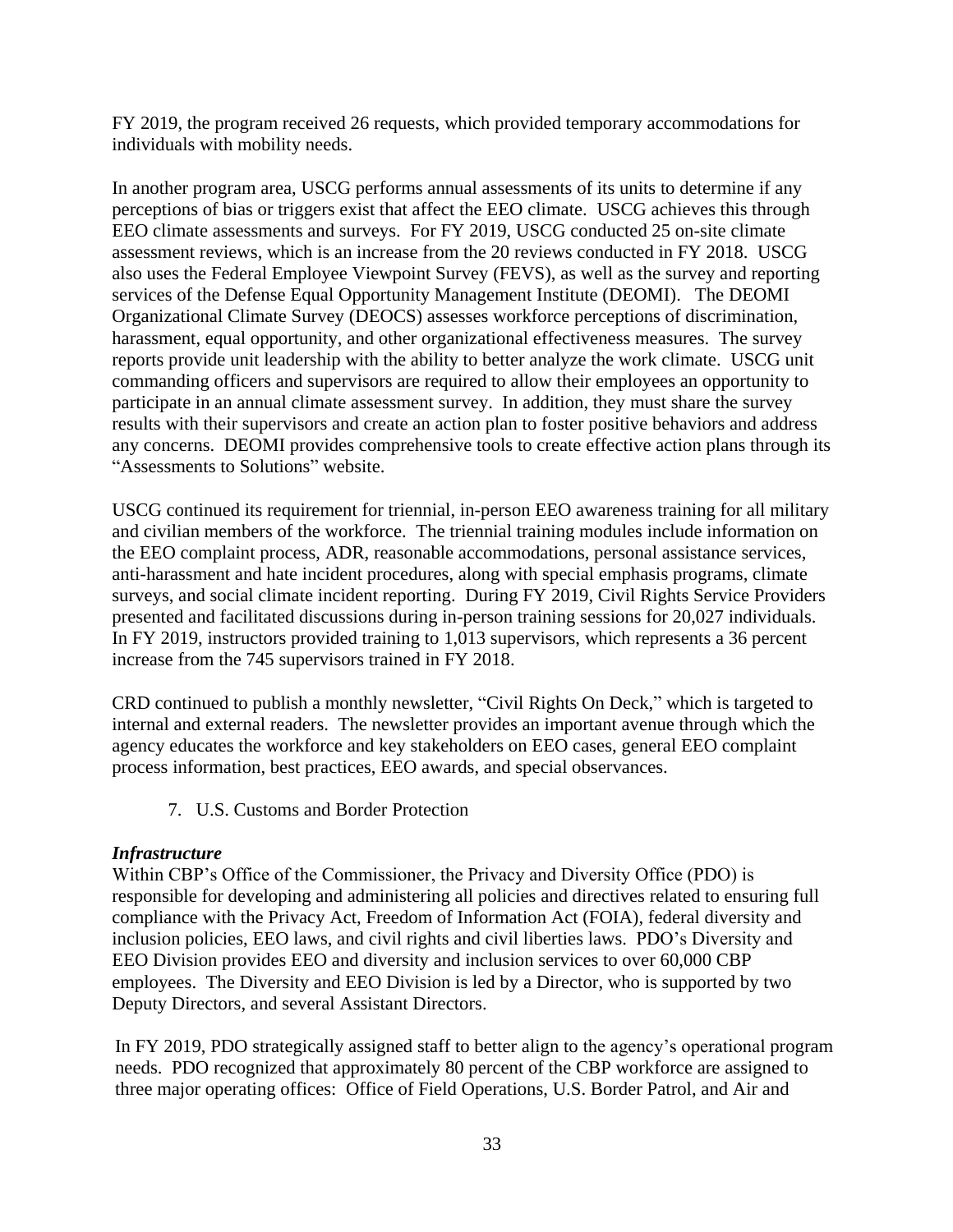Marine Operations. As a result, PDO assigned an EEO Specialist to service each of the 40 major operating locations, to include ten EEO Specialists that were co-located to a major operation office. This realignment allowed for better coordination to provide training opportunities and organizing diversity and inclusion programs.

#### *Complaint Processing*

During FY 2019, CBP completed 710 counselings of informal complaints, which is a four percent decrease over the 736 completed counselings during FY 2018. Of the 710 counselings in FY 2019, 99 percent (704) were timely counseled. In FY 2019, 356 formal complaints were filed, representing an 18 percent decrease from the 419 complaints were filed in FY 2018. Although this was a decrease in formal complaints filed during FY 2019 compared to FY 2018, CBP has continued to experience an increase in formal complaints filed, when compared to previous years. For example, the 356 formal complaints filed in FY 2019, represents a 34 percent increase over the 266 formal complaints filed in FY 2017; a 15 percent increase from the 309 complaints filed in FY 2016; and a 51 percent increase from the complaints filed in FY 2015. A total of 253 investigations were completed in FY 2019, a two percent increase over the 251 investigations completed in FY 2018. Of the 256 completed investigations, 91 percent (233) were timely completed. Additionally, in FY 2019, the overall average processing time decreased to 221 days, from 225 average processing days in FY 2018.

PDO experienced a loss of investigators due to attrition in FY 2018 and FY 2019. As an interim solution until new investigators can be on-boarded, CBP entered into a contractual agreement with the United States Postal Service to provide supplemental investigative services during FY 2019. Having this contract in place allowed CBP to maintain its complaint processing performance, reduce overall processing time, and timely complete investigations with a smaller staff of investigators.

During FY 2019, CBP had six findings of discrimination. The cases involved a negative performance appraisal; harassment on social media; non-selections; transfer from a duty assignment; removal of telework; and cases that involved reasonable accommodation, including a failure to accommodate and a delay in providing the reasonable accommodation. As a result, CBP increased reasonable accommodation training for managers and supervisors and updated its Reasonable Accommodation Directive, which included better synchronization with other related agency processes such as the Fitness For Duty procedures, which assesses Law Enforcement Officers (LEOs) for compliance with medical standards that they are required to maintain in the performance of their essential duties.

In August 2019, the PDO, Diversity and EEO Division, sponsored a week-long conference in New Orleans, Louisiana. On the first day of the training conference, FEMA's Director for the Office of Equal Rights provided training on "Crucial Conversations," which teaches skills to create alignment and consensus by fostering open dialogue around high-stakes, emotional, or risky topics—at all organization levels. The Director emphasized that learning how to speak and be heard – and encouraging others to do the same – allows employees to focus on the best ideas, make the highest-quality decisions, and act on the decisions with unity of effort and commitment. This training provided CBP's EEO staff with guidance on effective communication, which will enhance their customer service skills. The Diversity and EEO Division leadership also engaged the staff in an interactive listening exercise to demonstrate the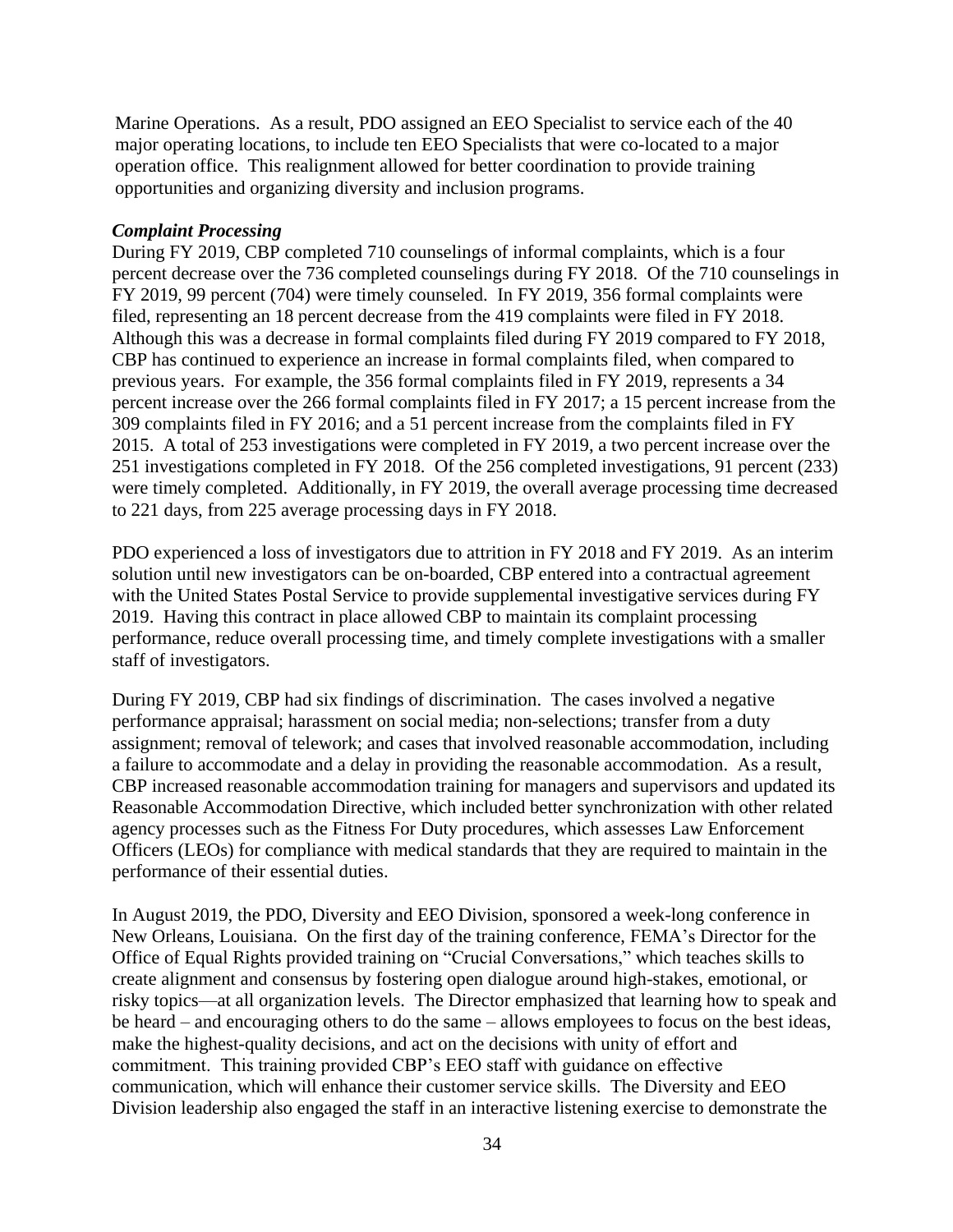importance of active listening. An Administrative Judge from EEOC's New Orleans Field Office shared her perspective on EEO counseling and investigations and the importance of identifying conflicts of interest. The Diversity and EEO Division leadership and participants also conducted a Strengths, Weaknesses, Opportunities, and Threats (SWOT) analysis on its principal program areas, to identify opportunities to improve processes and services. Lastly, participants engaged in an operational mission orientation with Air and Marine Operations and Office of Field Operations Seaport Operations, which among other things, included a tour of the facility, watching a canine demonstration, and observing some operations.

In FY 2019, CBP continued its efforts to promote and stimulate learning through examining best practices and process improvement. PDO continued to sponsor roundtable forums that focused on the topics of pre-complaints, investigations, and diversity and inclusion. The forums provided enhanced learning opportunities by enabling staff members to share and learn about interesting cases, research accomplishments, and discuss various diversity topics. These forums also proved to be a powerful learning tool that exposed junior staff to different ways of accomplishing their duties, and improving their performance, while learning from their peers.

In FY 2019, CBP continued to promote ADR as a preferred method used to resolve EEO complaints at the lowest possible level. During  $\overrightarrow{FY}$  2019, CBP's collateral duty mediators conducted 197 mediation sessions. Moreover, CBP continued to participate and provide support in the Department-wide Shared Neutrals Program, with three active collateral duty mediators, and five new mediators who received mediation training. Finally, PDO's ADR Program Coordinator served on the Department's ADR Advisory Council, providing guidance and input, and assisting in Component-wide training. The continued coordination provides the opportunity for CBP to be more closely aligned with the Department's management of the ADR program.

#### *Services and Proactive Engagement*

CBP continuously strives to incorporate EEO into everyday practice and makes diversity and inclusion principles fundamental parts of CBP's organizational culture. During FY 2019, CBP continued implementation of its Diversity and Inclusion Strategic Plan FY 2016 – FY 2020. The Plan incorporates a comprehensive and integrated approach to diversity and inclusion within CBP's human resource strategies, while aligning CBP's strategic goals with EEO principles to advance the goal of building and maintaining a model workplace.

During FY 2019, CBP's implementation of the Plan spanned across three major areas that have relevance regarding EEO complaints: training, diversity and inclusion, and efforts regarding anti-harassment.

- 1. Training CBP engaged in multiple training activities across various platforms (on-site, webinar, and computer-based) to further strengthen its EEO program. Training included:
	- Supervisory Leadership Training: To ensure supervisors are aware of their obligations to help ensure a work environment free from discrimination and harassment, all new supervisors are required to complete "Supervisory Leadership Training," which includes modules on diversity and EEO awareness. All new supervisors must complete this three-week-long training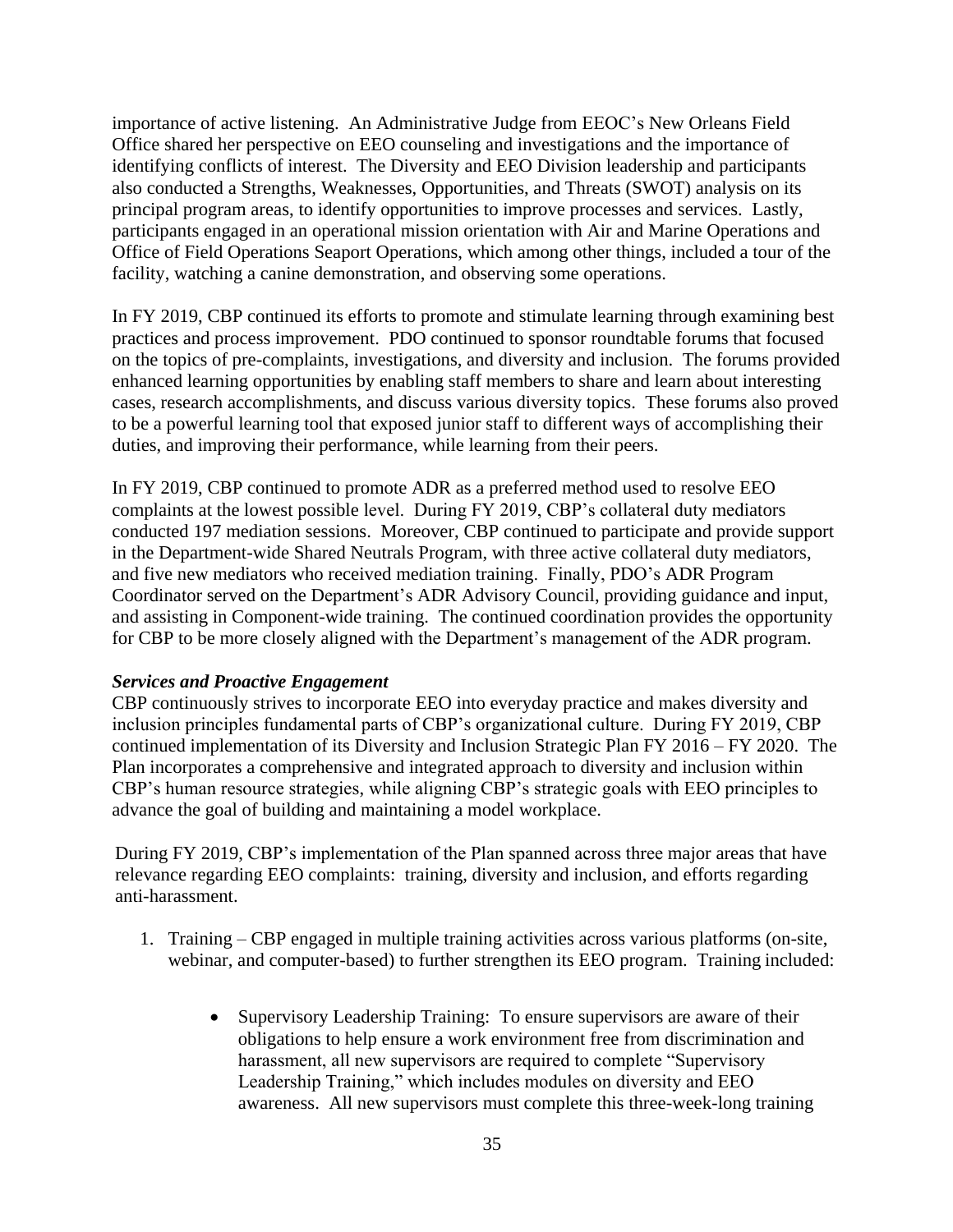program within their first year of promotion into a supervisory position. During FY 2019, 752 new supervisors completed Supervisory Leadership Training.

- EEO Awareness and Reasonable Accommodation Training: CBP's PDO conducted 181 sessions of "EEO Awareness" and "Reasonable Accommodation" training to duty stations across the nation. These training sessions were delivered to 2,917 employees (1,269 employees and 1,648 supervisors), providing an overview of CBP's anti-discrimination policy and commitment to diversity, a review of EEO laws and Executive Orders, discussions of what constitute discriminatory behavior and harassment, and an overview of the reasonable accommodation process.
- Centers for Excellence and Expertise (CEE): CBP established the centers to increase uniformity of practices across ports of entry, facilitate the timely resolution of trade compliance issues nationwide, and further strengthen critical agency knowledge of key industry practices. In FY 2019, PDO began an initiative with the CEEs to provide supervisory training on CBP's reasonable accommodation process. A total of 190 supervisors were trained during six training sessions.
- Laredo Sector Training: During FY 2019, PDO coordinated 16 hours of compliance training, in response to a finding of discrimination within the Laredo Sector of the U.S. Border Patrol. The training required coordination with management officials at Laredo Sector, the Office of Chief Counsel, the Office of Human Resource Management, the Office of Information Technology, and the Privacy Division of PDO. A total of 1,590 uniformed U.S. Border Patrol (supervisors and non-supervisors) employees were provided training, consisting of eight hours of online training material developed by the participating CBP offices. This was followed by eight hours of on-site classroom training, utilizing material also developed by the participating CBP offices, during a three-week period. The on-site training was conducted by a minimum of two representatives from each of these CBP offices.
- Office of Facilities and Asset Management: During FY 2019, PDO coordinated harassment awareness training for employees and supervisors within the Office of Facilities and Asset Management. The training covered the definition of discriminatory harassment, provided examples of harassing conduct, and identified strategies to successfully address allegations of harassment. A total of 108 supervisors and 464 non-supervisory employees were trained during 17 training sessions.
- Office of Operations Support and Office of Enterprise Services: During FY 2019, PDO coordinated training on the reasonable accommodation process, with the Office of Operations Support and the Office of Enterprise Services. The training covered all aspects of the reasonable accommodation process, including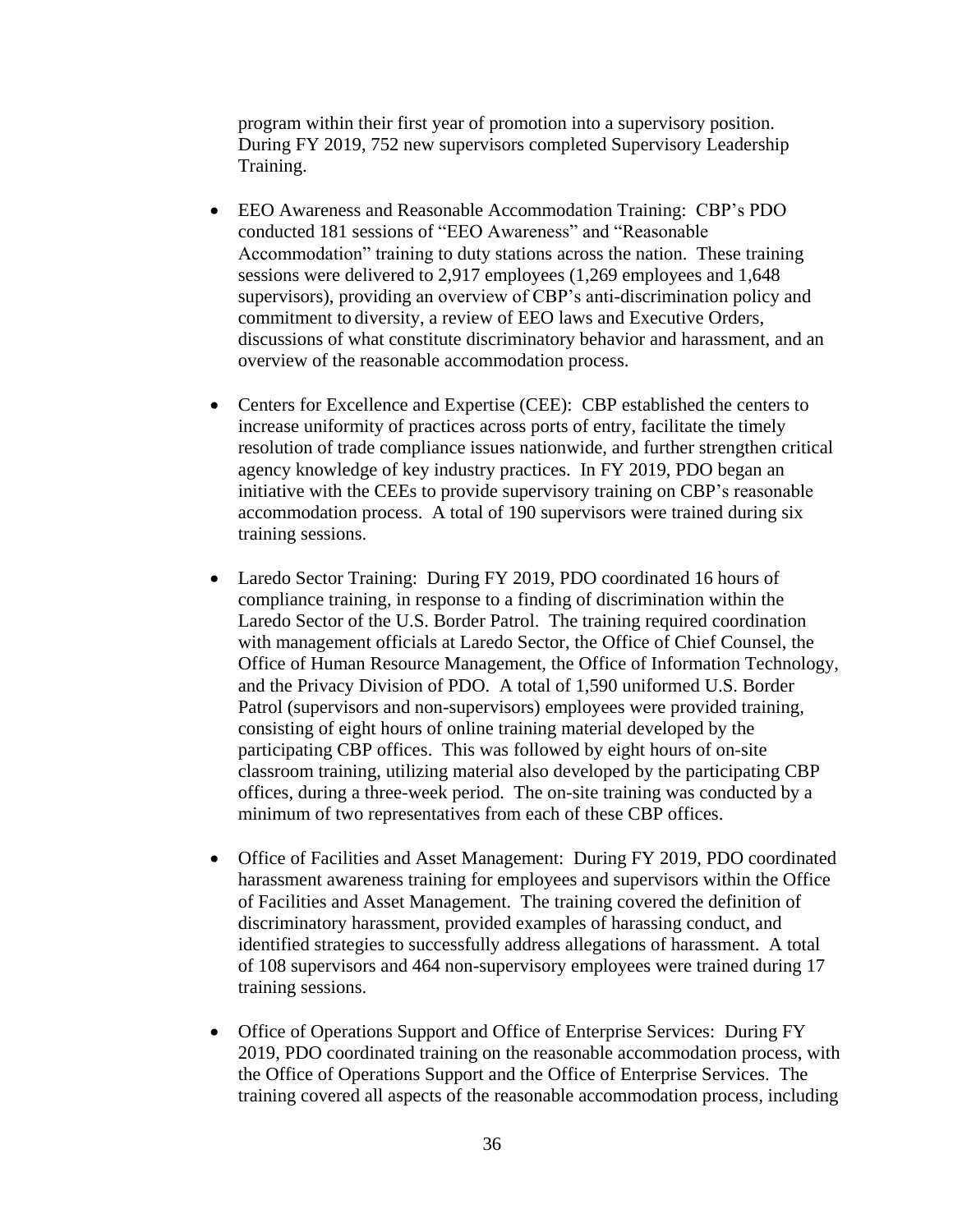the initial request, the interactive process, and the final decision. A total of 86 supervisors were trained during two training sessions.

- DHS No FEAR Act Training: CBP employees and supervisors were also provided with DHS-specific No FEAR Act and Anti-Harassment Training, which identifies Agency responsibilities and employee responsibilities and protections under federal law and DHS policy. During FY 2019, 9,817 CBP employees completed this training.
- DHS Preventing and Addressing Workplace Harassment Training: During FY 2019, all CBP employees were required to complete a training module entitled, "Preventing and Addressing Workplace Harassment." The training employed the use of scenarios and case studies to present critical concepts from the Department's Anti-Harassment Directive 256-01. The course provided examples of harassing behavior, informed participants how to report allegations, and demonstrated how to use this knowledge to assess behaviors in practical scenarios.
- Personal Use of Social Media Training: During FY 2019, all CBP employees were required to complete a training module entitled, "Personal Use of Social Media." The training educated employees on the use of social media, as it relates to their employment with CBP. The course covered acceptable and unacceptable behavior – including harassment – on social media and the potential consequences for violating rules regarding the use of social media.
- 2. Anti-Harassment CBP engaged in multiple activities to strengthen its anti-harassment program, identify trends, and review existing policies and practices.
	- Anti-Discrimination and Anti-Harassment Policy Statement: On June 5, 2019, CBP's Chief Operating Officer and Senior Official Performing the Functions and Duties of the Commissioner issued an updated Anti-Discrimination and Anti-Harassment Policy Statement. This policy specified that CBP will not tolerate harassment, or bullying in the workplace, whether it occurs on duty, off duty, face-to-face, or remotely through electronic means (i.e., email, social media, telephone). CBP reissues a policy statement on an annual basis and distributes the policy through multiple channels – including CBP Central, which is an email sent weekly to employees with links to stories and announcements on CBP's intranet site – along with a reminder of standards of conduct.
	- Harassment Complaints:During FY 2019, CBP's Office of Professional Responsibility received a total of 892 complaints from employees and members of the traveling public. Of these complaints, 230 alleged harassment based on an EEO-protected basis. CBP completed inquiries into 364 of the 892 complaints, which resulted in nine written reprimands, 11 written counselings, 18 verbal counselings, two suspensions, and 16 memorandums of instruction.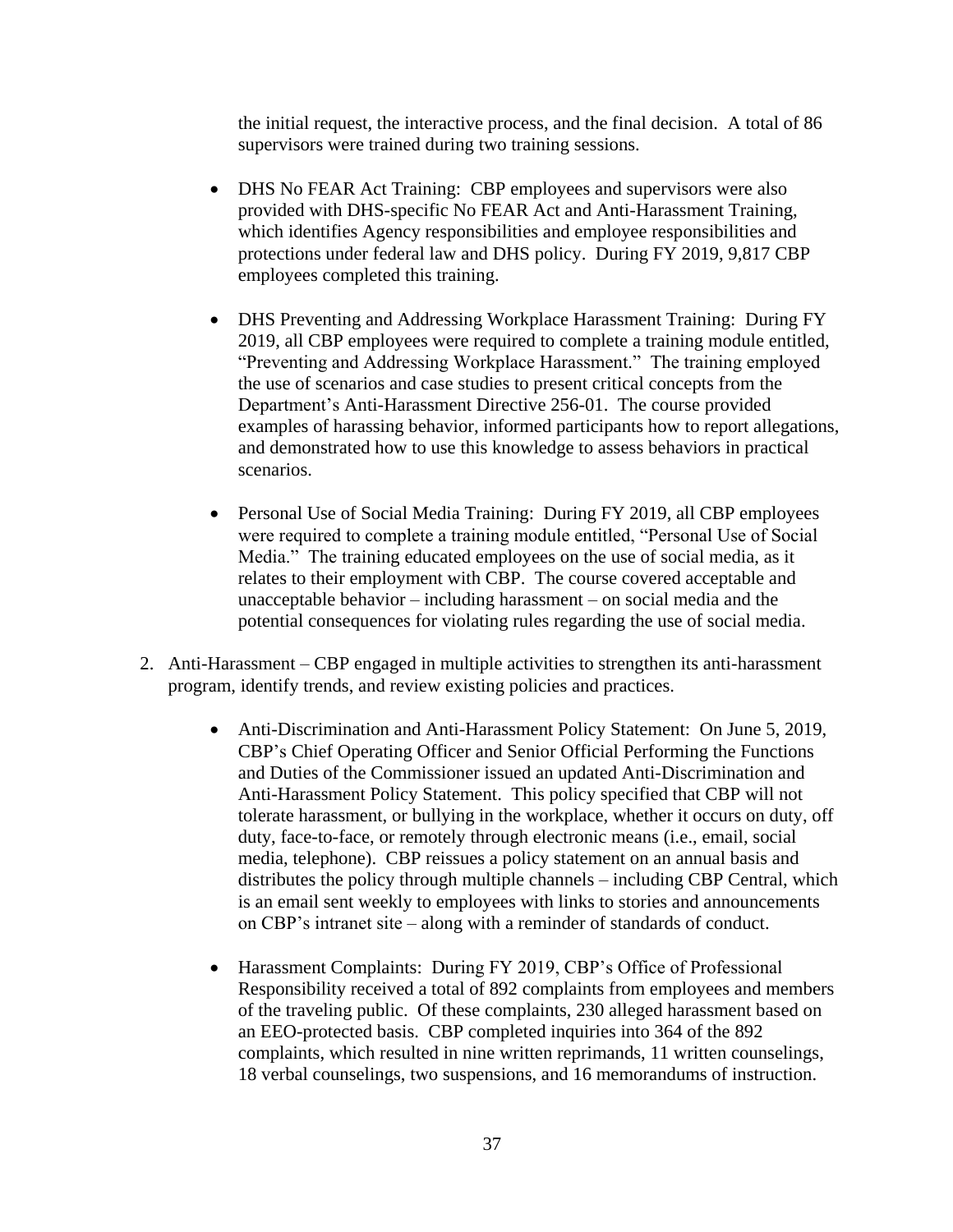- DHS Anti-Harassment working Group: CBP continued to participate in the DHS Anti-Harassment working Group, which is conducting a systematic review of harassment across DHS. Some areas the working group focused on included: evaluating policies, standards of conduct, and tables of penalties to ensure harassment and discrimination are addressed and reviewing potential electronic tracking systems for use within the Department to monitor harassment complaints, from receipt to closure.
- Office of Inspector General (OIG) Information Request:CBP provided documentation in support of the OIG's information request on CBP's leadership and knowledge of and actions to address offensive content posted on Facebook by CBP employees. The information request is in its initial stage and has included providing information on complaints related to offensive social media posts; documentation of tracking matters involving the alleged misuse of social media by CBP employees; and policies, procedures, guidance, and directives to prevent and address discrimination and harassment.
- 8. U.S. Immigration and Customs Enforcement

#### <span id="page-41-0"></span>*Infrastructure*

ICE's Office of Diversity and Civil Rights (ODCR), mission is to ensure that the rights of employees and applicants are protected and that the agency promotes a proactive equal employment opportunity program, to ensure that the goal of a diverse workplace is achieved. ODCR is led by an Assistant Director who reports directly to the agency head. ODCR carries out its mission through its Diversity Management Division, Civil Liberties Division, and the Complaints and Resolutions Division (CRD), which provides EEO counseling, investigation, and ADR services to 20,034 employees. CRD comprises the Complaints Branch, which is responsible for providing EEO counseling and complaint processing, and the Resolutions Branch, managing ICE's ADR program. Since October 2018, CRD has experienced leadership vacancies; however, in March 2019, a new Division Chief was hired, The Deputy Chief position is expected to be filled in early FY 2020.

The Complaints Branch is currently comprised of two Lead EEO Specialists, four EEO Specialists, and an Intake Specialist. Complaints Branch operations were severely strained during FY 2019, due to leadership vacancies and staffing shortages. The two Lead EEO Specialist positions were vacant from March to August 2019. The Intake Specialist left the agency during the second quarter of FY 2019, and the vacancy is not expected to be filled until FY 2020.

The Complaints Branch was approved to hire a Complaints Manager and two additional EEO Specialists; however, funding for these positions was not allocated as of the end of FY 2019. During FY 2019, the Complaints Branch lacked key resources that contributed to complaints processing successes in FY 2018, including six legal interns and one Wounded Warrior Program participant. Due to the resource gaps during FY 2019, over 80 percent of ODCR's pre-complaint counseling and 100 percent of complaint investigations were conducted by the United States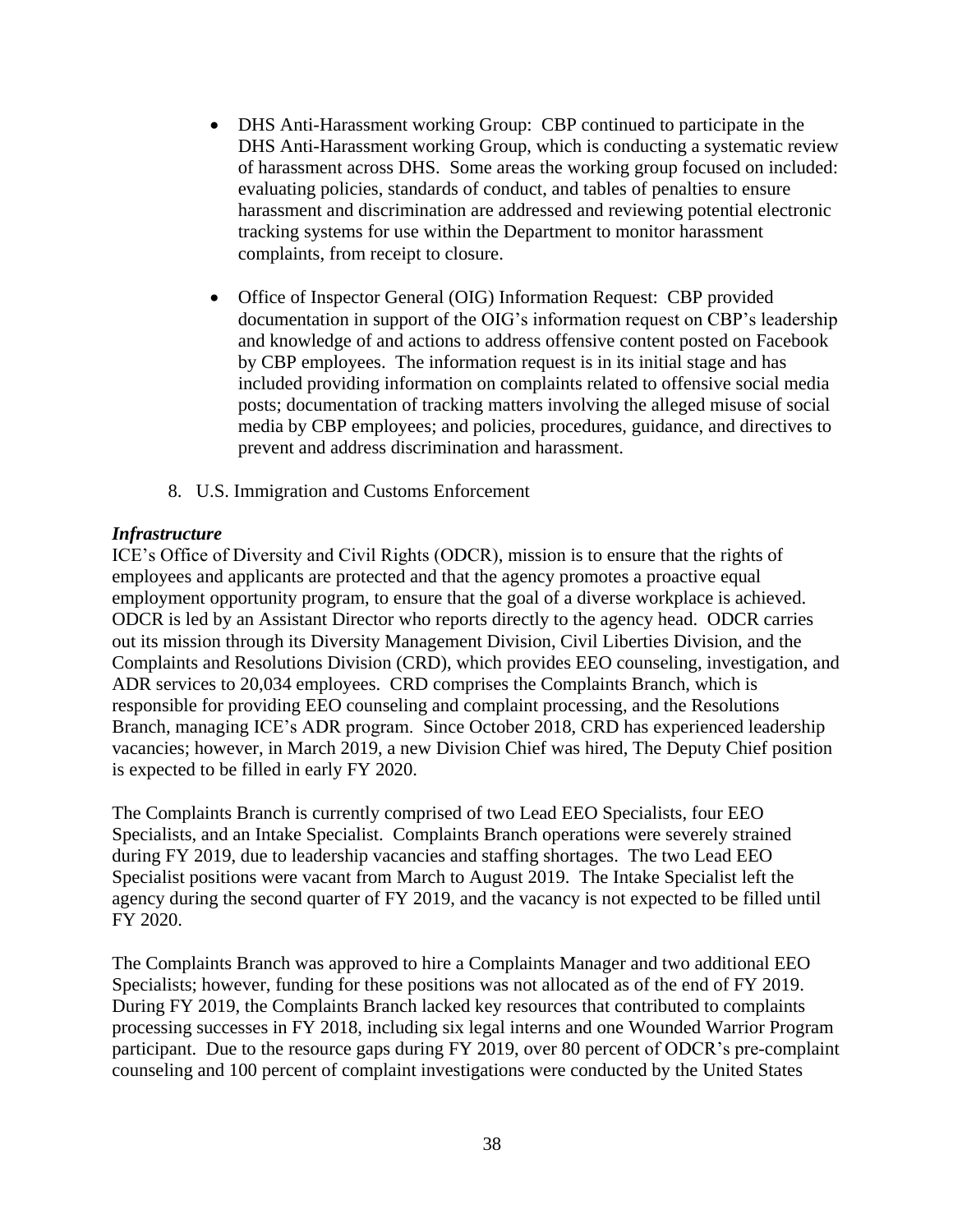Postal Service's National EEO Investigative Services Office, under the terms of an inter-agency agreement.

Complaint program operations were also affected in FY 2019 by a restructuring within the Complaints Branch, which occurred in March 2019. As part of this restructuring, EEO Specialists assumed greater responsibility for timely processing of complaints as the Division moved to a model where each Specialist is responsible for oversight of their assigned cases throughout the entire EEO complaint process - from initial intake to issuance of the ROI. This process change caused delays as staff members learned new portions of the complaint process; however, the new structure is expected to eventually produce a more agile, capable staff with greater breadth of knowledge and experience in the complaint process.

The Resolutions Division is comprised of the ADR Program Manager and a contractor who provides administrative support services. ADR services are most often provided using the techniques of mediation and facilitated discussions. The Resolutions Division provides these services under an inter-agency agreement with the Federal Mediation and Conciliation Service, and through collateral duty mediators from the DHS Shared Neutrals Program.

#### *Complaint Processing*

In FY 2019, ICE completed counseling for 238 informal complaints, which represents a 21 percent decrease from the 302 informal complaints counseled in FY 2018. The number of timely completed counselings fell to a 64 percent timeliness rate (153) in FY 2019, compared to a 91 percent timeliness rate (274) in FY 2018. The timeliness rate was negatively impacted by two factors: the 35-day lapse in appropriation funding and attempts to informally resolve complaints beyond the regulatory timeframe for the informal process. ICE had 29 informal complaints that would have been timely processed, but for the lapse in appropriation funding. An additional seven informal complaints were resolved through settlement or withdrawal in the ADR process, were untimely because settlement discussions were underway and continued beyond the 90-day time limit. This decline is also attributed to the decrease in staff the Complaints Branch experienced between FY 2018 and FY 2019.

ICE continues to use ADR to attempt to resolve conflicts at the earliest possible stage of the process. In FY 2019, 128 informal complaints were accepted into the ADR program. While the informal complaint resolution rate declined in FY 2019 to 11 percent from 16 percent in FY 2018, a higher percentage of ADR participants declined to file formal complaints after their participation in the ADR process. Specifically, in FY 2019, 38 percent (48 of 128) of aggrieved individuals in the informal process did not pursue formal complaints; this is an increase over the 22 percent (32 of 148) of individuals, who declined to file a formal complaint in FY 2018. ODCR attributes the increase to aggrieved individuals gaining a greater understanding of the issue at the center of their complaint during the ADR process.

Formal complaint filings fell 29 percent from FY 2018 to FY 2019. In FY 2019, ICE received 143 formal complaints, compared to 201 in FY 2018. Despite having a smaller staff in FY 2019, ICE completed 175 investigations, which is a ten percent increase over the 159 investigations completed in FY 2018. Although more investigations were completed, the number of timely investigations decreased to 13 percent (22), when compared to a 25 percent timeliness rate (39)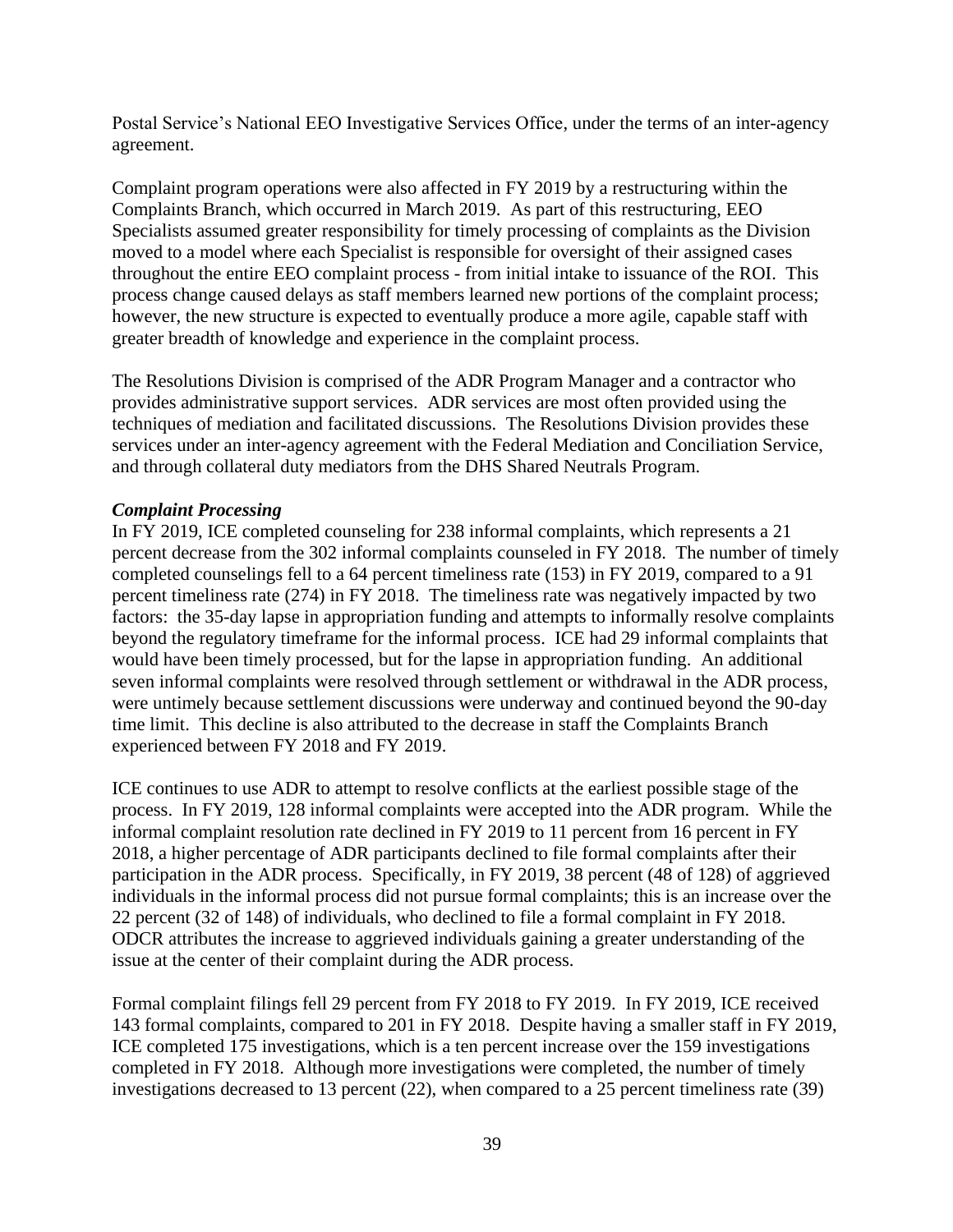in FY 2018. Formal complaint processing was also severely impacted by the lapse in appropriation funding.

In early March 2019, ODCR provided New EEO Counselor training to all Complaints Branch EEO Specialists, in conjunction with the restructuring of the EEO Specialists' role in the complaint process. By the end of FY 2020, the EEO Specialists will perform more in-house counseling, as opposed to the current state, where most counselings are completed by contract counselors. In FY 2020, ODCR will work with facilitators from the Federal Mediation and Conciliation Service and Lean Six Sigma experts to identify and correct process inefficiencies and improve overall timeliness.

ODCR adopted a two-pronged approach to improving timeliness in the formal complaint investigation stage. First, during FY 2019, ODCR leadership provided in-person EEO training to more than 1,000 managers and supervisors. During each training session, the managers and supervisors were educated about the timeliness requirements contained in 29 C.F.R. § 1614, Leadership was also briefed on the importance of adhering to deadlines to respond to interrogatories and document requests and were cautioned on the consequences of not cooperating during the EEO investigation process. Second, ODCR seeks to improve formal investigation timeliness with a goal of completing 20 percent of complaint investigations with internal investigators. Accordingly, during FY 2019, ODCR initiated a program in which ICE Law Enforcement Officers (LEOs) receive New EEO Investigator training and are assigned complaints to investigate on a collateral-duty basis. This program began with a Supervisory Special Agent (SSA) from Homeland Security Investigations, who was detailed full-time to ODCR to serve as the Internal Investigations Manager. In that role, the SSA attended and evaluated several New EEO Investigator training programs and was assigned several complaints to investigate. During FY 2020, this program will expand to a projected 20 participants.

#### *Services and Proactive Engagement*

During FY 2019, ODCR staff provided training at every bi-weekly New Employee Orientation session for ICE employees of the National Capital Region. During the training sessions, new employees were briefed on ICE's EEO complaints program and the reasonable accommodation program, as well as the timelines to initiate both processes.

ODCR's Assistant Director, Deputy Assistant Director, and Division Chiefs presented in-person EEO training to more than 1,000 managers and supervisors at 54 ICE program field offices. ODCR staff also provided several in-person training sessions for managers and supervisors working in the National Capital Region. The training heavily emphasized the responsibilities of managers, supervisors, and the Agency during the EEO complaint process, as well as a discussion and examination of case studies on reasonable accommodation. Managers and supervisors who did not attend this training in person were required to complete the training on the Performance and Learning Management System (PALMS).

Anytime ODCR staff visits a field office, they extend invitations to local union officials to meet and discuss any EEO-related concerns. The Complaints and Resolutions Division Chief also met with the National President of American Federation of Government Employees Local 511, which represents hundreds of attorneys, accountants, statisticians, nurse practitioners, and other ICE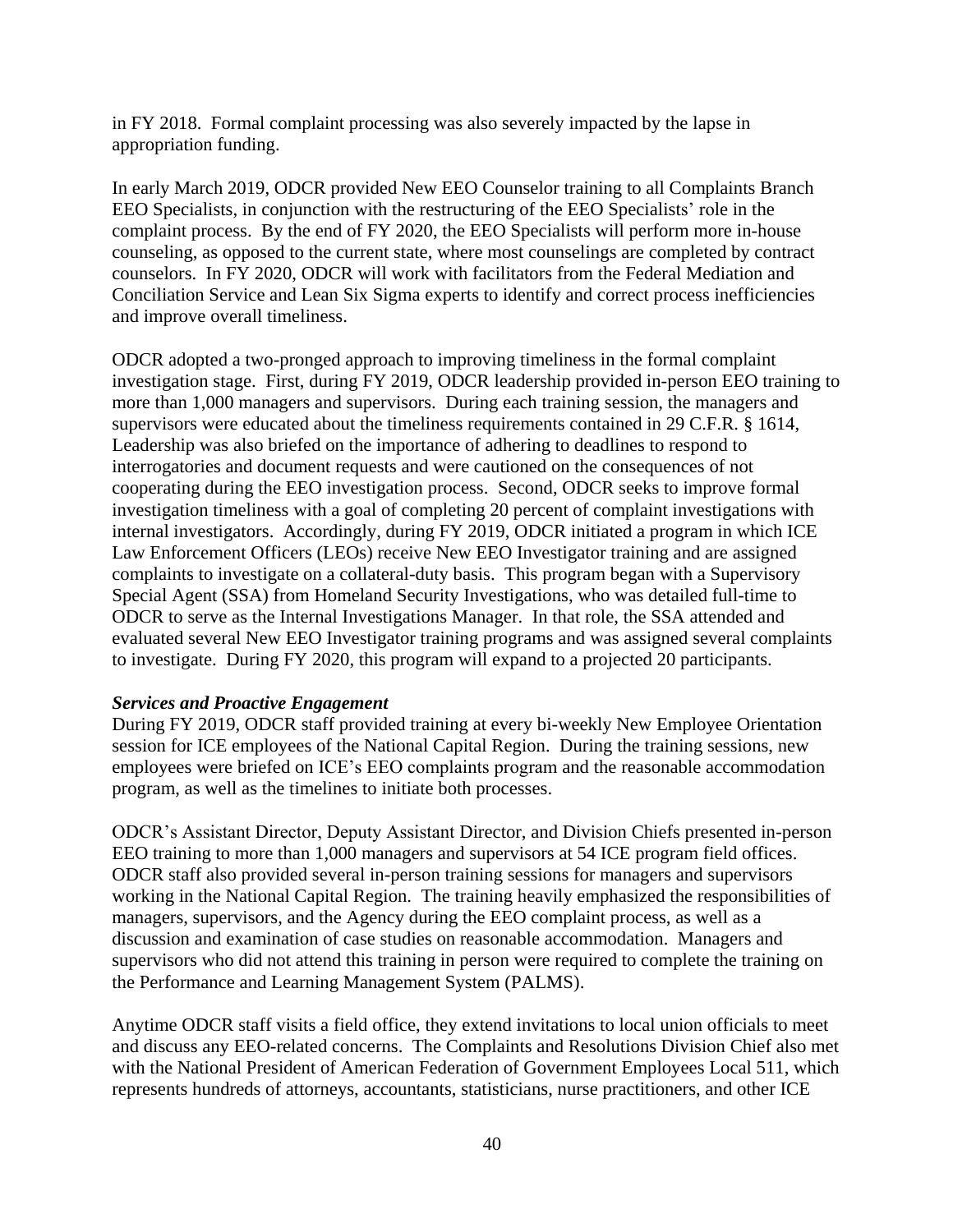professionals. ODCR held office hours events for field office employees during the site visits, and several employees took advantage of the opportunity to discuss problems they were encountering in the field, or to learn more about the work done by ODCR.

ODCR leadership also provided in-person training about the EEO process and their responsibilities to ICE's new supervisors at the Supervisory Leadership Training program. This program is held 10 times per year at the ICE Academy in Dallas, Texas and is mandatory for new supervisors to complete within their first year of employment as a supervisor. ODCR leadership also provided in-person training about the EEO process and supervisors' responsibilities to management fact-finders at the Management Inquiry Training program held at FLETC, and to mission support personnel attending the Fundamentals of Mission Support Training at ICE Academy in Dallas.

9. U.S. Secret Service

#### <span id="page-44-0"></span>*Infrastructure*

The USSS's Equity, Diversity, and Inclusion (EDI) Program located in the Office of Equity and Employee Support Services (EES) works to proactively address discrimination, conflict resolution, and the processing of complaints of discrimination for employees and contract employees. EDI provides EEO services to more than 7,000 employees and comprises the EEO Director, Deputy EEO Director, Formal Complaints Manager, Pre-Complaints Manager, Disability Program Manager/Sign Language Interpreter, Affirmative Employment Program Manager, an EEO Assistant, an EEO Specialist (Generalist), and two Program Analysts. The program also includes 22 collateral duty EEO counselors as well as six collateral duty SEPMs.

#### *Complaint Processing*

In FY 2019, EDI completed 48 pre-complaint counselings, and 98 percent (47) were timely counseled. The one untimely counseling resulted from the lapse in appropriation funding for DHS from December 22, 2018 to January 28, 2019. Notably, in FY 2019, pre-complaint activity decreased 30 percent from FY 2018, when 69 pre-complaint counselings were completed. USSS has several on-going initiatives that are contributing to the reduction in complaint activity. In training, EDI has improved instructor-led anti-harassment training, as well as developed and implemented a new training course called Inclusive, Diversity, Engagement in Action – Inclusion Quotient (IDEA-IQ), which is discussed below in more depth. EDI has also partnered with the Ombudsman program to address employee concerns and resolve issues before they enter the EEO process.

In FY 2019, 37 formal complaints were filed, which is an 18 percent decrease from the 45 complaints filed in FY 2018. The top three bases representing complaint activity were race, reprisal, and disability, and the top three issues were harassment (nonsexual), non-selection, and disciplinary actions. Regarding investigations, USSS experienced a decrease in the percentage of cases timely investigated. In FY 2018, USSS timely investigated 100 percent (33) of their cases; however, in FY 2019, USSS timely investigated 76 percent (26 of 34) of their cases. In addition, the average number of processing days for investigations increased, from 143 days in FY 2018, to 186 days in FY 2019. The USSS's timely processing was affected by personnel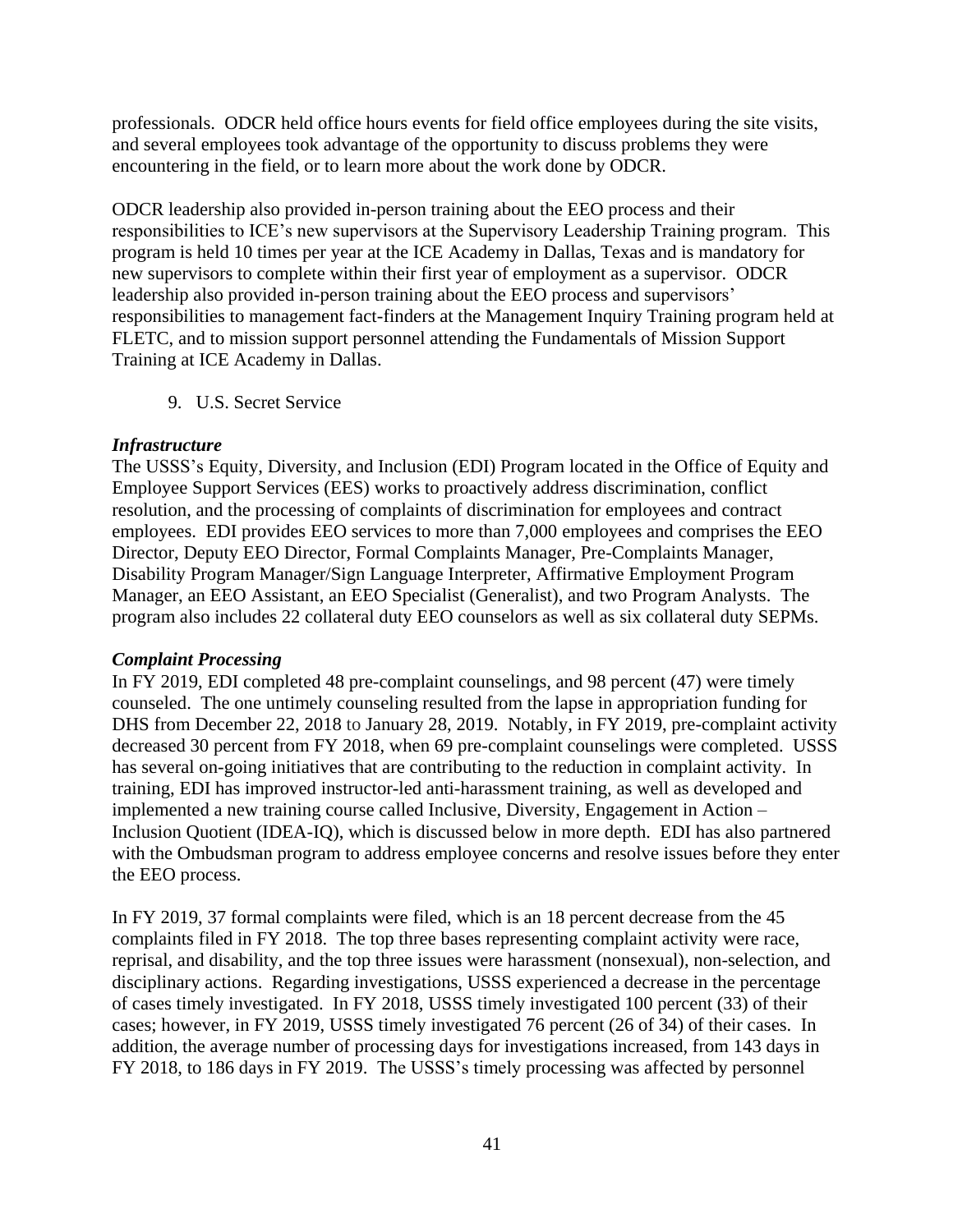changes, the lapse in appropriation funding, and the inexperience of some of the contract staff used to conduct investigations.

#### *Services and Proactive Engagement*

During FY 2019, USSS continued to encourage participation in the Early Dispute Resolution Program (EDRP) for individuals involved in EEO and non-EEO-related conflicts. EDI also encourages participation in mediation during the EEO complaint process. Informational materials (brochures) regarding mediation are distributed to the general workforce and to employees during the pre-complaint intake process. This information is also available to all employees during the New Employee Orientation training, First Line Supervisor training, as well as Special Agent/Uniformed Division Trainee instructional training courses. As a proactive measure, EDI continued its partnership with the Office of Chief Counsel in providing education and training to ensure that the workforce has knowledge of the EEO complaint process, reasonable accommodation process, and the Anti-Harassment Program.

During FY 2019, the EDI staff conducted the following EEO-related training modules, which included the EEO Process, Anti-Harassment, Reasonable Accommodation, and Religious Accommodation. Training was presented to the following audiences:

- 96 supervisors received training by participating in the First Line Supervisor's Training Course, which is a two-day training that is mandatory for all new supervisors within their first year of supervision;
- 946 employees received training during the New Employee Orientation Program;
- 554 Special Agent (296)/Uniformed Division (258) trainees received training as part of their specialized training program;
- 93 new supervisors and managers received training by participating in the New Supervisor/Manager Orientation, which is a one-day training that is mandatory for all new supervisors and managers within the first 90 days of their hire or promotion date; and,
- 6,659 employees completed mandatory training entitled "Preventing and Addressing Workplace Harassment."

In addition, all USSS employees are required to complete EEO-related online training through the agency's PALMS. During FY 2019, employees also completed the following online training:

- DHS No FEAR Act Training; and
- EEO and Prevention of Discrimination in the Federal Workplace Training.

Although not directly related to the EEO complaint process, during FY 2019, USSS achieved an important accomplishment in diversity and inclusion. EES developed and launched a new IDEA-IQ training course. IDEA-IQ is an interactive training course designed to challenge the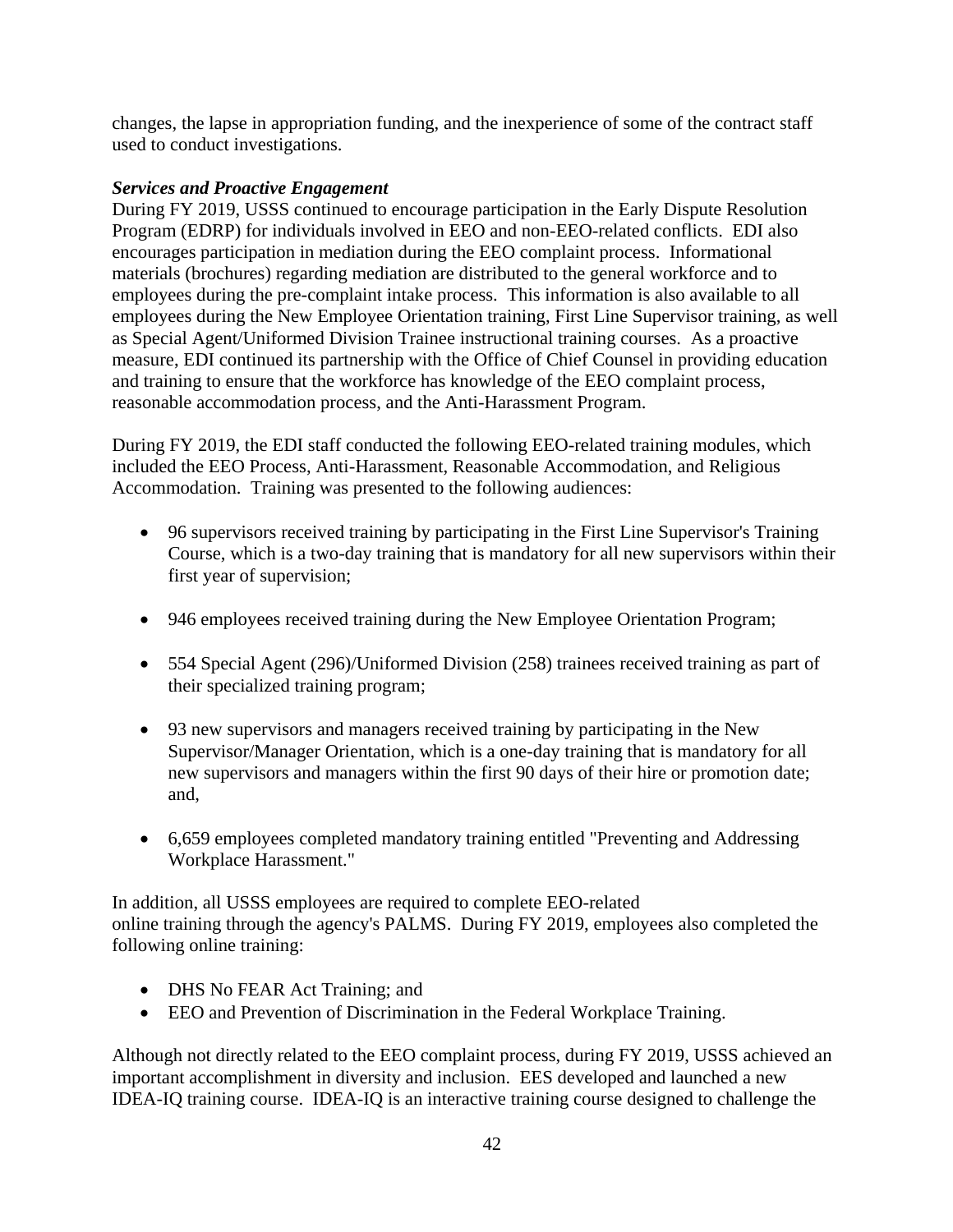views, assumptions, biases, and beliefs of participants. Through practical, interactive exercises and audience-specific subject matter, IDEA-IQ instructors (EES staff) reinforce how diversity can increase an organization's performance by capitalizing on differences to solve complex problems. Due to their efforts in developing IDEA-IQ, the EES staff received a 2019 Secretary's Award.